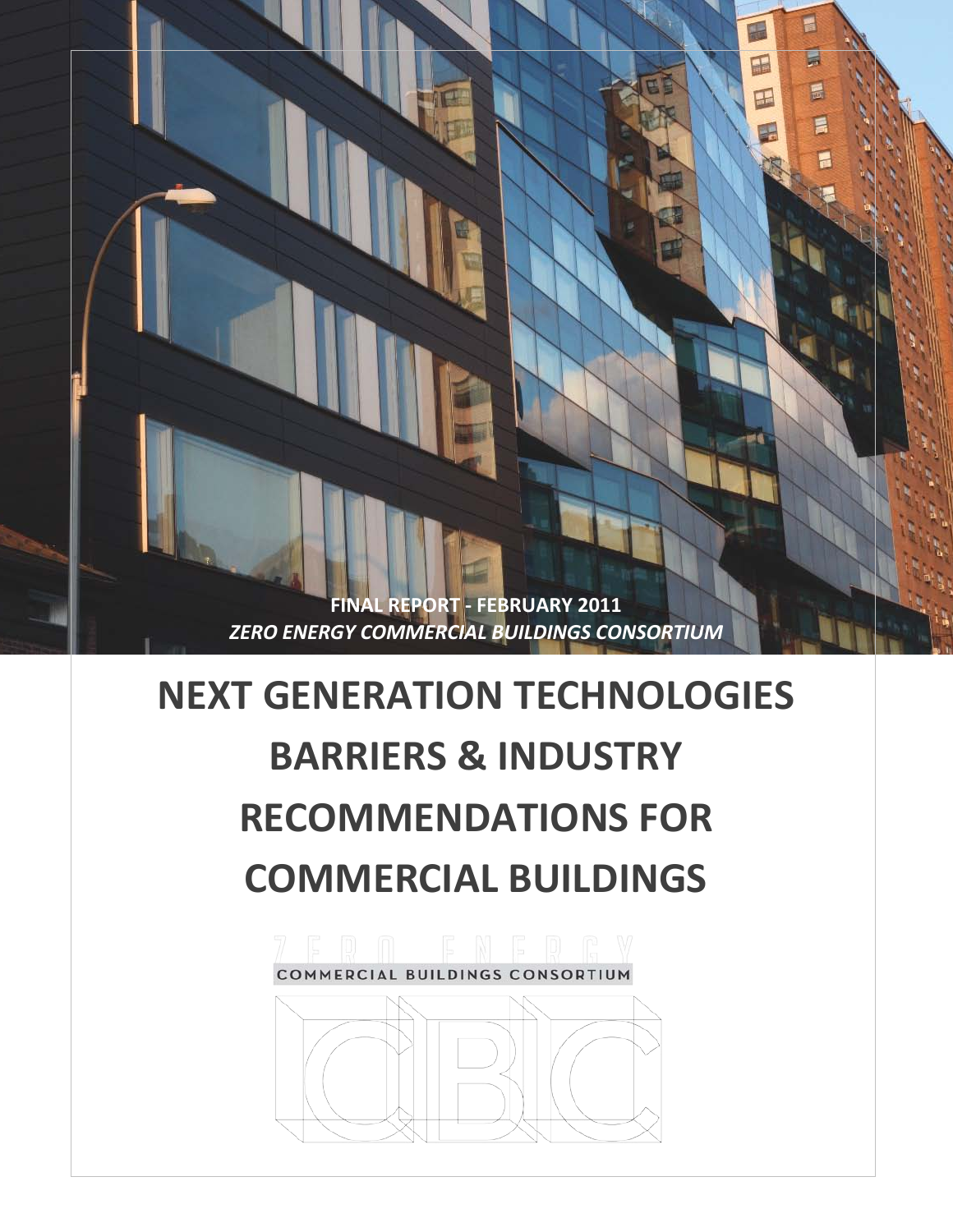## **ACKNOWLEDGEMENTS**

<span id="page-1-0"></span>The Zero Energy Commercial Buildings Consortium (CBC) sincerely thanks and commends all of its members and working group chairs for their time, effort and the valued input that forms the foundation for this report's findings and recommendations. CBC would like to thank its Steering Committee for their leadership and guidance, and the National Energy Technology Laboratory and the U.S. Department of Energy for their direction and support under award number DE-EE0002445.

In particular, we recognize the contributions and leadership of our working group chairs: Kate Offringa, North American Insulation Manufacturers Association (NAIMA); Kurt Roth, Fraunhofer Center for Sustainable Energy Systems; Drake Erbe, AirXchange, Inc.; Richard Lord, Carrier Corporation; Bob Horner, Illuminating Engineering Society (IES); Jim Lewis, National Electrical Manufacturers Association (NEMA); Gregg Hardy, Ecos; Rich Brown, Lawrence Berkeley National Laboratory; Nick McLellan, Johnson Controls, Inc.; and Bill Sisson, United Technologies Corporation (UTC).

Additionally, a number of dedicated members made significant efforts as subgroup leads, including Tim O'Sullivan, Cree; Mark Perepelitza, ZGF Architects; and Dorene Maniccia, WattStopper.

Special thanks to Geri Nicholson, President of Sage Energy Consulting; Lee DeBaillie, Principal Project Manager, Energy Center of Wisconsin; Aleta Thompson, Energy Project Manager, WSU Extension Energy Program; and Brad Hollomon who incorporated and summarized material from several working groups, as well as provided additional research to develop this report of their findings. Additional thanks are owed to Diana Lin, Program Manager, National Association of State Energy Officials (NASEO) and Kate Marks, Managing Director, NASEO for their contributions and oversight to the report development.

#### CBC Steering Committee Members

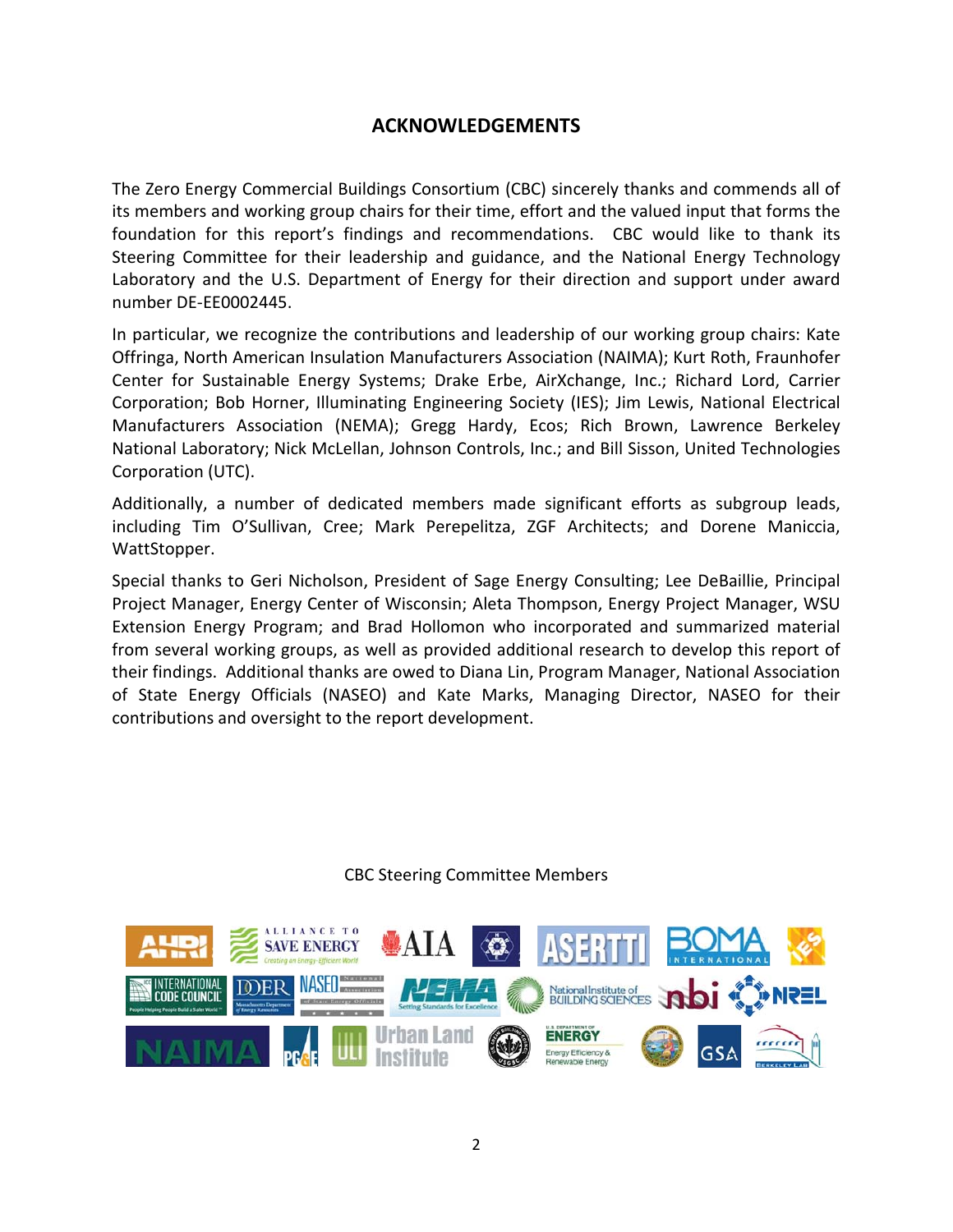## **DISCLAIMER**

"This report was prepared as an account of work sponsored by an agency of the United States Government. Neither the United States Government nor any agency thereof, nor any of their employees, make any warranty, express or implied, or assumes any legal liability or responsibility for the accuracy, completeness, or usefulness of any information, apparatus, product, or process disclosed, or represents that its use would not infringe privately owned rights. Reference herein to any specific commercial product, process, or service by trade name, trademark, manufacturer, or otherwise does not necessarily constitute or imply its endorsement, recommendation, or favoring by the United States Government or any agency thereof. The views ad opinions of authors expressed herein do not necessarily state or reflect those of the United States Government or any agency thereof."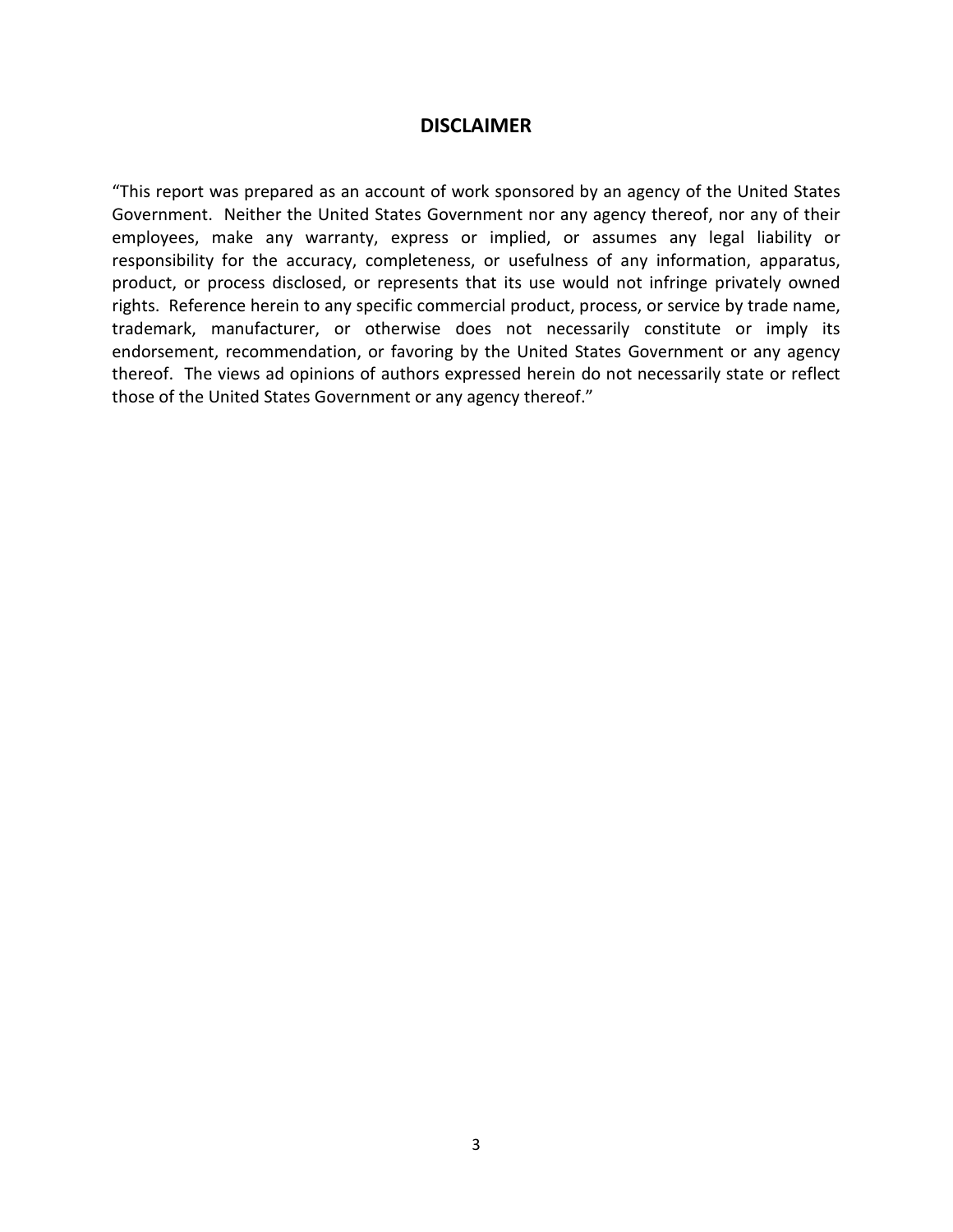# **Table of Contents**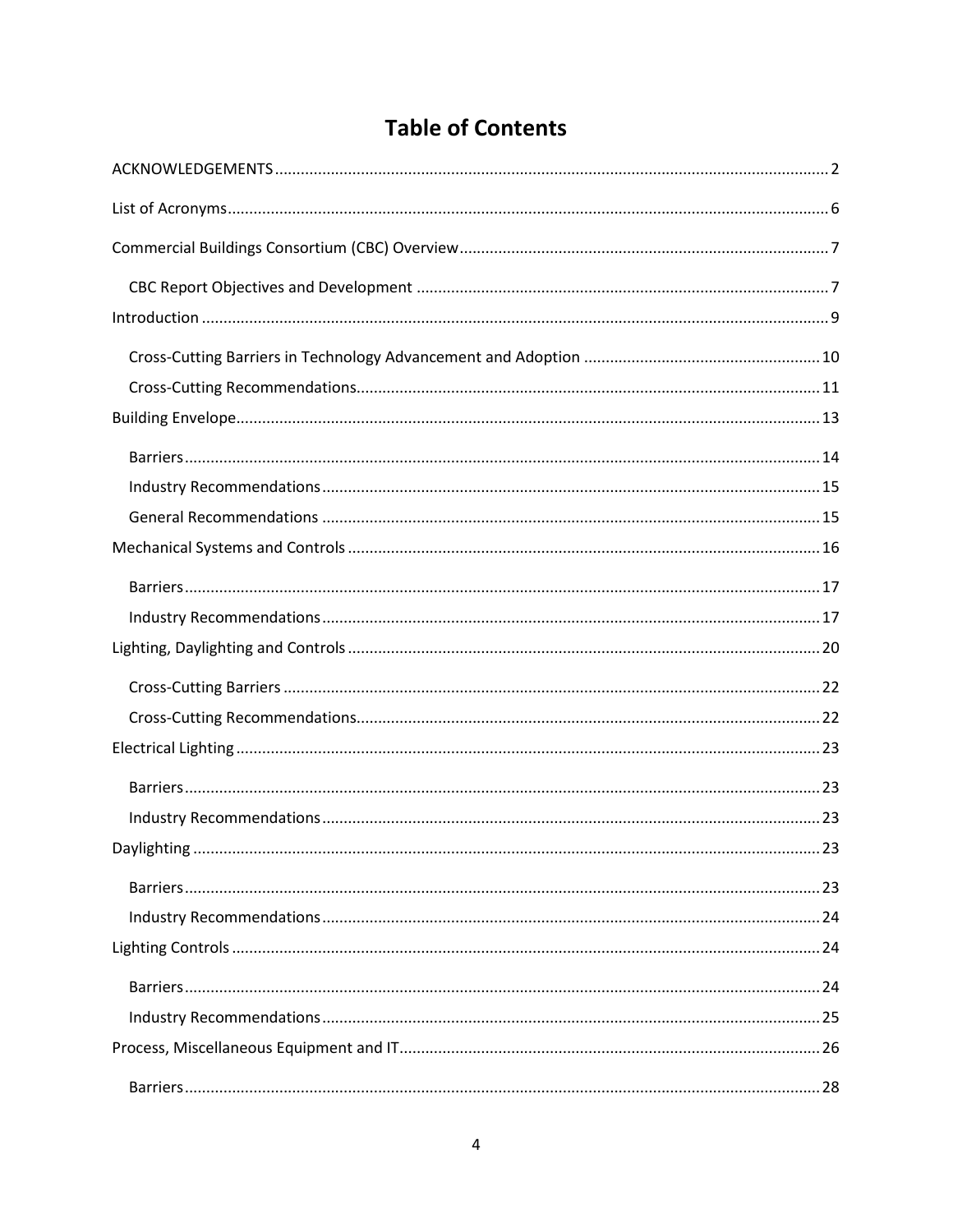| APPENDIX B: Next Generation Technologies Barriers & Analysis References List 45 |
|---------------------------------------------------------------------------------|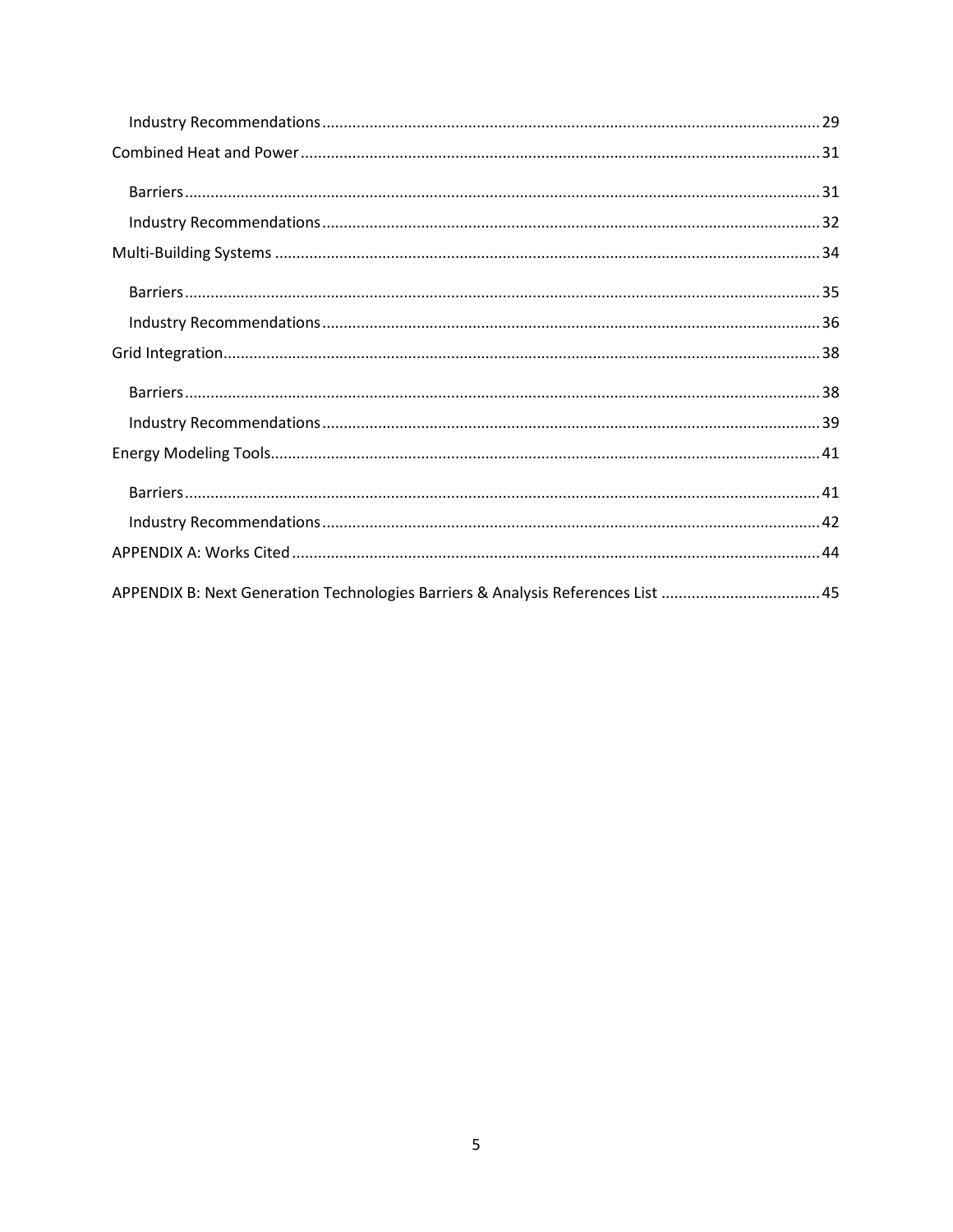## <span id="page-5-0"></span>**List of Acronyms**

| AC             | <b>Alternating Current</b>                                                |  |  |
|----------------|---------------------------------------------------------------------------|--|--|
| <b>ANSI</b>    | American National Standards Institute                                     |  |  |
| <b>ASHRAE</b>  | American Society of Heating, Refrigerating and Air-Conditioning Engineers |  |  |
| BIM            | <b>Building Information Modeling (BIM)</b>                                |  |  |
| <b>BIPV</b>    | <b>Building-Integrated Photovoltaics</b>                                  |  |  |
| Btu            | <b>British Thermal Unit</b>                                               |  |  |
| <b>CBC</b>     | <b>Commercial Buildings Consortium</b>                                    |  |  |
| <b>CCT LED</b> | Color correlated temperature light emitting diode                         |  |  |
| <b>CEC</b>     | California Energy Commission                                              |  |  |
| <b>CHP</b>     | <b>Combined Heat and Power</b>                                            |  |  |
| <b>CRE</b>     | <b>Commercial Real Estate</b>                                             |  |  |
| DC             | <b>Direct Current</b>                                                     |  |  |
| <b>DOE</b>     | U.S. Department of Energy                                                 |  |  |
| <b>ECM</b>     | <b>Electronically Commutated Motor</b>                                    |  |  |
| <b>GHG</b>     | Greenhouse gas or greenhouse gases                                        |  |  |
| <b>GSA</b>     | U.S. General Services Administration                                      |  |  |
| <b>HVAC</b>    | Heating, Ventilation and Air Conditioning                                 |  |  |
| <b>IES</b>     | <b>Illuminating Engineering Society</b>                                   |  |  |
| <b>LBNL</b>    | Lawrence Berkeley National Laboratory                                     |  |  |
| <b>LED</b>     | Light-emitting diode                                                      |  |  |
| <b>LEED</b>    | Leadership in Energy and Environmental Design                             |  |  |
| MH             | <b>Metal Halide</b>                                                       |  |  |
| MEL            | <b>Miscellaneous Electric Loads</b>                                       |  |  |
| <b>NASEO</b>   | National Association of State Energy Officials                            |  |  |
| <b>NZECB</b>   | Net-zero Energy Commercial Buildings                                      |  |  |
| OA.            | Outdoor air                                                               |  |  |
| <b>OASIS</b>   | Organization for the Advancement of Structured Information Standards      |  |  |
| OpenADR        | Open Automated Demand Response                                            |  |  |
| <b>OLED</b>    | <b>Organic Light Emitting Diode</b>                                       |  |  |
| <b>PCM</b>     | <b>Phase Change Materials</b>                                             |  |  |
| PM             | Power Management                                                          |  |  |
| R&D            | <b>Research and Development</b>                                           |  |  |
| RD&D           | Research, Development and Demonstration                                   |  |  |
| <b>SSL</b>     | Solid State Lighting                                                      |  |  |
| <b>TAT</b>     | Thermally Activated energy conversion Technologies                        |  |  |
| VT             | Visible Transmittance                                                     |  |  |
| <b>ZNE</b>     | Zero Net Energy                                                           |  |  |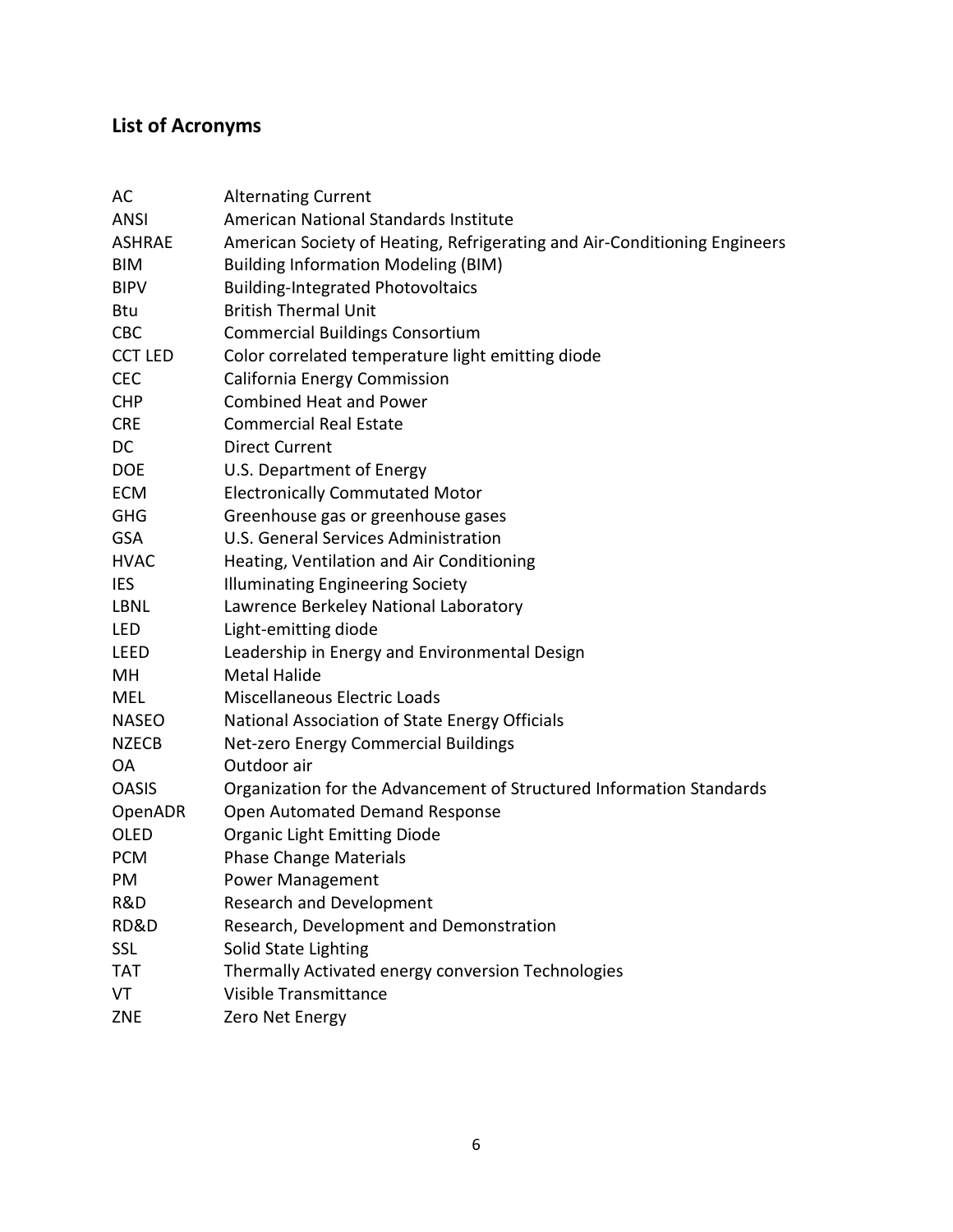## **Commercial Buildings Consortium (CBC) Overview**

<span id="page-6-0"></span>In the United States, the buildings sector accounts for approximately 40 percent of total energy consumption and roughly 40 percent of greenhouse gas emissions.<sup>[1](#page-6-2)</sup> About half of this is attributable to the commercial sector, and commercial building energy use is growing more rapidly than residential sector energy.<sup>[2](#page-6-3)</sup> Dramatic improvements in the energy performance of commercial buildings can reduce greenhouse gas (GHG) emissions more quickly and more cost-effectively than many other options, while helping reduce the impact of rising and increasingly volatile energy prices. Transforming energy performance in commercial buildings requires a comprehensive and concerted industry effort, sufficient in scale to influence the more than \$600 billion per year that the sector spends on new construction, renovation, and energy. $3$ 

In response to that need, the Commercial Buildings Consortium (CBC), a public-private, broad-based stakeholder group was established to help achieve near-term results with lasting impacts that can transform the commercial buildings sector to long-term net zero energy goals. The CBC works to capture market feedback on key barriers; identify innovative strategies and successful approaches; and facilitate information and knowledge transfer among stakeholders. Led by a Steering Committee representing prominent national industrial firms, NGO's, and public organizations, the CBC formally launched in late 2009. The National Association of State Energy Officials (NASEO) administers the consortium and serves as its secretariat.

While net zero energy commercial buildings is the CBC's long-term vision, the CBC has primarily operated under the assumption that viable low-energy or net zero energy buildings must first aggressively maximize energy efficiency before integrating renewable energy. Consortium members participate through focused working groups, which paid particular attention to identifying recommendations that can be acted on in the near-term. Rather than adopt a former definition for net zero energy, which is a topic of much debate, the CBC views net zero energy as a directional goal, which helps to concentrate and push thinking beyond traditional approaches. The CBC recognizes that there are many milestones on the pathway to zero and has focused its technology and policy barrier analysis and recommendations on actions in the next 2 to 5 years which can have lasting impacts.

#### **CBC Report Objectives and Development**

<span id="page-6-1"></span>In its first year, the CBC was tasked by the U.S. Department of Energy (DOE) to compile and assess information on next-generation technologies, systems, and practices and to identify market potential, barriers, and strategic solutions needed to accelerate their deployment and widespread use. The intended audience and beneficiaries of these reports are the commercial building industry stakeholders, and any findings and recommendations are aimed for their benefit and use. In instances where a recommendation has an unspecified audience or actor, the audience or actor is intended to refer to industry partners and stakeholders.

To accomplish this task, the CBC organized its volunteer members into 12 topical working groups. The working groups were divided between Technology & Practice and Market & Policy topic areas, corresponding directly to the technologies and the policy reports, which reflect their deliberations. To

ı

<span id="page-6-2"></span><sup>1</sup> US Department of Energy, Energy Information Administration. 2010. *Annual Energy Outlook 2010 Early Release Overview.* <http://www.eia.doe.gov/oiaf/aeo/>

<span id="page-6-3"></span><sup>2</sup> US Department of Energy, Energy Efficiency and Renewable Energy. 2009. *Buildings Energy Data Book*. Building Technologies Program[. http://buildingsdatabook.eren.doe.gov.](http://buildingsdatabook.eren.doe.gov/) Washington, D.C.

<span id="page-6-4"></span> $3$  Ibid.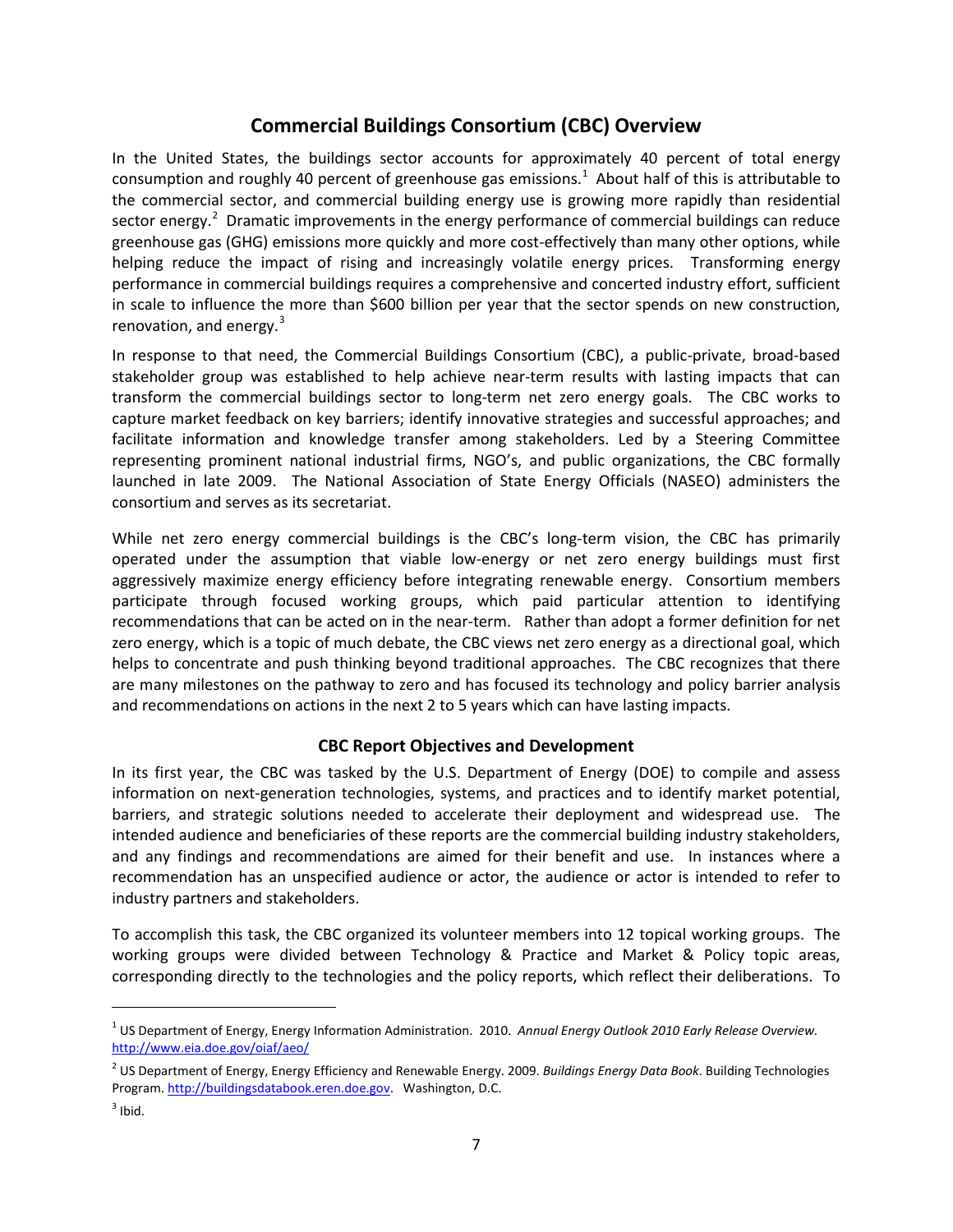date, over 400 organizational members have signed up overall. Of those, over 200 groups are registered as active members who participate in the working groups. The remaining members participate as associates to receive regular updates on the CBC's activities.

| <b>Technologies &amp; Practices</b> |                                                                                 | <b>Market &amp; Policy</b>                    |  |
|-------------------------------------|---------------------------------------------------------------------------------|-----------------------------------------------|--|
| 1.                                  | <b>Building Envelope</b>                                                        | 6. Codes and Standards                        |  |
| 2.                                  | Mechanical Systems, Plumbing, and Controls                                      | Integrated Design and Building Delivery<br>7. |  |
| 3.                                  | Lighting/Daylighting and Controls                                               | Benchmarking and Performance Assurance<br>8.  |  |
| 4.                                  | Process, IT, and Miscellaneous Equipment                                        | 9. Voluntary Programs                         |  |
| 5.                                  | Combined Heat and Power (CHP), Multi-<br>Building Systems, and Grid Integration | 10. Financing and Appraisal                   |  |
|                                     |                                                                                 | 11. Owner/Tenant Issues                       |  |
|                                     |                                                                                 | 12. Workforce Development                     |  |

**Figure 1: Zero Energy Commercial Building Consortium Working Groups**

Source: Commercial Building Consortium

Each working group is chaired by two industry experts. Some groups, such as the Lighting, Daylighting & Controls group and the Benchmarking and Performance Assurance group, further segmented their topic into subgroups and recruited expert volunteers from within the larger groups. Working Group chairs engaged members to provide input through online tools and surveys, conference calls, and webcasts. Over the last year, volunteers from active member organizations participated on over 45 working group calls. Collaboration included sharing resources and information, actively drafting content for the working group reports, and providing comments to outlines and drafts. Each working group developed a report on which the CBC final reports are based. In addition, the CBC drew on existing information sources and literature and evaluated high-performing building projects to identify technologies and barriers.

The results of these efforts are summarized and documented in the following reports:

- *Commercial Building Technologies Inventory*
- *Next Generation Technologies Barriers and Industry Recommendations*
- *Analysis of Cost & Non-Cost Barriers and Policy Solutions*

The CBC recognizes that gaps still remain in the technology inventory and reports to address in subsequent annual updates. The CBC invites its members and other stakeholders to provide comments to these reports. Comments can be submitted to Diana Lin [\(dlin@naseo.org\)](mailto:dlin@naseo.org). Interested parties can also contribute in the upcoming updates by joining as a CBC member.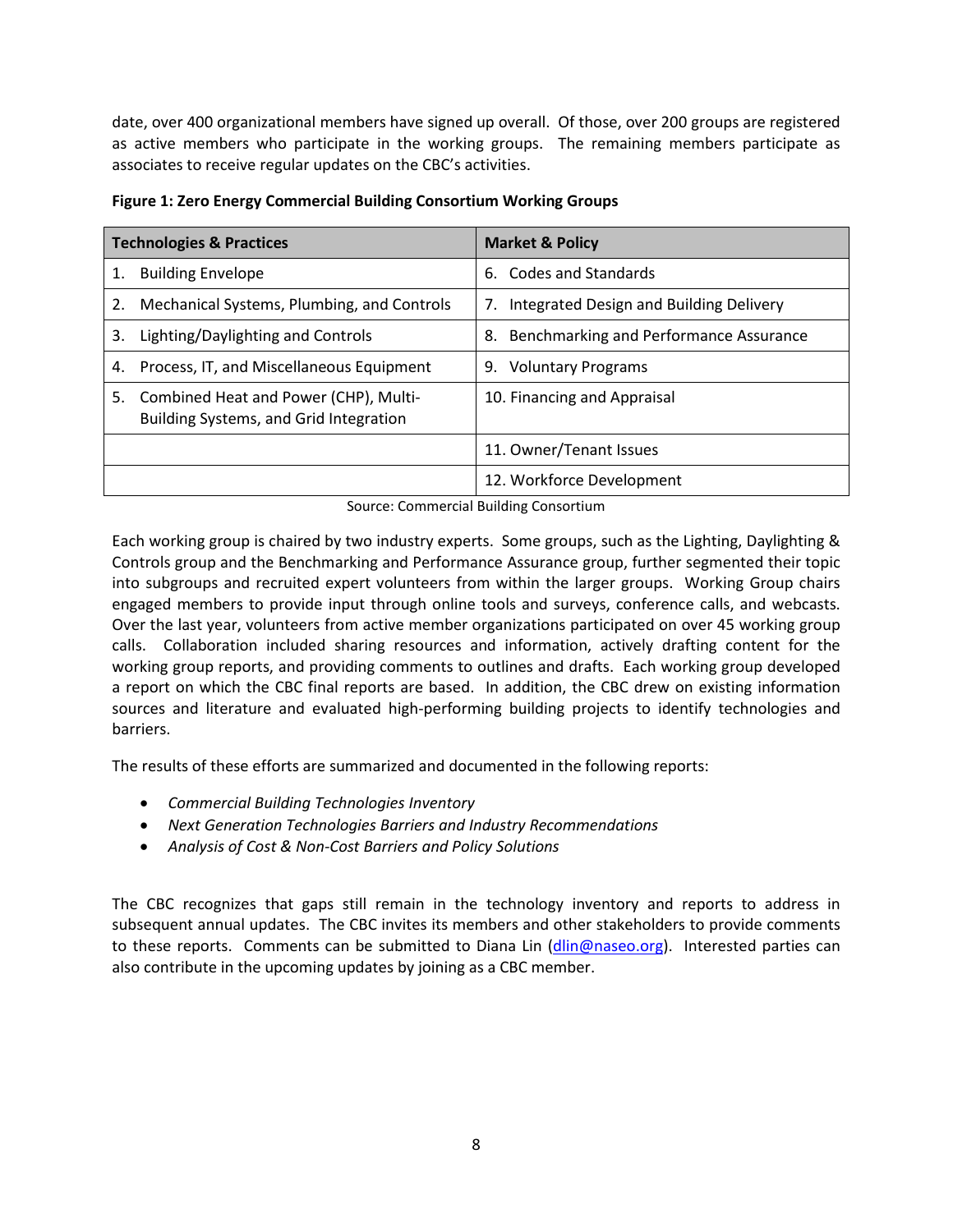## **Introduction**

<span id="page-8-0"></span>This report summarizes the barriers and recommendations from the five technology working groups of the Commercial Building Consortium (CBC) and is a companion summary analysis to a *Commercial Buildings Technology Inventory.* In development of the *Commercial Buildings Technology Inventory*, the CBC examined existing information sources, including published and gray literature, DOE and National Laboratory plans, industry-sponsored research programs, utility research on emerging technologies, and other sources.<sup>[4](#page-8-1)</sup> The CBC recognizes that there are still remaining gaps in the inventory to address in subsequent annual updates. Additionally, the CBC is aware of a related technology screening effort currently underway through DOE and the National Labs. The CBC intends to provide industry input into that process and build off of results from that technology screening and identification rather than duplicate efforts in the following year to further enhance a comprehensive next-generation technologies inventory.

The scope of the CBC technology activity includes both new construction and existing buildings. Although the a net zero energy commercial building sector is the CBC's ultimate goal, the CBC emphasizes a pathway to zero, which includes achieving substantial near-term energy savings in both new and existing buildings today. This summary highlights barriers in each of the technology areas and provides actionable recommendations that can inform the industry moving forward to a net zero energy commercial building sector in 2050. However, while the goal for net zero energy buildings is long-term, many existing technologies can be refined through further research and deployed in the near to midterm, and barriers overcome to move the sector substantially toward net zero energy commercial buildings.

Underutilized, existing technologies, and the barriers for deploying them over the next 10 to 20 years, were highlighted by many working groups. The working groups universally cited persisting market barriers to achieving technological goals and recommended policy prescriptions to overcoming many of them. While many technical challenges remain, it is interesting to note the frequency and pervasiveness of market and policy barriers raised by the technology working groups. This indicates that although technological solutions are needed, if existing technologies were more rapidly and fully commercialized, substantial energy savings could be attained while spurring industry innovation for the next generation of cutting edge technologies and products. Both technical and technology-specific market barriers and recommendations are discussed in this report. Additional, policy-oriented barriers and approaches can be found in the CBC companion report, *Analysis of Cost & Non-Cost Barriers and Policy Solutions.*

The CBC Working Groups addressed specific barriers in the following categories:

- Building Envelope;
- Mechanical Systems, Plumbing, and Controls;
- Electric Lighting, Daylighting and Controls;
- Process, IT, and Miscellaneous Equipment;
- Combined Heat and Power;
- Multi-Building Systems;
- Grid Integration; and

<span id="page-8-1"></span> $4$  Please refer to Appendix B to see a bibliography.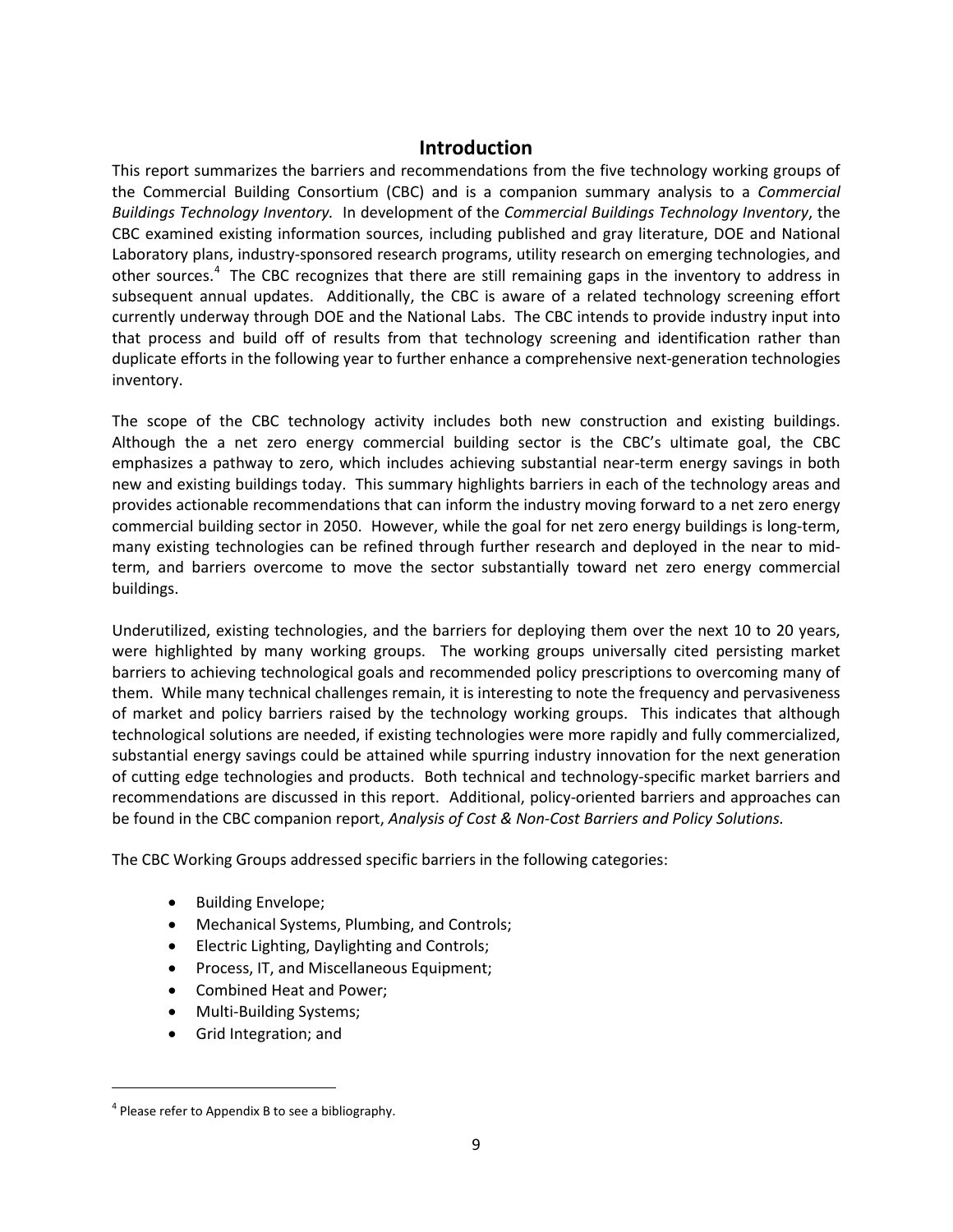• Energy Modeling Tools $5$ 

From the working group discussions, findings, and recommendations, a number of cross-cutting issues emerged from the technology working groups, and they are briefly summarized below. Technologyspecific findings and recommendations are included as separate sections in this report.

#### <span id="page-9-0"></span>**Cross-Cutting Barriers in Technology Advancement and Adoption**

#### *Integrated Design*

Major strides in reducing energy use will not be achieved unless integrated design becomes a standard practice and not the niche of sustainable building practitioners. As building systems become increasingly complex, optimizing their interactions and understanding the performance of a building from a holistic perspective is paramount. However, segmented and sequential design and construction processes force developers, designers, and owners towards isolated and insulated decision-making, limiting the ability of downstream actors to optimize energy-saving design features and emphasize whole-building performance. Furthermore, contractors are "rewarded" by lowest initial cost, which leads to value engineering and failure to meet high-performance specifications. Contractors are further deterred from adopting new measures due to complexity and lack of knowledge.

#### *System Integration and Sensors and Controls*

Once the building is constructed, achieving high efficiency in practice requires monitoring and automatic controls to ensure that artificial light is available only where it is needed and at the right intensity, for example, and that heating and air conditioning consume the minimum energy required to meet air quality and temperature requirements under changing internal load and outdoor weather conditions. While the underlying electronic information and communication technology has advanced rapidly, protocols and conventions for data compatibility and equipment interoperability are not yet well established. The progress on software development, which is vital for designing sophisticated systems that can be reliably installed in buildings and achieve significant energy savings, has been very slow due to industry fragmentation and lack of agreement on one or more industry-accepted communication platforms. A higher level of sensor and measurement accuracy and reliability, especially the latent component of the load, is needed.

#### *Cost Barriers*

 $\overline{\phantom{0}}$ 

Building owners may not accept cost increases associated with net zero energy buildings. Current structures often put a premium on efficiency upgrades with short payback periods. In the instance of lighting systems, this mindset typically does not take into account maintenance costs, light quality, proper illumination levels and distribution or environmental consequences of a lighting technology. Complex modeling tools require specialized expertise and are time-intensive, dictating that only projects with large budgets can afford to use them.

#### *Lack of Skilled Workforce*

Lack of education throughout the design community on how to use new technologies and systems hinders adoption of emerging technologies which can achieve substantial energy performance gains. Further lack of familiarity and experience with sophisticated energy modeling tools prevents designers from exploring new and different energy-saving scenarios and options. At the same time, contractors

<span id="page-9-1"></span><sup>&</sup>lt;sup>5</sup> Although this is not a separate working group category, the issue of modeling and design tools was singled out by each group as a key barrier and solution and was subsequently pulled out as separate topic for analysis.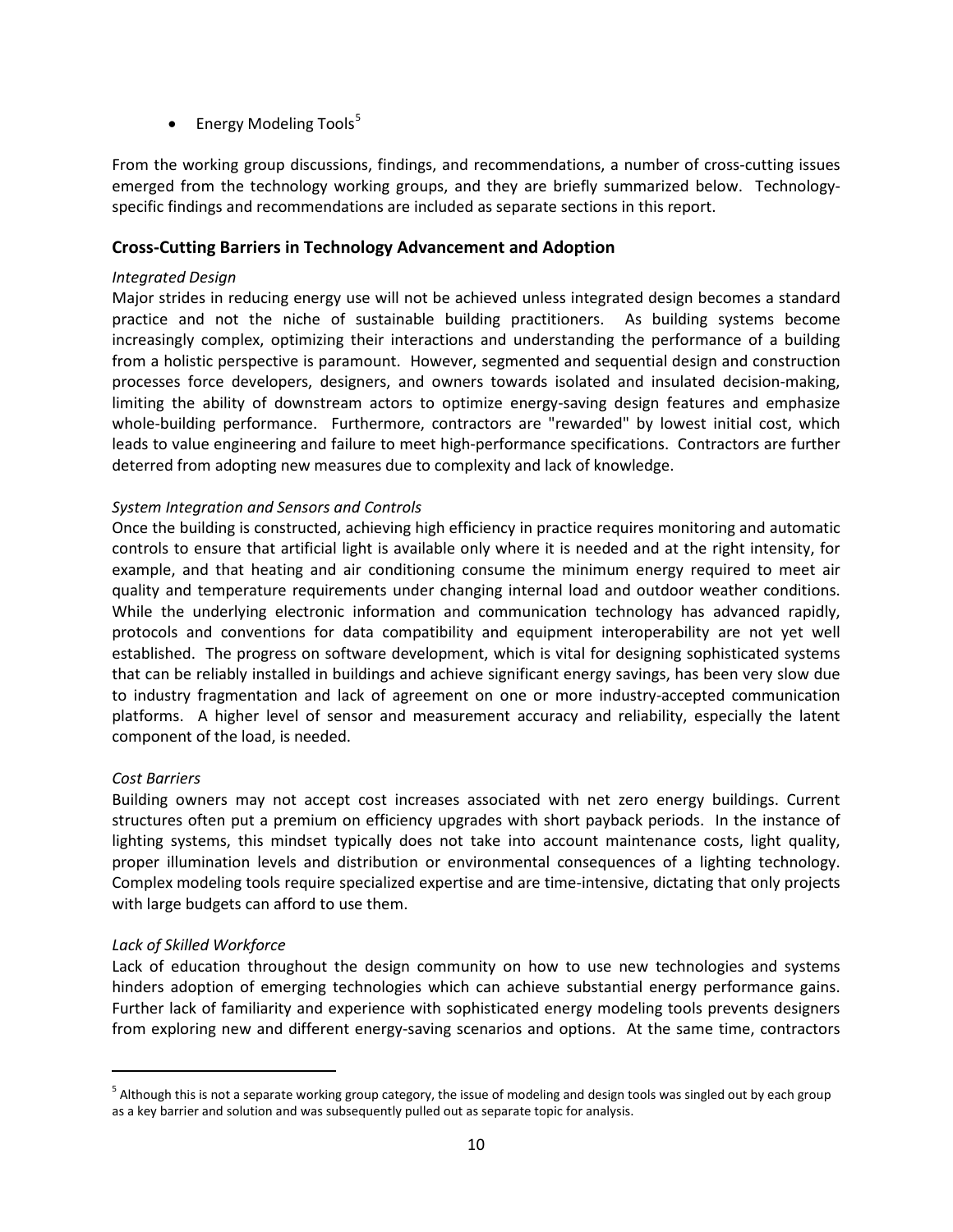also lack training in installing and delivering those new technologies and systems, and building operations and maintenance personnel are not familiar with sophisticated systems. See the CBC *Analysis of Cost & Non-Cost Barriers and Policy Solutions* for specific recommendations on workforce development needs.

#### <span id="page-10-0"></span>**Cross-Cutting Recommendations**

*Expand Research and Development* – Not surprisingly, all working groups cited the need for more research and development into emerging and new technologies, as well as ways to streamline the use and integration of these technologies through training of professionals, and case studies that highlight the benefits.

Some overarching R&D recommendations include:

- 1. Establish a "test bed" for new technologies a building or site where new products and systems can be tested under conditions similar to actual buildings. The state, regional, and private research programs and the new interagency Greater Philadelphia Innovation Cluster may provide the opportunity to study the technical issues raised in this paper. State of the art sensors and data collection equipment should be integrated into the building to expedite test and measurement procedures. This site could also be used to train building operation personnel in the installation, use, and maintenance of new advanced systems. Conduct occupant and behavioral research for high-performance buildings.
- 2. Carry out rigorous studies and post-occupancy evaluations to assess the potential for productivity gains and reduce employee health and absenteeism costs from enhanced indoor environments enabled by high-performance building envelope systems. Analyze how savings on operations may affect the building value and re-sale value.
- 3. Develop comprehensive behavioral research program to quantify behavioral benefits and value of varying component, system, and control strategies for current and future technologies. This would include lighting, daylighting, HVAC, and plug loads.

#### *Develop and Disseminate Case Studies*

Research demonstrations should be well-documented in case studies and disseminated widely to stakeholders. Specifically, develop and disseminate best-in-class design and construction details, costbenefit analyses, and rigorous demonstration projects for all of these technologies, systems, and subsystems to demonstrate their viability to architects, engineers, and building owners. The projects included in these analyses should come from a range of climate zones, building types, and new and retrofit projects.

*Explore Direct Current (DC) Power Applications* - Electricity is currently supplied to lights and controls equipment in the form of alternating current (AC). DC micro-grids would fundamentally change the way power is supplied in commercial buildings, eliminate AC-DC conversions at the equipment level, simplify equipment designs and layouts, provide improved interfaces with renewable energy sources and storage, and save energy.

Specific recommendations include:

- 1. Technical assessment of requirements is needed to derive the specification for DC micro grids.
- 2. The micro-grid architecture needs to address emerging lighting (e.g. solid state lighting or SSL) as well as internet connected appliances while clearly pointing out the benefits in terms of energy savings, lifecycle cost-savings and flexibility.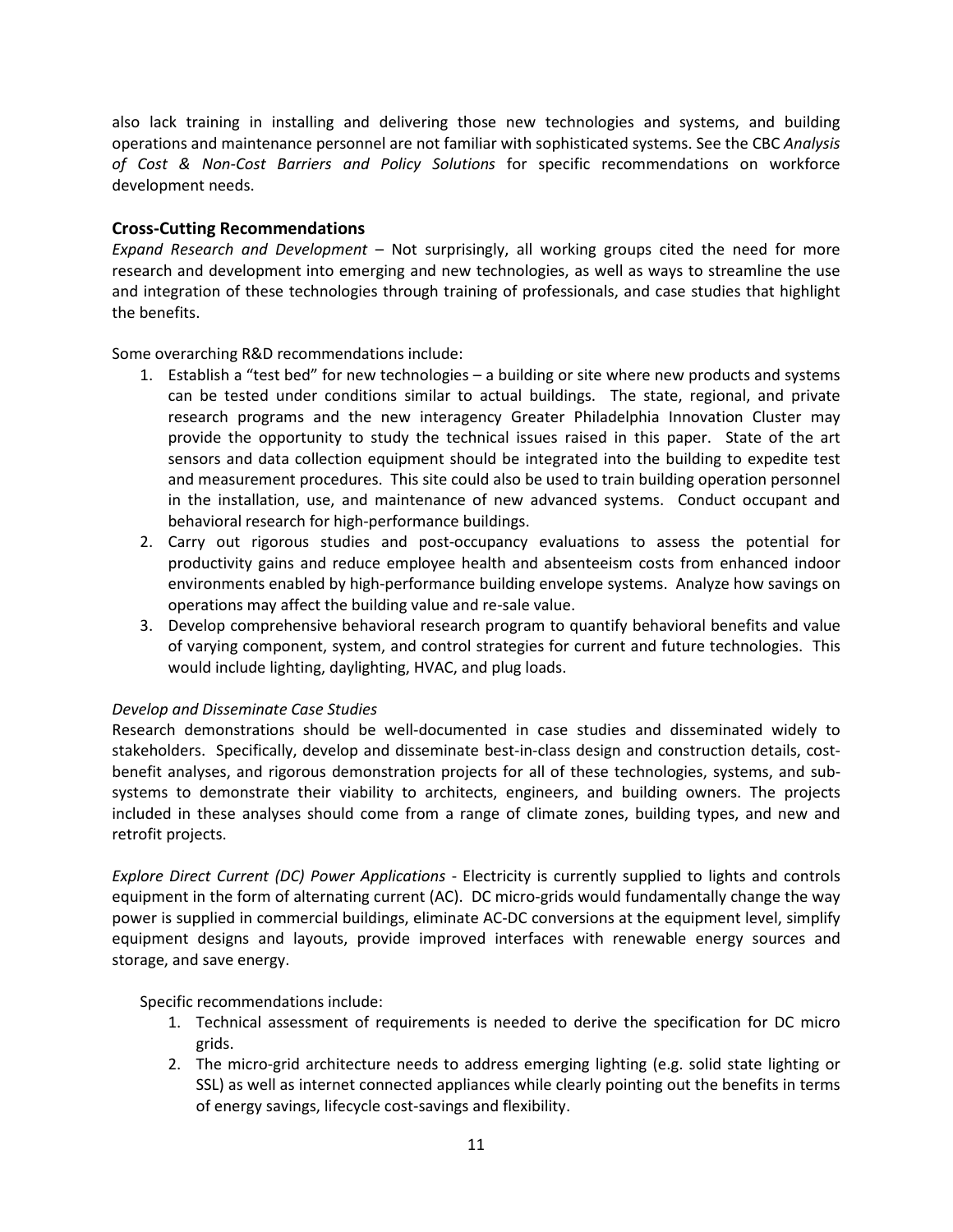3. Develop standards on voltages and other conventions.

*Promote Multi-Building Systems* – Net zero energy commercial buildings may prove difficult to impossible to achieve on a building-by-building basis except where conditions are particularly favorable and account for excess generation or storage of on-site energy. More likely, net zero energy will generally be achieved in multi-building systems that are responsive to generation and load signals. More specific barriers and recommendations can be found in the Multi-Building Systems section.

#### *Shift to an Integrated Design Process*

Move away from current prescriptive building energy codes, which run contrary to the integrated design process envisioned for net-zero energy commercial buildings (NZECBs) that emphasizes system- and whole building-level savings, to performance-based codes. See the CBC *Analysis of Cost & Non-Cost Barriers and Policy Solutions* for more specific recommendations on integrated design and building delivery.

#### *Improve System Integration and Sensors and Controls*

As commercial building technologies and systems become ever more complex and sophisticated, system integration is essential. Many of the failures in modern buildings today can be traced back to system integration failures.<sup>[6](#page-11-0)</sup>

Recommendations include:

- 1. Require new and meaningful metrics to properly characterize the performance of the systems. Promote recognition of these metrics by utilities and other entities for incentive verification.
- 2. Develop a suite of standardized protocols, data structures, control parameters, interfaces and interoperability profiles for communications and information exchange between individual components and subsystems. Strategic partnerships, collaboration and cooperation cutting across industry domains, academic and governmental institutions, regulators and policy makers are essential to this process.
- 3. Increase the rigor and frequency of building commissioning and retrocommissioning. Substantial experience in state and local buildings has demonstrated enduring energy savings resulting from commissioning.
- 4. Evaluate the potential for *in situ* sensors that could enable or facilitate initial and continuous commissioning of new or existing building envelopes.
- 5. Develop standardized control packages and solutions to effectively operate these highperformance complex systems; these could come from greater use of centralized monitoring and control (including remote operations).
- 6. Provide advanced software for prognostics and diagnostics of the building operation. The overall control system should have a visual display with the key metrics in full view. These metrics should be relevant to those monitoring the system (i.e. energy use, financial ROI, data points, maintenance and diagnostic tools).

<span id="page-11-0"></span> <sup>6</sup> Selkowitz, Stephen, Jessica Granderson, Jeff Harris, Philip Haves, and Paul Mathew. 2008. *Scale Matters: An Action Plan for Realizing Sector-Wide "Zero Energy" Performance Goals in Commercial Buildings*. [http://escholarship.org/uc/item/1kf4t1nh.](http://escholarship.org/uc/item/1kf4t1nh) Berkeley, Calif: Lawrence Berkeley National Laboratory.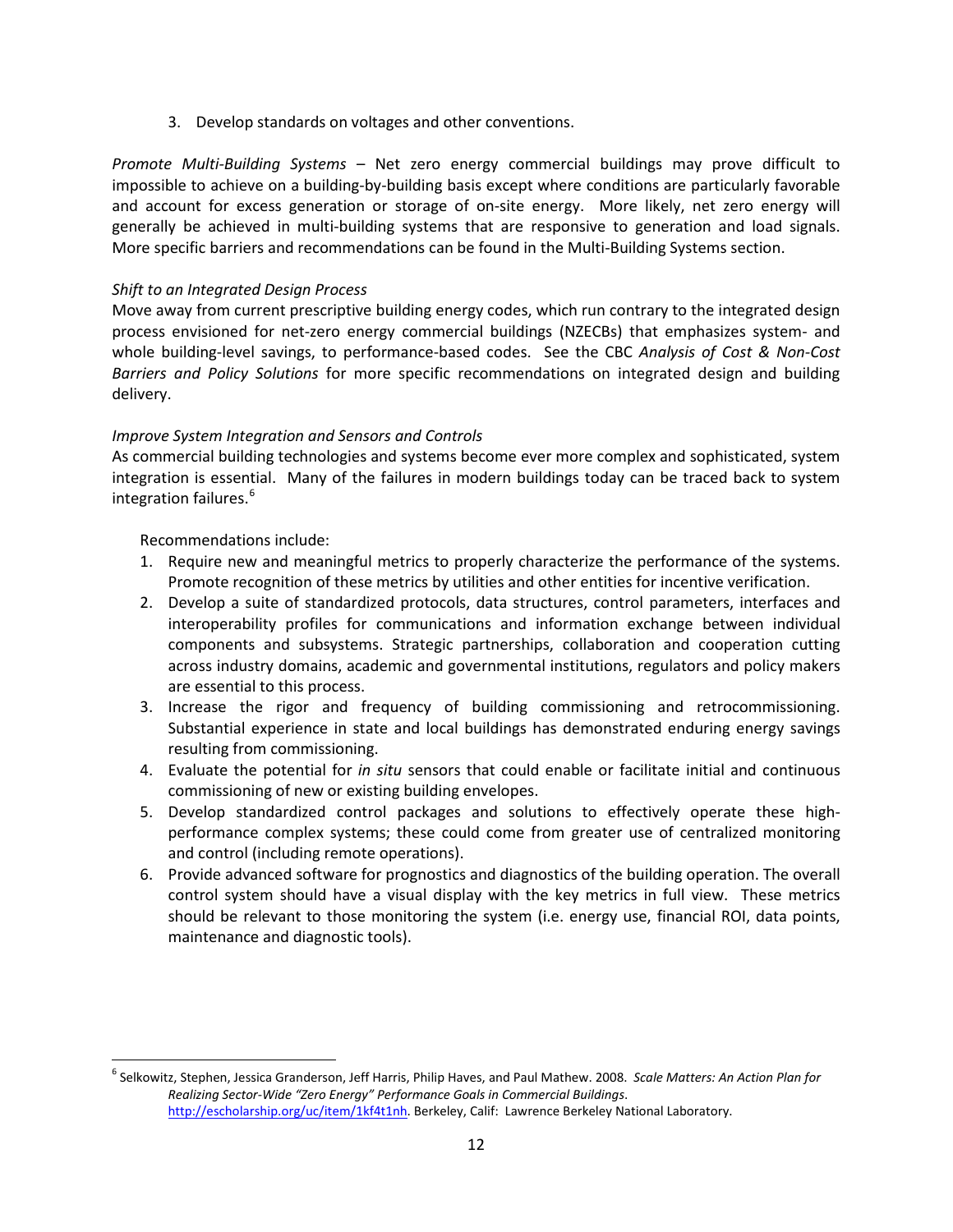## **Building Envelope**

<span id="page-12-0"></span>The move to net zero-energy buildings will require building envelope systems to provide superior performance over a wider range of conditions than in typical commercial buildings today. Although significant changes will occur in building envelope components, transformative technological improvements are envisioned at the system level. Commercial building design and delivery process will also need to change significantly to facilitate delivery of high-performance and cost-effective envelope systems. Technology and process developments will be needed to achieve a vision of pervasive net zero energy commercial buildings.

General considerations that permeate Building Envelope technologies include the need to:

- Develop high-performance and cost-effective building envelope commissioning technologies.
- Implement a coordinated approach by the design and construction team using a quality control and quality assurance processes such as building envelope commissioning and retrocommissioning.
- Encourage large tenants such as major corporations or public agencies to take the lead on implementing building envelope commissioning on their projects.
- Develop case studies documenting the cost and benefits of the process to show how the process works, and show where it does not work.

Evidence suggests that high-performance building envelope systems are more sensitive to improper installation than conventional systems. For example, water is less likely to accumulate over time in a poorly insulated wall system than a high-performance wall due to the larger thermal energy flows through the poorly insulated wall system. Furthermore, more favorable building envelope economics depend on cost-savings achieved from down-sizing mechanical systems due to better insulation. If the envelope is not constructed properly, it results in either an HVAC system that cannot meet the higherthan-designed space conditioning loads or diminishes the degree of down-sizing (and cost-savings) that engineers are willing to specify. Unfortunately, challenges exist in identifying a single entity with responsibility for envelope quality/performance and problems with existing building enclosures are not usually detected until they have reached a point where the symptoms become apparent to building occupants (e.g., visible mold growth, bad odors, visible water damage or stains, etc.).

Widespread deployment of cost-effective NZECBs will require extensive research, development, demonstration and deployment of a wide range of building envelope technologies. Many of the technologies for achieving NZECBs exist in some form today, but are too costly, lack a sufficient track record for design and delivery professionals and building owners to implement, or are poorly understood by codes officials. Analysis is organized in three major areas: Opaque Envelope; Fenestration; and Building-Integrated Photovoltaics (BIPV).

Envelope system integration includes integration of window, wall, and roof system design and control with that of other envelope in building systems, mainly mechanical moveable shading products (exterior louvers, double-skin curtain walls with integrated automated blinds etc.), external fixed shading, interior lighting systems, and HVAC systems. To achieve the vision of net zero energy buildings, windows must undergo significant innovation in three different areas: 1) Fixed glazing; 2) Dynamic glazing, and 3) Window system integration. Dynamic glass, i.e., glass with variable visible transmittance (VT), can enable close to real-time optimization of solar heat gains and glare management through windows. Implemented and controlled properly and maintained, together these systems can dynamically optimize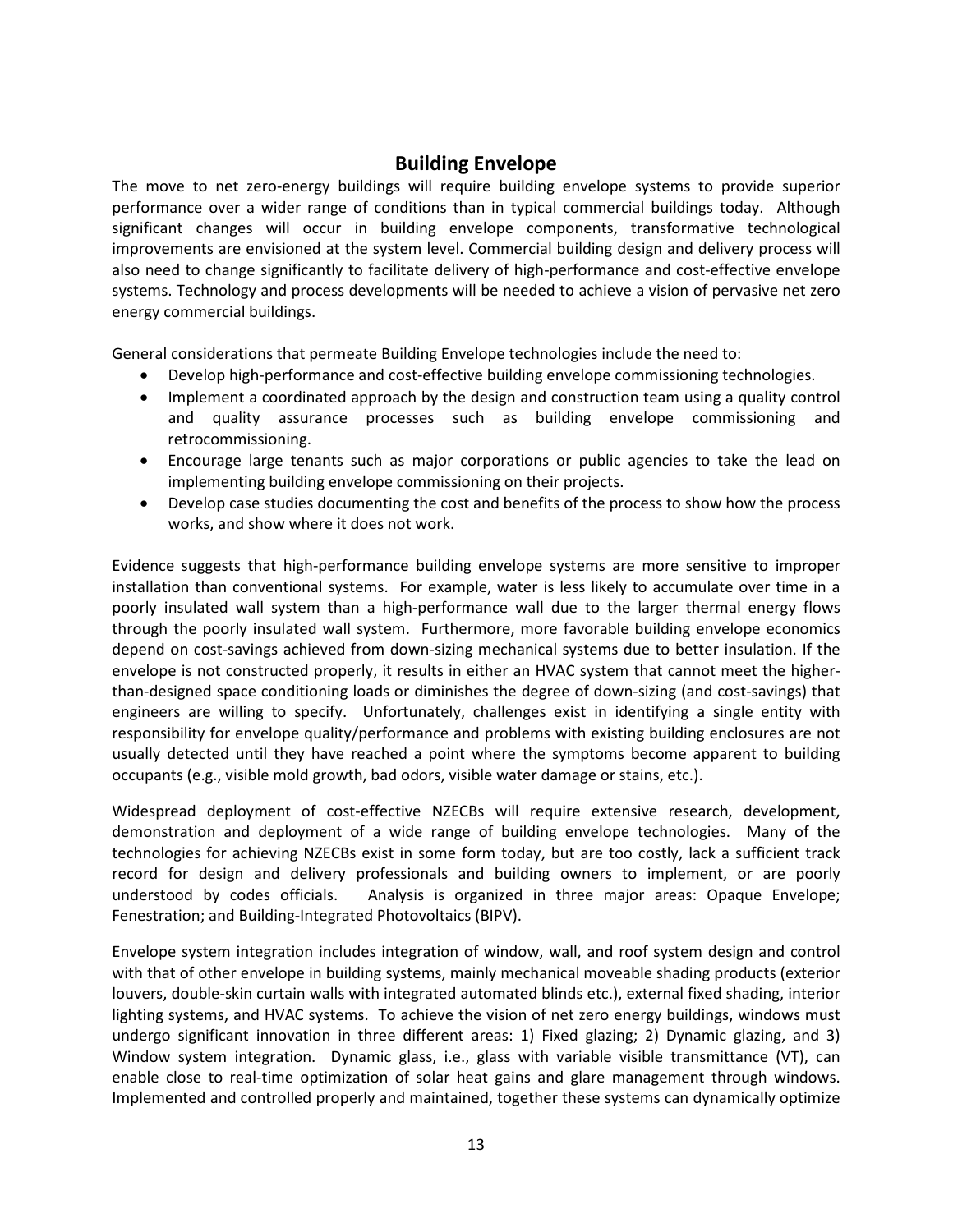solar heat gains to reduce lighting and HVAC energy consumption while also effectively managing solar glare. Though a standard of design in European buildings, in practice such integration is challenging.

BIPV integration into new and existing building envelope systems will be an important element in achieving widespread NZECBs, most notably for buildings that cannot meet their energy needs from the available roof area (due to either building height or high energy demand).

## <span id="page-13-0"></span>**Barriers**

#### **Opaque Envelope (Walls and Roofs)**

- 1. Inadequate thermal performance of opaque walls and roofs impairs the potential reduction of thermal bridging caused by framing members and/or increased R-value of the continuous insulation. Insulation systems with high thermal resistance per unit thickness can minimize these problems for both interior and exterior insulation systems, but are still costly and can have attachment / installation and potential long-term durability challenges.
- 2. Phase-change materials (PCM) integrated into building envelope materials have the *potential* to reduce heating and cooling energy use, but have not been independently demonstrated to reduce energy use cost-effectively, and their application/specification is not understood by the majority of the building industry. The community needs validated software tools to evaluate, design, and select building envelope materials incorporating PCMs. Support should be provided to determine the potential for PCMs to reduce energy use in commercial buildings.

#### **Fenestration (Windows and Frames)**

## **Fixed glazing**

- 1. Window and glazing manufacturer R&D is needed to simultaneously achieve much higher quality, performance, and lower cost.
- 2. In existing buildings, in order to increase thermal performance in the glazing, triple pane glass may be required, but existing frames often cannot accommodate the increased glass thickness and would need to be replaced too, increasing cost. Consequently, windows that achieve high performance within a limited thickness and can fit into existing frames have particular value for renovation of existing buildings.

#### **Dynamic glazing**

- 1. A limited number of products with dynamic glass are currently available on the market, but their current cost prevents widespread use.
- 2. Integration barriers include lack of holistic design and operations approach and lack of education in design community.
- 3. Cost-effectiveness, real or perceived reliability concerns, and aesthetic concerns remain.

#### **Electrochromic Windows**

1. The durability of some electrochromic films, particularly liquids, is still not known. Development of a compound that improves durability, is less costly, and solves technical problems related to the ion-storage layer is needed.

#### **Building Integrated Photovoltaics (BIPV)**

- 1. BIPV products are not widely available and not cost-effective in most building applications.
- 2. When integrated into walls or windows, BIPV usually produces significantly less electricity/year than conventional PV panels.
- 3. BIPV tend to have lower reflectances than most building materials, which increases surface temperatures. In turn, this increases building air-conditioning loads and decreases PV output, and may also have the potential to adversely impact roof durability.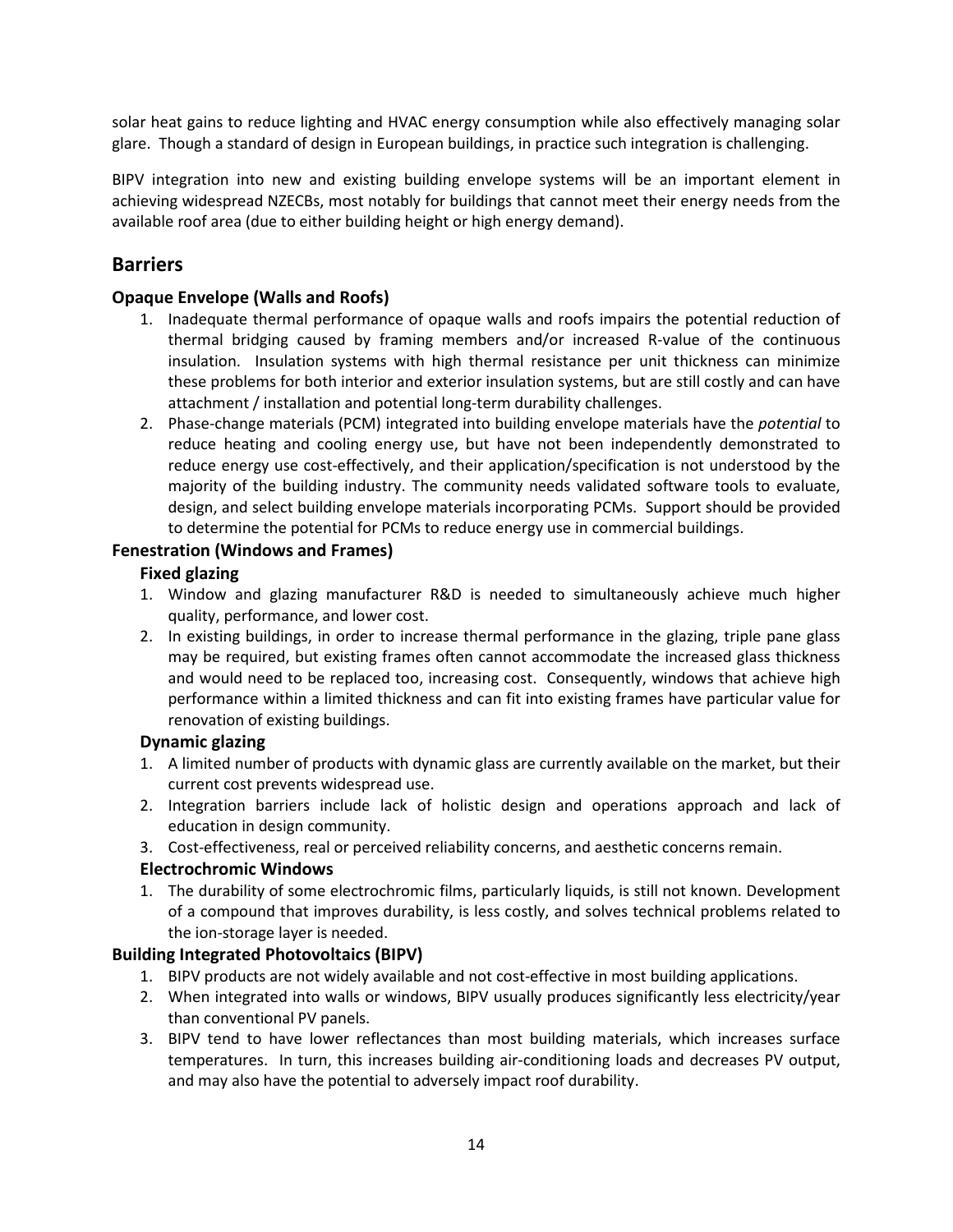## <span id="page-14-0"></span>**Industry Recommendations**

## **Opaque Envelope**

- 1. Develop insulation materials with high thermal resistance per unit thickness (e.g $\geq 100$ /inch ) with competitive cost effectiveness for mainstream building applications.
- 2. Independently evaluate performance of PCM's and develop, test, and validate software to allow designers, architects, and engineers to evaluate, design and select building envelope materials incorporating PCMs appropriately. Ensure effective integration with insulation materials.

## **Fenestration**

## **Fixed glazing**

- 1. Develop high-performance (e.g.,  $R^{\sim}10$ ) and durable windows that is cost effective for widespread application in commercial buildings.
- 2. Conduct field tests and studies for longevity of 3 or more pane units to reduce real and/or perceived application risk.

## **Dynamic glazing**

1. Develop dynamic glass products that are cost effective for widespread application in commercial buildings.

## **Window Systems Integration**

- 2. Conduct evaluation and review of building envelope practices in Europe to understand why dynamic solar control has become a standard part of building design.
- 3. Develop an industry roadmap or plan to accelerate the adoption of such products, including development of systems that are cost-effective for widespread application in commercial buildings.

## **Building Integrated Photovoltaics (BIPV)**

- 1. Develop cost-effective BIPV products that effectively leverage the oft-discussed installed cost benefits from integration of PV into building enclosure components and systems.
- 2. Carry out studies to evaluate the long-term thermal and electric performance and durability of BIPV products relative to conventional building enclosure components and systems.

#### <span id="page-14-1"></span>**General Recommendations**

- 1. Develop templates of robust specifications of building envelope components and systems commonly used in NZECBs to address obstacles such as substitutions.
- 2. Use data developed from envelope commissioning to clearly identify where the most common and severe shortfalls in building envelope system design and construction; ensure feedback of these findings to design and construction professionals to avoid future problems.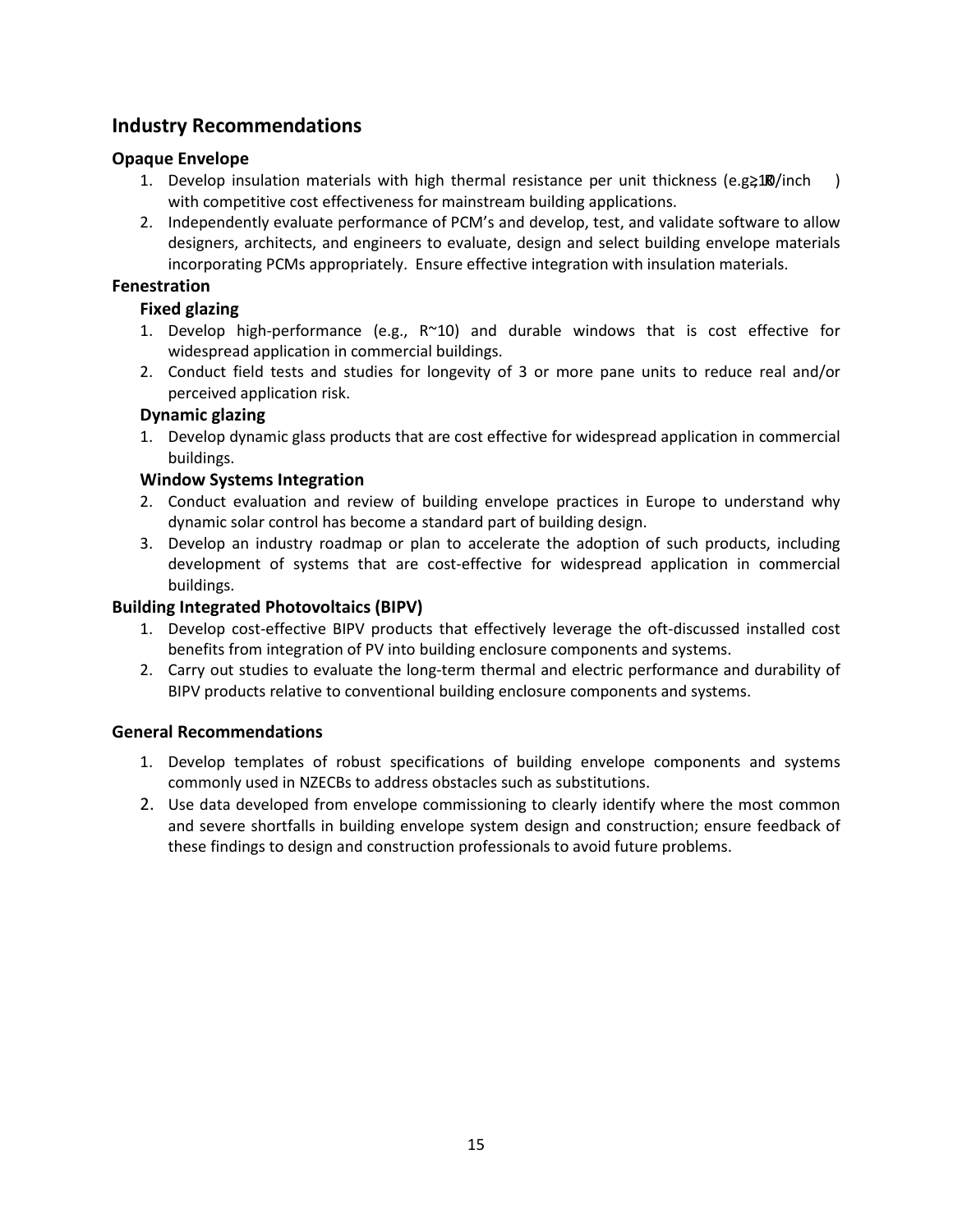## **Mechanical Systems and Controls**

<span id="page-15-0"></span>This section of the report addresses mechanical systems and equipment that incorporate the Heating, Ventilation, and Air Conditioning (HVAC), and the controls for operation and optimization of a building that will contribute to the goal of net zero energy use in buildings. Achieving net zero energy requires maximizing the efficiency of all building systems and meeting remaining energy demand needed to operate the building with renewable energy sources.

Simply put, to achieve net zero energy buildings, the approach to mechanical systems architecture must be changed. Moving mechanical systems to net-zero-energy commercial buildings (NZECB) will rely strongly on an integrated design process. Unless a new and integrated approach to building delivery becomes the norm, net-zero energy cannot be obtained in the foreseeable future. The entire industry must transform to embrace a methodology that revolves around drastically increased integration of thought, design, systems and controls than ever before. Further, to ensure that NZECBs perform as designed will require significant changes to initial and continuous commissioning.

At the technology-specific level, it is striking that while a solid core of efficient heating and cooling technologies that are in full-scale production and use can be used to implement a net-zero energy commercial building, a large number of commercially available technologies that can provide additional, cost-effective energy savings are markedly underutilized. A significant number of technologies are still in either the emerging or developmental stage that could contribute further to energy savings in appropriate applications.

Additionally, a greater degree of control sophistication and "smarts" will be needed to combine optimally free, recycled and stored energy while operating powered equipment needed for remaining loads at maximum efficiency. Controls will also play an important part in the commissioning and retrocommissioning of the building. A widely recognized problem is that buildings often do not operate as designed. Much of this variance results from oversights and errors in initial commissioning and ongoing maintenance. Advances in controls and software, as well as sub-metering, are a very effective way to improve in this area.

The control technologies are important because the effective coordination of stored, reused, and free heating and cooling sources with efficient mechanical systems will require a higher level of controls integration. The ability in real-time to optimize the operation of multiple systems, to anticipate and exploit changes in conditions, and react to changes in occupancy offer the potential for significant energy savings, while delivering a high level of occupant thermal comfort. In addition, intelligent controls can recognize a variety of energy-wasting fault conditions and either correct them directly or notify the building operator that corrective action is necessary.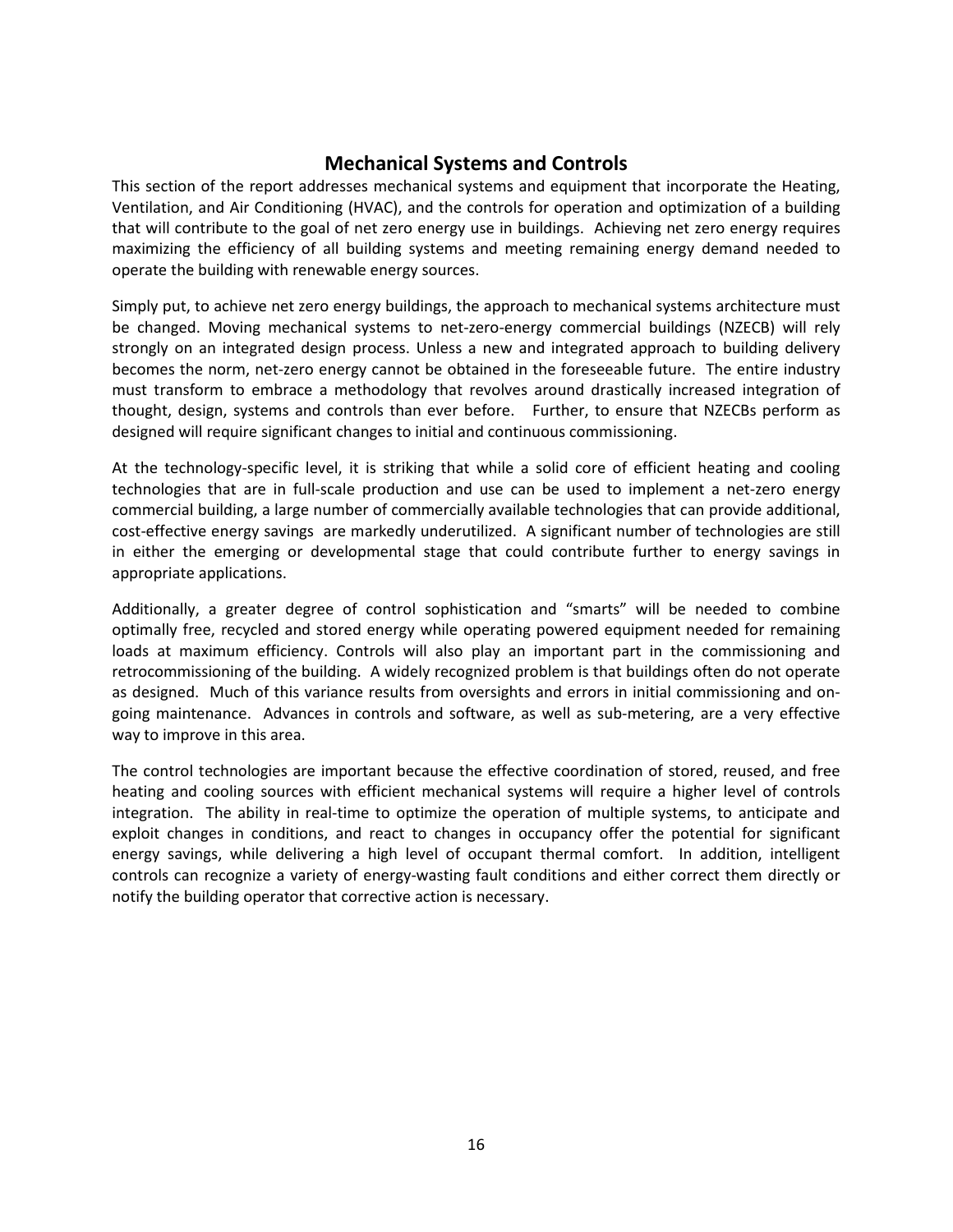## <span id="page-16-0"></span>**Barriers**

## **Underutilization of existing technologies**

A significant number of underutilized commercially available technologies can contribute to the net-zero energy goal sooner rather than later (See Figure 2). These underutilized technologies are available now for use in appropriate net-zero energy designs; however if they were more widely utilized, they would probably be lower in cost and therefore more cost-effective to use. In addition to the cross-cutting barriers discussed in the introduction, the following is a brief list of market barriers:

- 1. Short term payback mentality.
- 2. Lack of federal government encouragement.
- 3. Lack of recognition in standards/codes.
- 4. Metrics for systems/part load.
- 5. Lack of exposure, lack of education.
- 6. Emerging technologies are never a core technology until large HVAC companies with large channel distribution adopts them.
- 7. Contractor base dedicated to core, mainstream technologies due to cost, complexity, lack of knowledge.
- 8. Plan/specification contractors are not prone to embracing integration and energy optimization.
- 9. Modeling programs do not include all of these technologies.

## **Emerging/Developing Technologies**

Market barriers in emerging and developing technologies are:

- 1. Lack of involvement by capital investment community<sup>[7](#page-16-2)</sup>.
- 2. Short-term return on investment focus vs. life-cycle cost return considerations.
- 3. Minimal understanding of how systems and operations contribute to the asset value of the building/complex.

## <span id="page-16-1"></span>**Industry Recommendations**

## **For Undertilized Technologies**

 $\overline{\phantom{0}}$ 

- 1. Development and support of system metrics used to characterize the actual efficiency/ performance.
- 2. Integrated design, rebates and other incentives, education and updated codes and standards that define the end requirement or outcome rather than the technical solution.

<span id="page-16-2"></span> $<sup>7</sup>$  For more information on the role of the capital investment and financing community, please refer to the Financing</sup> and Valuation section of the CBC companion report, *Analysis of Cost & Non-Cost Barriers and Policy Solutions.*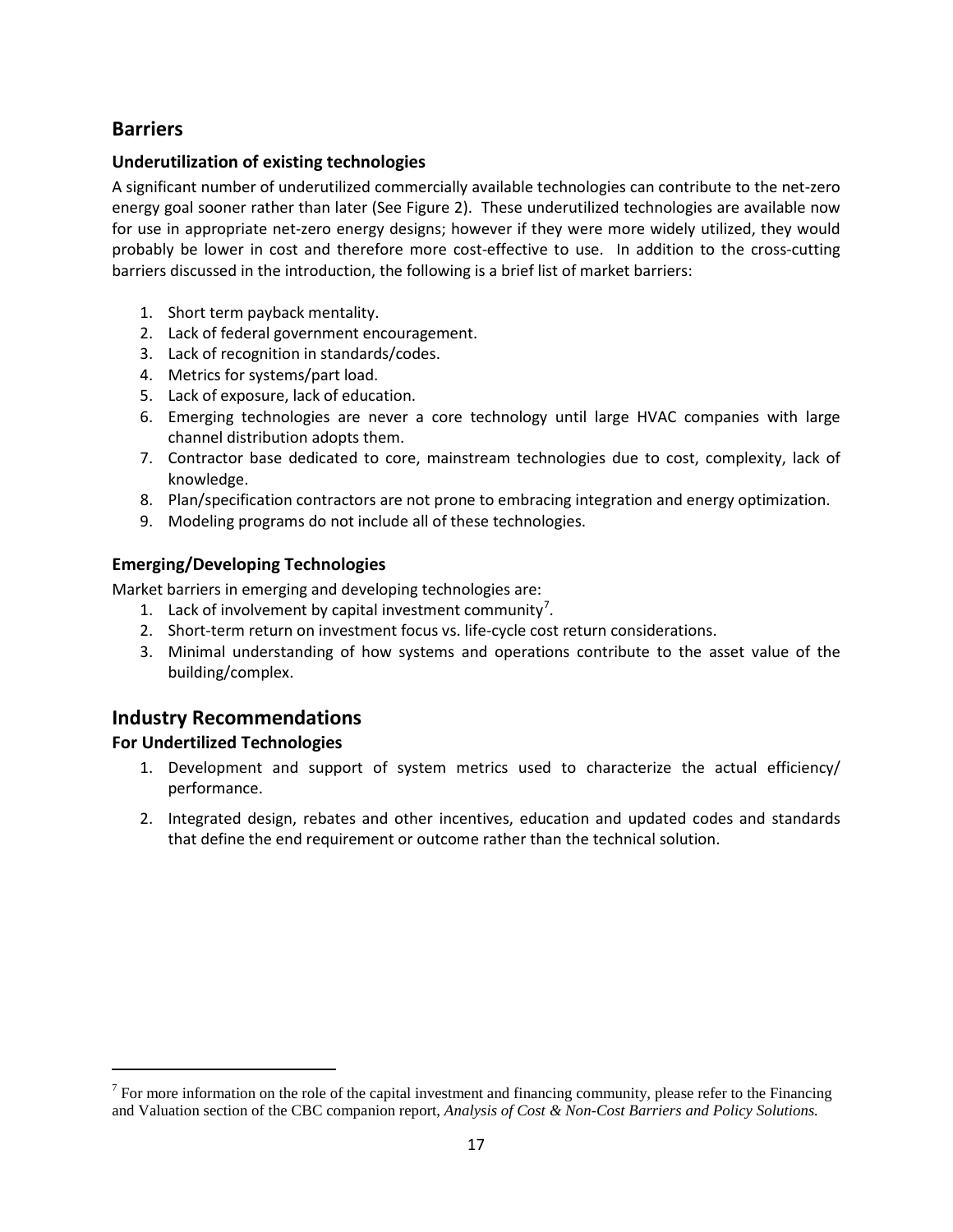| <b>Primary Function</b><br>of Technology | <b>Underutilized Commercial Technologies</b>                                                                                            | <b>Emerging/Developing technologies</b>                                            |
|------------------------------------------|-----------------------------------------------------------------------------------------------------------------------------------------|------------------------------------------------------------------------------------|
| Recover/Reuse                            | <b>Commercial Energy Recovery Ventilation Systems</b>                                                                                   | Commercial Ground-Source Heat Pumps                                                |
|                                          | Integrated Energy Recovery Ventilation Systems                                                                                          | Centralized Earth Tube Ventilation<br>distribution system                          |
|                                          | Air Handler Integrated Energy Recovery Ventilation Systems                                                                              | Solar Power Concentrators - passive.                                               |
|                                          | <b>Unitary Commercial Ground-Source Heat Pumps</b>                                                                                      |                                                                                    |
|                                          | Distributed Energy Recovery of Process Waste Heat                                                                                       |                                                                                    |
|                                          | <b>Heat Pipe</b>                                                                                                                        |                                                                                    |
|                                          | Off peak Cooling and Heating coupled to thermal storage                                                                                 |                                                                                    |
| <b>Minimize Natural</b><br>Resources     | Water/air/refrigerant Economizer (Free Cooling)                                                                                         |                                                                                    |
|                                          | Solar water heaters                                                                                                                     |                                                                                    |
|                                          | Solar thermal space heating                                                                                                             |                                                                                    |
| <b>Energy Storage</b>                    | <b>Cool Storage</b>                                                                                                                     | <b>Advanced Thermal Storage</b>                                                    |
|                                          | Integrated Lighting / HVAC Controls.                                                                                                    | Materials/Systems-Building Thermal Mass                                            |
| <b>Efficiency</b>                        | <b>Advanced Fan/Blower Technologies</b>                                                                                                 | Commercial heat pump water heaters                                                 |
|                                          | <b>Commercial Ductwork Optimization</b>                                                                                                 | <b>Commercial Hot-Dry Air Conditioners</b>                                         |
|                                          | Electronically Commutated/ Permanent Magnet/Brushless DC Motors                                                                         | <b>Customization of Unitary HVAC Equipment</b>                                     |
|                                          | <b>Hybrid systems</b>                                                                                                                   | Dehumidification Enhancements for Air<br><b>Conditioners in Hot-Humid Climates</b> |
|                                          | <b>Improved Duct Sealing</b>                                                                                                            | <b>Evaporative Cooling Indirect</b>                                                |
|                                          | <b>Radiant Heating/Cooling</b><br>Variable capacity equipment for Heating and Cooling as well as staged<br>multiple units               | Improved air side zoning systems                                                   |
|                                          |                                                                                                                                         | <b>Right Size HVAC Equipment</b>                                                   |
|                                          | Variable-Speed Drive                                                                                                                    | <b>Advanced Compressor Variable/High Speed</b>                                     |
|                                          | <b>Building Automation System</b>                                                                                                       | <b>Advanced Northern Heat Pumps</b>                                                |
|                                          | Air to water heat pump chillers Commercial condensing boilers Dedicated Advanced vapor compression cycles<br><b>Outdoor Air Systems</b> |                                                                                    |
|                                          | <b>Point of Use Water Heating</b>                                                                                                       | <b>Displacement Ventilation</b>                                                    |
|                                          | Water to water heat pump chillers Active Chilled Beam Cooling with                                                                      | <b>Evaporative Heat Rejection</b>                                                  |
|                                          | <b>DOAS</b>                                                                                                                             | Unitary High Efficiency "Gas-Pack" Rooftop<br><b>Packaged Air-Conditioner</b>      |
|                                          | (to reduce OA) Wariable water Missing Darian System System Surian II                                                                    | <b>Liquid Desiccant Air Conditioner</b>                                            |
|                                          | Desiccant Dehumidification Systems Microchannel Heat Exchanger<br>Underfloor air distribution                                           | <b>Modulating Furnace</b>                                                          |
|                                          | Variable Refrigerant Volume/Flow Mechanical Insulation Systems (HVAC,<br>Piping, Equipment, Boilers etc)                                | <b>Next Generation Refrigerants</b>                                                |
|                                          | Electric motors with integrated variable speed drives                                                                                   | Pond Based Ground Source Heat Pumps -<br>Cooling                                   |

## **Figure 2. Underutilized and Emerging Mechanical System Technologies**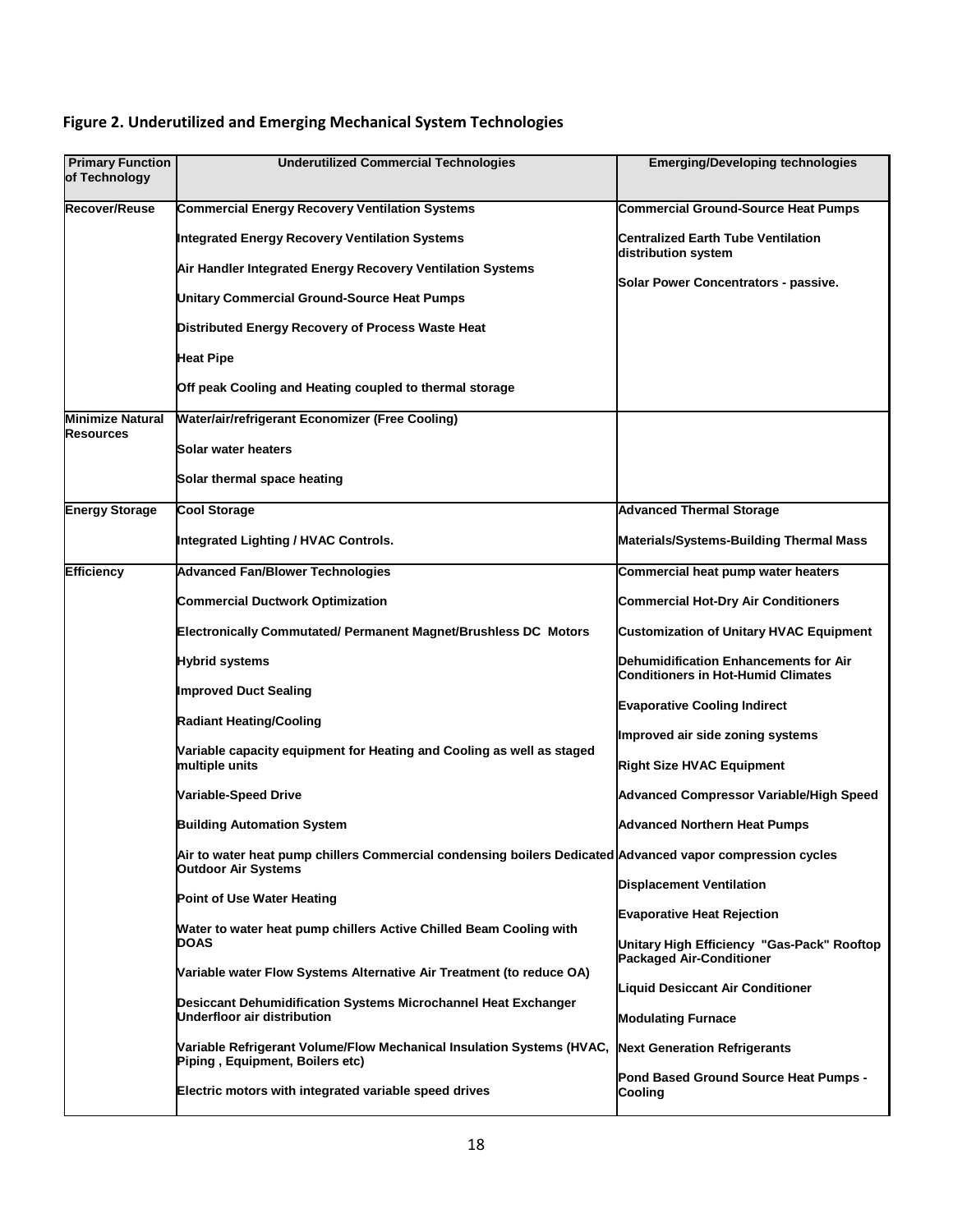| <b>Primary Function</b><br>of Technology | <b>Underutilized Commercial Technologies</b>                                                              | <b>Emerging/Developing technologies</b>                                                      |
|------------------------------------------|-----------------------------------------------------------------------------------------------------------|----------------------------------------------------------------------------------------------|
|                                          | <b>Centrifugal pumps with ECM motors</b>                                                                  |                                                                                              |
|                                          | Centrifugal pumps with integral motors and variable speed drives                                          |                                                                                              |
|                                          | Zone instant hot water heaters                                                                            |                                                                                              |
| <b>Controls</b>                          | <b>Automated Fault Detection and Diagnostics for Rooftop Units</b><br><b>Complete/Retro Commissioning</b> | <b>Adaptive/Fuzzy Logic Controls</b>                                                         |
|                                          |                                                                                                           | <b>System/Component Diagnostics</b>                                                          |
|                                          |                                                                                                           | <b>System/Component Performance</b><br><b>Diagnostics</b>                                    |
|                                          |                                                                                                           | <b>Zonal Ventilation/Control</b>                                                             |
|                                          |                                                                                                           | Personal Thermostat (e.g. Ring Thermostat)<br>Microenvironments / Occupancy-Based<br>Control |
|                                          |                                                                                                           | Centrifugal pumps with ECM motors and<br>intelligent controls                                |
|                                          |                                                                                                           | Open loop day time hot water Solar Heating /<br>Night - Instant hot water heating.           |

Source: CBC Mechanical Systems, Plumbing and Controls Working Group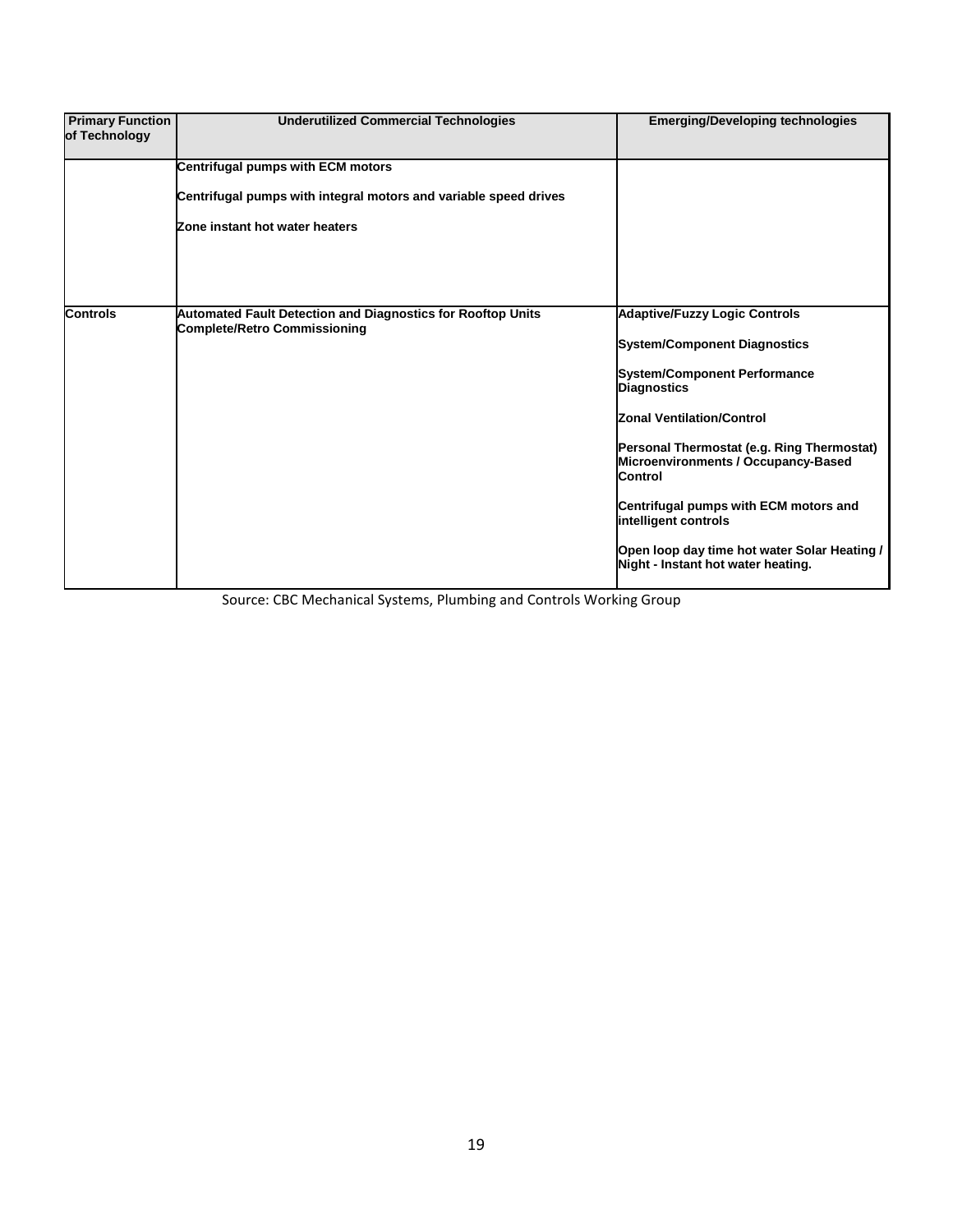## **Lighting, Daylighting and Controls**

<span id="page-19-0"></span>Gains in energy efficiency can be achieved today through proper training and operational procedures by building personnel. The proliferation of existing technologies offers a tremendous opportunity as well, especially as more site electricity is consumed by lighting than any other category (see Figure 3). For example, the implementation of lighting control technologies that exist today can reduce lighting electrical energy by 40% or more. However, for Net-zero Energy Buildings to become a reality, building owners must be convinced to invest in new technologies and systems, as efficiencies to be gained by individual electrical components are limited. This point becomes even more significant as buildings become more sophisticated.



*Figure 3. Commercial Building Energy Consumption by category* 

The ability to achieve a net-zero energy building based on improvements in lighting will, to a large extent, be determined by the configuration of the building itself. Merely changing out inefficient lighting for more efficient lighting can achieve tremendous gains in reducing the energy requirements of a building, however, the most energy-efficient lighting is that which can be turned off or reduced when not needed. Furthermore, merely lighting a building is not enough; the lighting must not detract from the function of the building and the support of the occupants' tasks. Thus, any technological solutions that move toward a net-zero energy building must provide *both* the quantity of light required by the tasks and the quality of light that allows for the comfort, productivity, and safety of the occupants. It is short-sighted to consider the energy that could be saved by using low-quality lighting, such as high correlated color temperature (CCT) LED lighting, but no one wants to work under bluish lighting with poor color rendering. Savings provided by poor quality light are also illusory since the higher quality the light, the less light that is needed and the more productive people are under the light.

Below are some overarching observations:

Source: Energy Information Administration, 2003 Commercial Buildings Energy Consumption Survey, [Table E3.](http://www.eia.doe.gov/emeu/cbecs/cbecs2003/detailed_tables_2003/detailed_tables_2003.html#enduse03)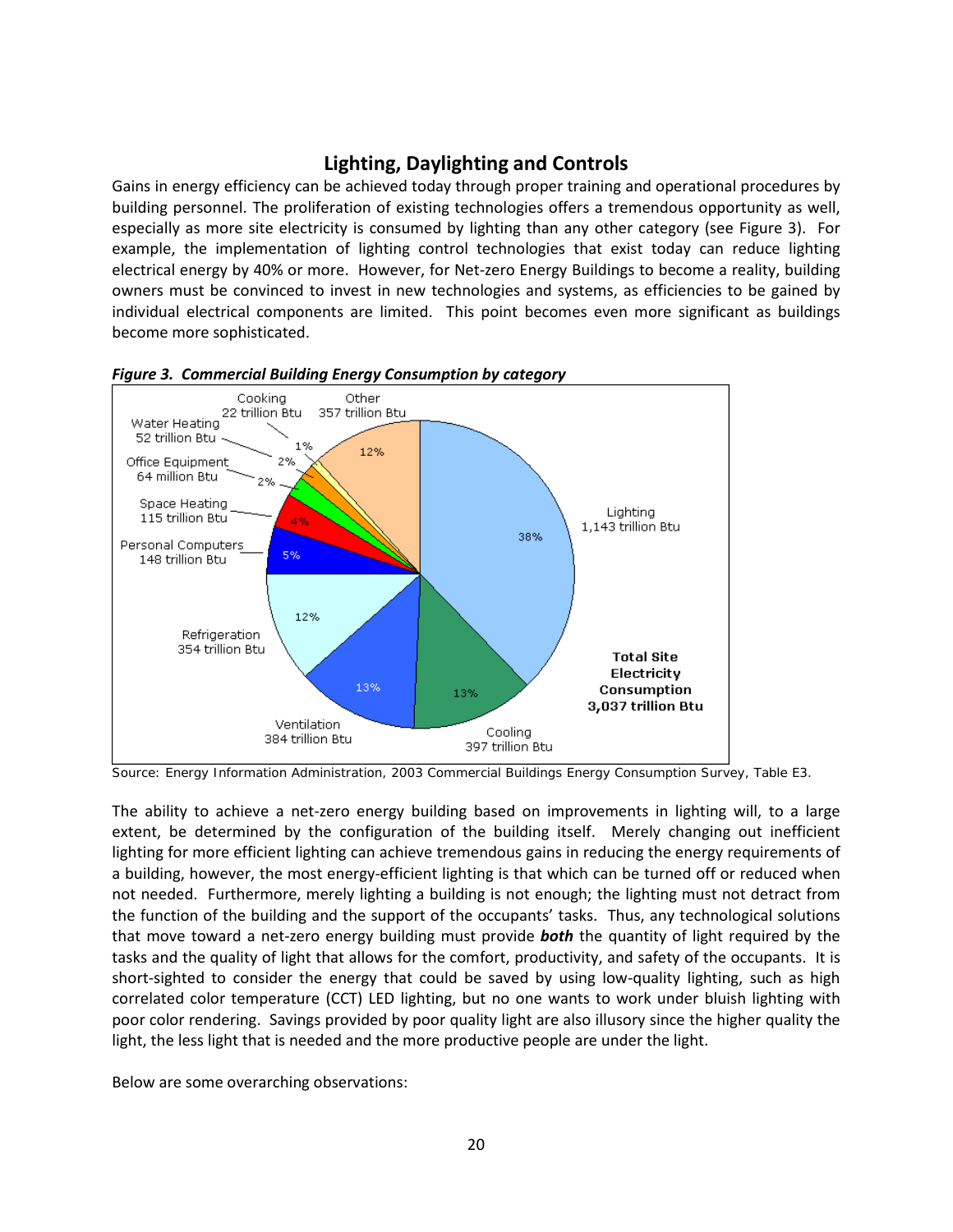- Traditional light sources do have a place in net-zero energy buildings, but to a limited extent. High-efficiency fluorescent systems for general lighting and improved performance metal halide for higher ceilings, atria, small auditoriums, etc. should be considered as part of an overall lighting design.
- The major portion of the lighting work will need to be done by some form of improved solid state lighting due to its high-efficacy, long-life, and ability to control.
- New lighting design techniques and software will ensure the significant lighting demands of netzero energy buildings are met.
- NZECBs will depend heavily on improved designs and application of Daylighting and Control Systems.
- Buy-in from building owners is paramount.
- Even though the target is 2030, product development cycles will dictate that the real timeline is shorter, perhaps 2020 or 2025. New technologies require extensive testing both at beta test sites and under real world conditions. As referenced in the introduction, a "test bed" is crucial for understanding the performance of new technologies and accelerating their market acceptance, while simultaneously offering the benefit as a training site.

Daylighting use is critical if we are to achieve huge leaps in building energy efficiency. Significantly reducing use of electric lighting through daylight distribution and management, as well as integration with lighting control systems, will substantially support net-zero energy goals. This should be achieved without compromising other aspects of building envelope performance including managing direct solar heat gain and heat transfer through other building envelope materials. Furthermore, actual building energy performance as measured in Btu per square foot per year must be measured and reported. Simulated and installed equipment data is not enough. Improved occupant comfort, productivity, and well-being through access to natural light needs to be achieved, and architectural design and aesthetic intentions should be supported through use of natural light to enliven building form, interior spaces, and materials.

At present, lighting control systems are typically not well-integrated. Energy savings from daylighting is not possible without well-integrated controls. Proper use by building managers and building users is a challenging issue. Products in early stages of commercialization such as electrochromic glazing have recently become commercially available, but have not yet been widely adopted. Although recent advances in energy codes and the accelerated adoption of sustainable design practices for federal buildings have slightly improved the penetration of lighting controls in new construction, their full energy-saving potential is far from being realized in all construction types. Despite the availability of today's cost-effective lighting control technologies, most buildings have not been upgraded or have been improved only marginally. Implementing lighting control technologies that exist today can reduce lighting electrical use by 40% to 60%, or more. Integrated lighting control strategies that exist today can significantly reduce lighting energy consumption in a commercial building. Furthermore, using lighting controls benefits whole-building energy performance because as electric light output and energy are reduced so is the overall cooling load on the building's HVAC system.

In the future, automated continuous commissioning tools would be designed to track real-time performance of lighting system, detect anomalies causing energy waste, identify any faults and diagnose any system level problems. Thus, the paradigm will shift from reactive maintenance to cost-effective proactive maintenance. Selecting the right product, or system, for a project, and ensuring correct installation, set-up and commissioning are all crucial to the successful implementation of lighting control systems. Some of the biggest barriers to successful applications are faced in these areas.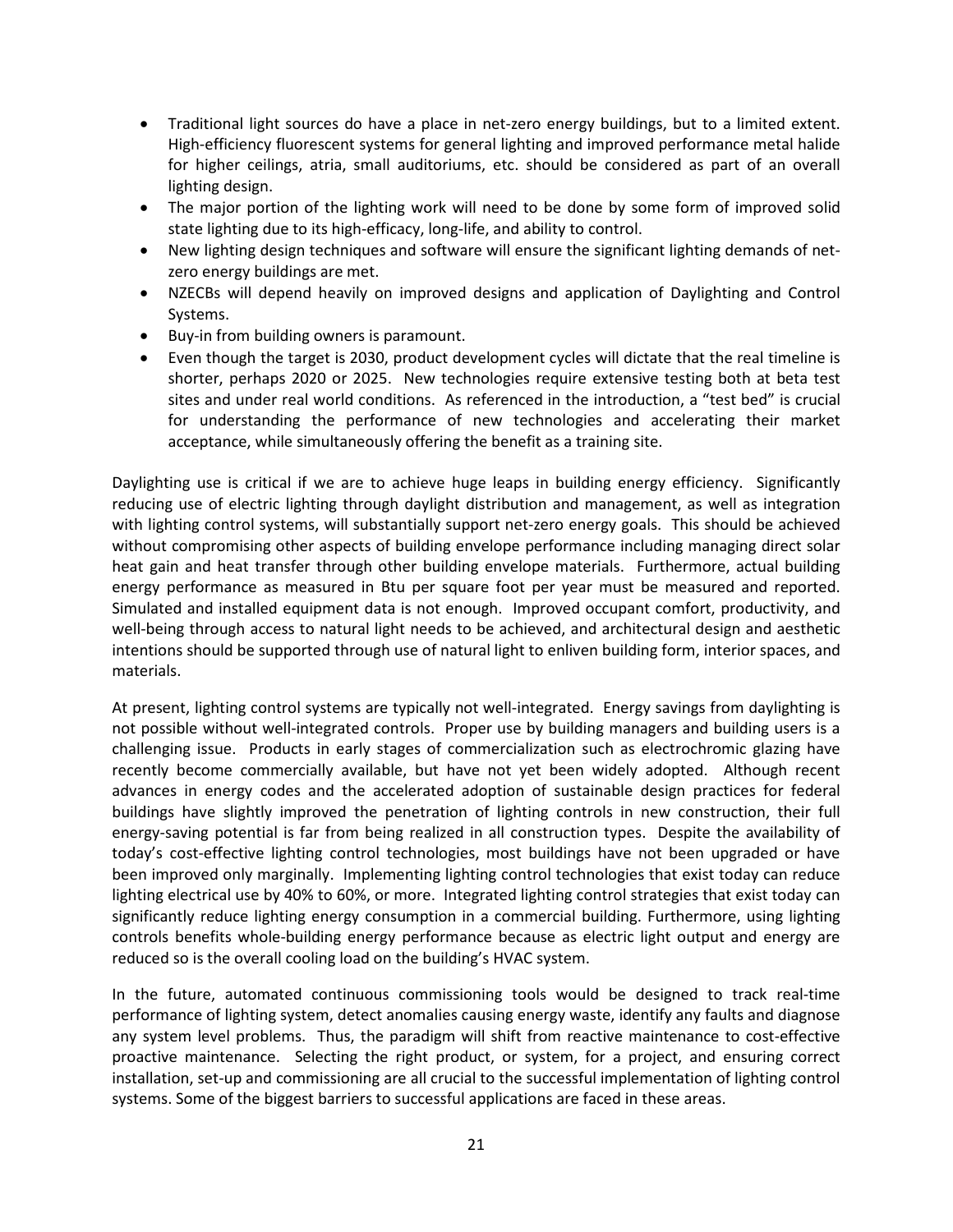Additionally, inter-system coordination between lighting controls and the overall building automation system is also imperative. Standardized protocols need to be adopted. For example, communications between lighting control systems and the systems that manage HVAC and the motors that run the escalators/elevators should be able to work together. Furthermore, integration between the building and the smart grid will create a new future in energy efficiency. The use of "smart systems" that do not require human intervention will ensure maximum benefit is realized at all times.

#### <span id="page-21-0"></span>**Cross-Cutting Barriers**

- 1. Proper light levels in net-zero energy buildings are not agreed upon.
- 2. Contractors are "rewarded" by lowest initial cost, which leads to value engineering and breaking high-performance specifications.
- 3. Occupant comfort and safety building occupants may not feel comfortable working under new lighting systems, and insurance underwriters may insist on brighter illumination.

#### <span id="page-21-1"></span>**Cross-Cutting Recommendations**

- 1. Conduct research to determine appropriate illuminance for these types of buildings, i.e., buildings with major amounts of daylighting, lighting dimming controls, etc. Also, it would need to be determined if occupant comfort and safety are adequate for their tasks.
- 2. Develop new lighting design techniques to account for the changes in lighting systems, e.g., how to handle transition areas from daylighting to electric lighting, new control strategies, etc.
- 3. Develop strong degree programs and effective continuing education curriculum emphasizing daylighting and controls and overall building performance in architecture, engineering, building science, construction, real estate, and building operations.
- 4. Determine consensus standards for adequate light levels in net-zero energy buildings.
- 5. Standardize methods for measuring the performance of lighting control technologies over time. This is critical for auditing, benchmarking, performance comparisons, reporting and documentation.

Specific barriers and recommendations in the three categories of Electric Lighting, Daylighting, and Controls follow below.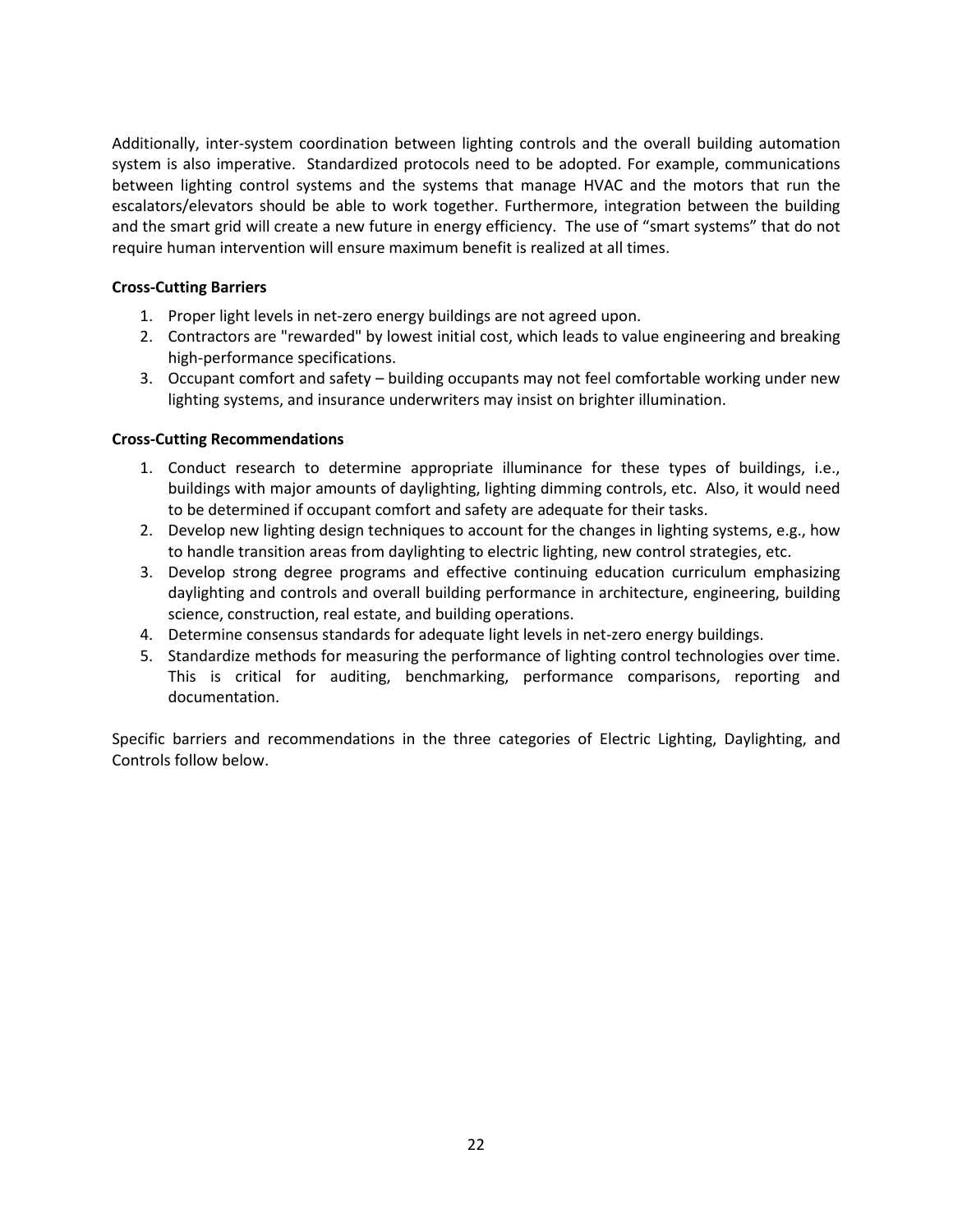## **Electrical Lighting**

## <span id="page-22-1"></span><span id="page-22-0"></span>**Barriers**

## **Product-specific**

- 1. Metal halide (MH) lamps need longer life and improved efficacy in low wattage (< = 150W). They cannot dim below 50%; and MH electronic ballasts need improved performance and low level dimming capability. New radiating materials are needed for environmentally friendlier lamps that do not use mercury or other toxic materials.
- 2. LED (white light) efficacy is too low.
- 3. OLED (white light) life and efficacy are too low.
- 4. Inadequate standards for solid state lighting (SSL).

## <span id="page-22-2"></span>**Industry Recommendations**

- 1. Conduct research to improve performance of metal halide lamps, including dimming capability and improved, performance-matched electronic ballasts.
- 2. Develop a plan to improve efficacy and color stability of LEDs.
- 3. Perform a study to determine ultimate capability and applicability of OLEDs. If positive, then research will be needed to achieve goals of longer-life and higher efficacy.
- 4. Develop valid life-test methods. The market will not wait for traditional life-test results of very long-life sources.
- <span id="page-22-3"></span>5. Establish ANSI/IES standards for performance and electrical compatibility of SSL.

## **Daylighting**

## <span id="page-22-4"></span>**Barriers**

## **Product/system technology**

- 1. The performance of films and coatings for glazing must be higher and more cost-effective.
- 2. Daylight distribution systems are inefficient or cumbersome.
- 3. The need for improved building envelope materials (insulation, infiltration, durability) is pervasive.<sup>[8](#page-22-5)</sup>
- 4. The high cost of daylighting systems creates barriers to acceptance.

## **Software and design techniques**

- 1. Daylighting needs may conflict with other building envelope strategies particularly solar control and insulative properties.
- 2. The current ASHRAE advanced design guides do not include dynamic systems.
- 3. Better daylighting metrics are needed. For instance, LEED criteria for daylighting are very simplistic.
- 4. There is often a chasm between daylighting objectives, decision-making, and daylight conditions in completed buildings. In part this is because there is seldom an incentive for evaluating actual conditions. Control systems are often installed but may not be well designed or properly commissioned to realize daylighting energy savings potential.

<span id="page-22-5"></span><sup>&</sup>lt;sup>8</sup> See Building Envelope section for more detail.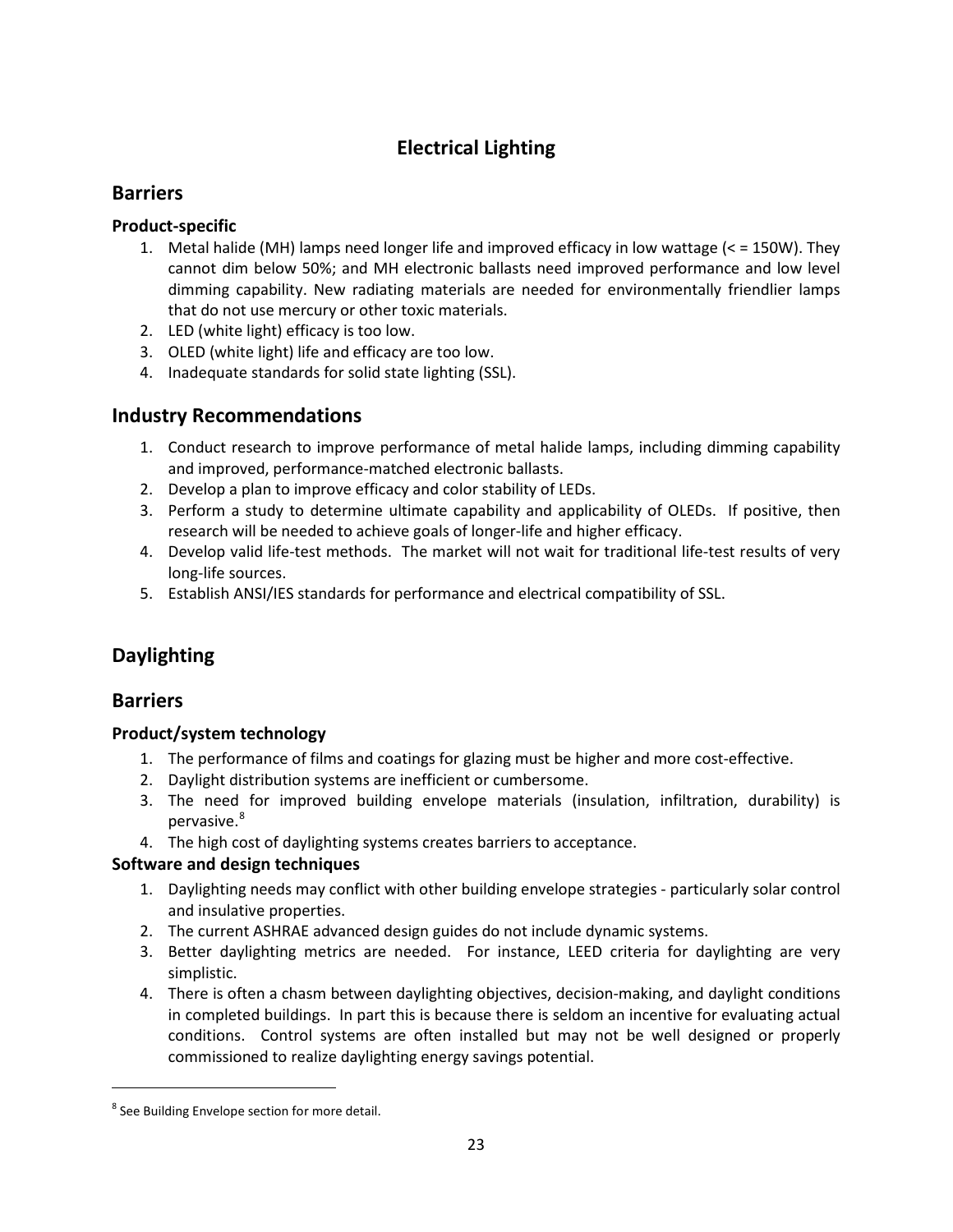## <span id="page-23-0"></span>**Industry Recommendations**

- 1. Better integrate daylighting analysis in the design and documentation process. The daylighting designer needs to be at the table earlier in the process and needs to interact with the building envelope designer and the interior designer.
- 2. Develop single comprehensive study or a series of coordinated studies documenting the theoretical and actual performance potential of overall building configuration and envelope systems on daylighting, energy use, and human factors would be very valuable.
- <span id="page-23-1"></span>3. Increase research and development of building materials and systems to improve daylighting distribution and glare management. This should include exterior systems, interior systems, films and coatings applied to glazing, and systems that are installed within glazing units.

## **Lighting Controls**

## <span id="page-23-2"></span>**Barriers**

#### **Occupancy and Daylight Sensors**

- 1. Both occupancy and daylight sensors are still often misapplied and incorrectly installed and commissioned, which leads to occupant and building owner complaints.
- 2. Although the cost of the photosensor is not prohibitive, it must operate with a dimming ballast, which is the most expensive component in the system.
- 3. Guidance for placement varies among manufacturers and products, and manufacturer guidelines must be strictly followed to ensure performance, making determining sensor location along with set-up and commissioning an issue.
- 4. Systems often need to be "tweaked" to account for seasonal variation, or to suit occupant preferences, and this usually requires additional site visits, typically after construction is complete and the building has been occupied for some time.
- 5. Personal controls are not widely used because they are viewed as a superfluous expense, rather than as an energy saving tool. Although the energy saving benefits of personal control has been fairly well-documented their energy-saving benefit and overall value has not been well understood, or communicated to owners and end-users.

#### **Intelligent Lighting Controls, Advanced Sensors and Networked Controls**

- 1. Lack of universal standards for integrated lighting controls has already led to a fragmented market full of high-cost, proprietary and incompatible solutions, and the shortage of skilled professionals, which slows adoption.
- 2. Despite many virtues of wireless technologies (e.g. cost-effective deployment in legacy building where rewiring could be cost prohibitive), the lighting control industry has been slow to embrace it due to reliability interference, and cost concerns.
- 3. Few technologies exist today that elegantly turn plug-loads (such as plug-in portable lamps) off when not needed.
- 4. Existing simulation tools are inadequate to handle the complexities of the advanced lighting control technologies and interdependencies among integrated systems.

#### **Design, Application, Installation, and Market Acceptance**

1. Design and specification obstacles prevent lighting controls from being fully utilized, which ultimately limits the magnitude of achievable savings. Designers spend their time researching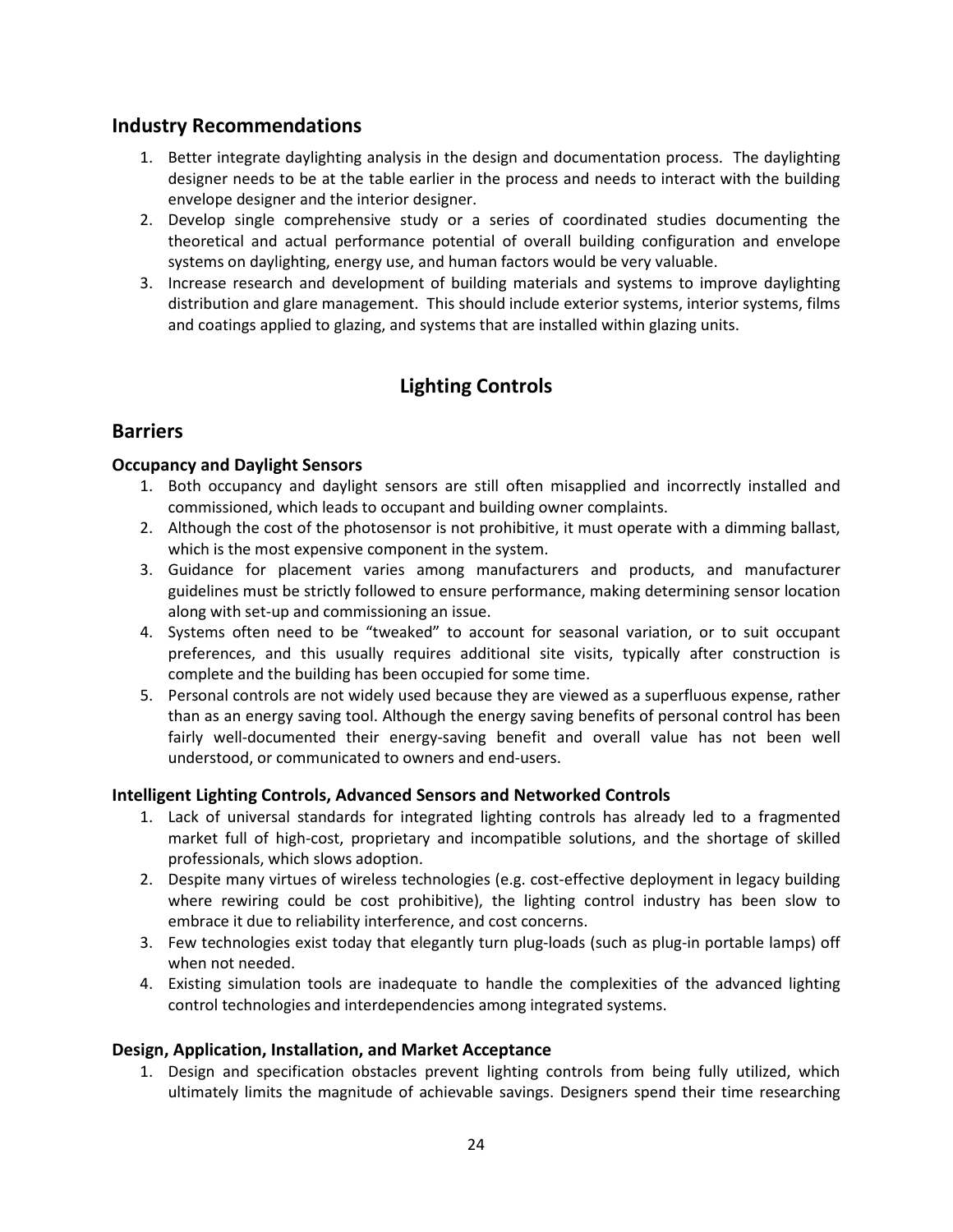energy codes for projects, rather than spending time designing the most effective, and efficient solution. On the design side, principles have not been firmly established regarding occupant acceptance of the level and rate of dimming.

- 2. Technical system performance issues such as lamp/ballast compatibility and efficacy remain major concerns.
- 3. Most lighting control systems wiring is complex, especially when there are many control zones tied to multiple sensors and switches. Newer control technologies exist that mitigate wiring complexity, and minimize installation and set up time (e.g. digital control, wireless); however, the benefit of these technologies is not widely known.
- 4. Many building owners and design team members do not believe that lighting control systems are reliable yet. This may well be a misconception, and perhaps a function of how well commissioning is done. It is imperative that the reliability of such systems is demonstrated so that they are widely accepted and their efficacy is proven.

## <span id="page-24-0"></span>**Industry Recommendations**

- 1. Establish an initiative on emerging lighting control technologies with broad industry representation, which focuses on the development of next-generation lighting control systems and technologies for getting to net-zero energy, such as smart sensors, adaptive lighting principles, and systems.
- 2. Industry collaborations should provide large-scale wireless lighting control demonstration projects in the sector to help alleviate scalability and integrity concerns and establish wireless technology as a reliable solution for connectivity. Proven cost-effective wireless technology, improvements in energy harvesting sensors and advances in battery technology are needed to make wireless a viable choice for lighting controls. Breakthroughs in high- performance lowpower radios and scalable network architecture could expand the coverage of wireless lighting controls networks to the entire building.
- 3. Develop novel demand management strategies and simulation tools focusing on lighting controls and pilot programs quantifying performance and strengthening the role of lighting controls. Research and cooperation among industry stakeholders is needed to define the information models for real-time information exchange between lighting systems, utilities, and the smart grid.
- 4. Establish an industry stakeholder panel on smart grid lighting integration that will coordinate with existing industry smart grid panels to ensure that all relevant characteristics of existing and future lighting and control systems are built into a lighting information model for integration with a smart grid.
- 5. Develop lighting controls design and application software integrated with common lighting design software. This software would work with current lighting calculation and modeling software and Building Information Modeling systems to calculate and model lighting control system energy performance, impacts on other building systems, and economics.
- 6. Develop an industry-accepted one-stop web portal for finding lighting control solutions, technologies and applications.
- 7. Develop self-configuring standardized protocols and advanced tools to make the process of installation and commissioning friendly to non-experts, and easy for electricians.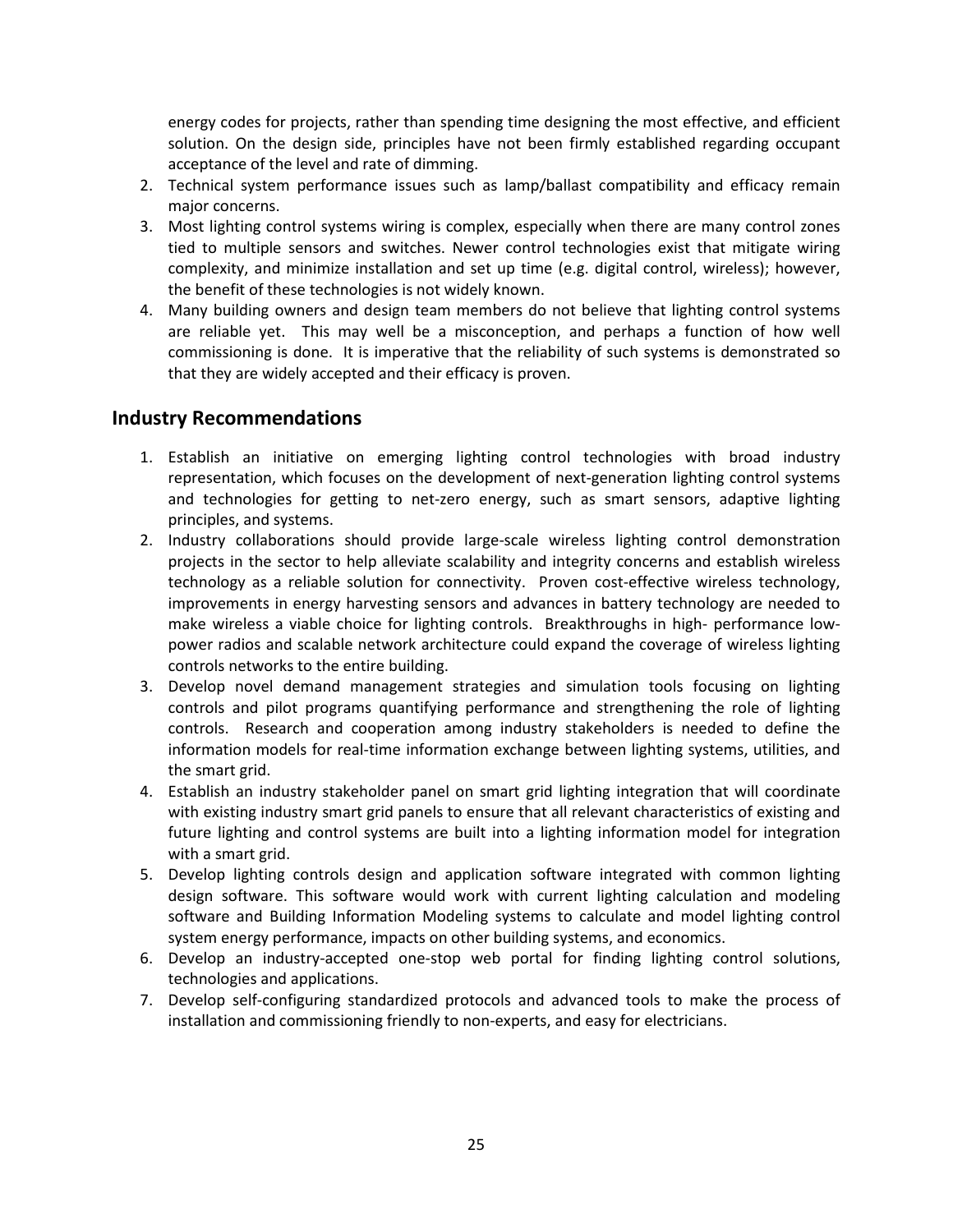#### **Process, Miscellaneous Equipment and IT**

<span id="page-25-0"></span>Miscellaneous Electric Loads (MELs) represent a significant and growing portion of the commercial building load (see Figure 4). The greatest technical potentials in this area are in water heating and IT/office equipment. Technical potentials for laundry, pool heating, and appliances are also significant. However, as noted in Figure 4, the highest MELs ranked by electric load offer a different subset of priorities. Our summary highlights technological barriers from both subsets.

A high level of industry coordination and standards setting will be required to achieve net-zero energy goals. Barriers to implementing energy-efficient technologies include lack of information on equipment, higher upfront costs, maintenance, reliability and operational constraints. Additional concerns relating to the deployment of energy efficiency equipment includes the turnover of stock of equipment in existing buildings.

The Miscellaneous Equipment, Process and IT working group found a recent report to the DOE Building Technology Program on *[Energy Savings Potential and RD&D Opportunities for Commercial Building](http://apps1.eere.energy.gov/buildings/publications/pdfs/corporate/commercial_appliances_report_12-09.pdf)  [Appliances](http://apps1.eere.energy.gov/buildings/publications/pdfs/corporate/commercial_appliances_report_12-09.pdf)*<sup>[9](#page-25-1)</sup> by Navigant Consulting, as well as the TIAX report<sup>[10](#page-25-2)</sup> characterizing energy consumption in commercial miscellaneous electric loads characterization and savings potential particularly informative and commended them to the CBC. At the suggestion of the working group, rather than duplicate previous efforts and research, much of the information contained in this summary cites these reports. According to the Navigant report, there is an opportunity to accelerate the development and adoption of energy-saving technologies in a number of ways, including the establishment of new and revised energy efficiency standards, support of demonstration activities for emerging technologies and of research and development for advanced technologies. Based on the findings from those reports, the CBC has identified and highlighted some areas that industry stakeholders can explore to seek opportunities for partnership and advancing commonly shared objectives.

 $\overline{\phantom{0}}$ 

<span id="page-25-1"></span><sup>9</sup> Navigant Consulting, Inc. 2009. *Energy Savings Potential and RD&D Opportunities for Commercial Building Appliances*. Washington, DC: US Department of Energy..<br>http://apps1.eere.energy.gov/buildings/publications/pdfs/corporate/commercial appliances report 12-09.pdf

<span id="page-25-2"></span><sup>&</sup>lt;sup>10</sup> TIAX LLC. 2010. Commercial Miscellaneous Electric Loads: Energy Consumption Characterization and Savings Potential in 2008 *by Building Type.* Washington, DC: U.S. Department of Energy, Building Technologies Program.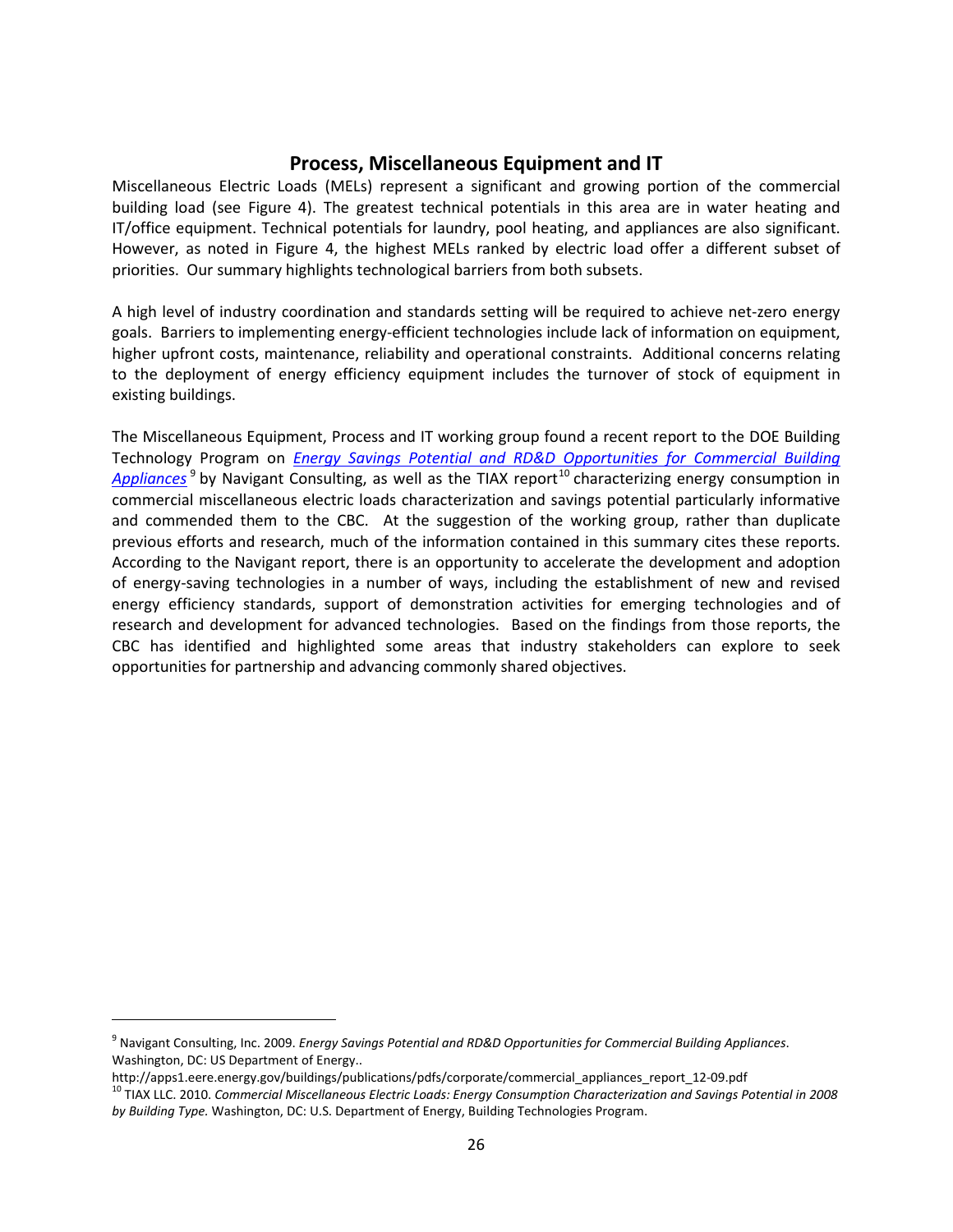**Figure 4: Quads of Primary Energy Consumption[11](#page-26-0)**



**Quads of Primary Energy Consumption** 

The CBC working group prioritized the largest loads first, and used the 2008 actual and 2030 estimated energy consumption (Figure 5) to guide priorities. A second chart shows key building MELs are shown below (Figure 6) in order of estimated energy consumption. From this chart, one can see that Electronics, Refrigeration and Cooking the top three single energy loads. The largest category, "Other,*"* in Figure 5 is a collection of a variety of energy loads and is forecasted to grow at the fastest rate.

#### **Figure 5: Primary Energy Consumption Projections for MELs[12](#page-26-1)**

ı

*MEL primary energy consumption is projected to increase by 78% between 2008 and 2030.* 



## Primary Energy for MELs: 2008-2030

<span id="page-26-0"></span><sup>11</sup> TIAX LLC. 2010.*Commercial Miscellaneous Electric Loads: Energy Consumption Characterization and Savings Potential in 2008 by Building Type. Figure 1.* Washington, DC: U.S. Department of Energy, Building Technologies Program.

<span id="page-26-1"></span><sup>12</sup> TIAX LLC. 2010. *Commercial Miscellaneous Electric Loads: Energy Consumption Characterization and Savings Potential in 2008 by Building Type. Figure 6.* Washington, DC: U.S. Department of Energy, Building Technologies Program.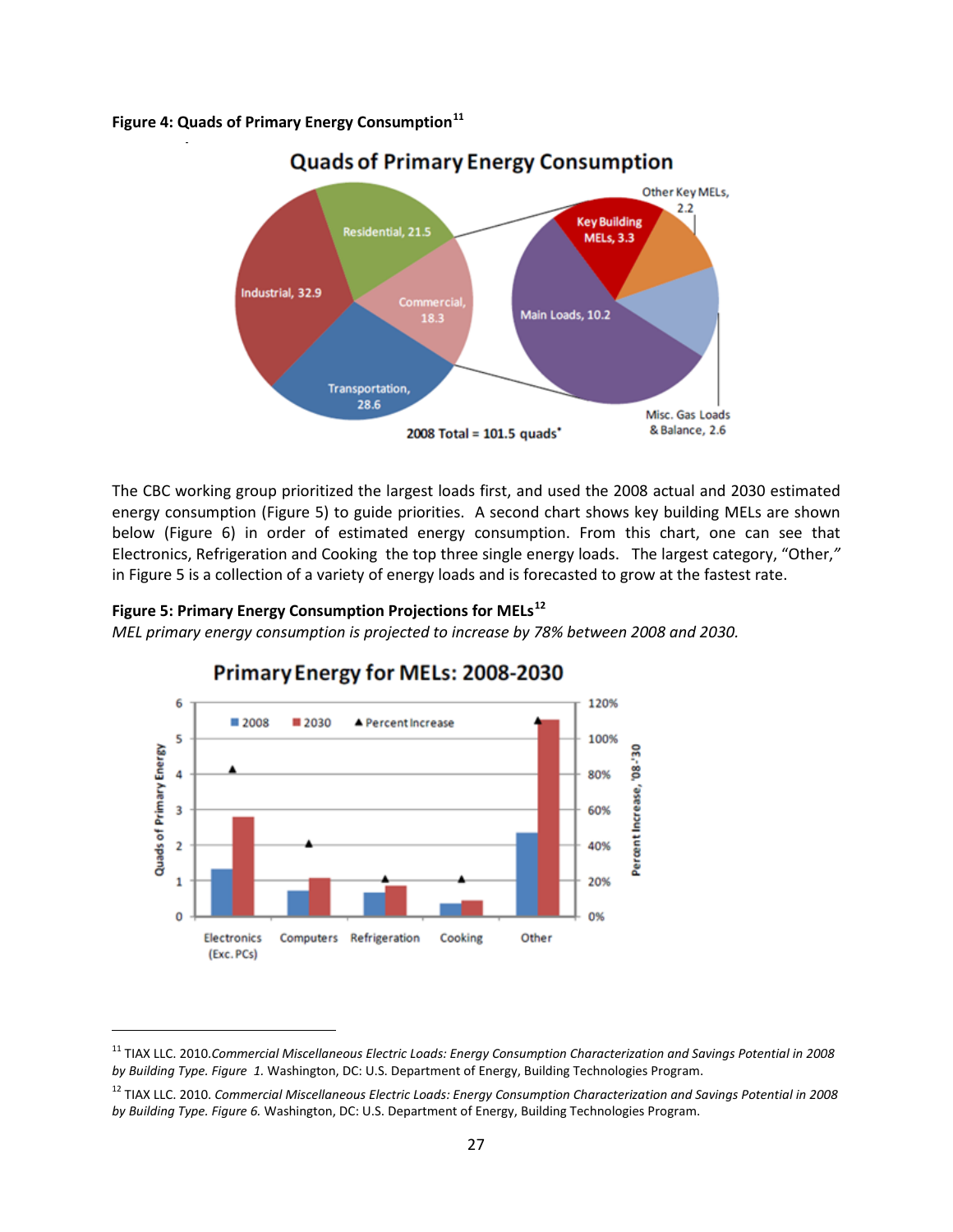#### **Figure 6: Total Annual Electricity Consumption in Commercial Buildings by Load[13](#page-27-1)**



**Total AEC in Commercial Building Sector by Load** 

## <span id="page-27-0"></span>**Barriers**

l

*Automation* - Both the Navigant Consulting and TIAX reports suggest MEL Automation has a huge potential to reduce energy consumption. Technical challenges and factors that make the automation of MELs difficult include the diffuse nature of MELs, their large and disperse installed bases, and diverse usage patterns in their various modes of operation, and interoperability requirements. Additionally, various human factor issues in terms of usability and ease of installation need to be considered to ensure ease of usage compliance and maximize energy savings.

*Power Management (PM)[14](#page-27-2)* - There are various barriers to achieving a higher use of PM, including: inconvenience associated with longer boot-up times, need for remote access, need to run computing jobs while the user is away, and, perhaps most importantly, insufficient economic incentives. The issue of savings associated with PM may be a greater challenge in a commercial setting, since the users are typically not directly responsible for their company's energy costs.

Water-Heaters<sup>[15](#page-27-3)</sup> - Service water heating accounts for a large portion of the energy consumed in commercial buildings, and has a high savings potential. Common barriers among emerging water heater technologies include extensive retrofit issues and high first cost of equipment.

<span id="page-27-1"></span><sup>13</sup> TIAX LLC. 2010. *Commercial Miscellaneous Electric Loads: Energy Consumption Characterization and Savings Potential in 2008 by Building Type. Figure 4.* Washington, DC: U.S. Department of Energy, Building Technologies Program.

<span id="page-27-2"></span><sup>&</sup>lt;sup>14</sup> Power management includes strategies that place devices into a low-power "sleep mode" or off mode after a period of inactivity.

<span id="page-27-3"></span><sup>&</sup>lt;sup>15</sup> Water Heating technologies are included in the Technology Inventory Matrix under Mechanical Systems, Plumbing, and Controls.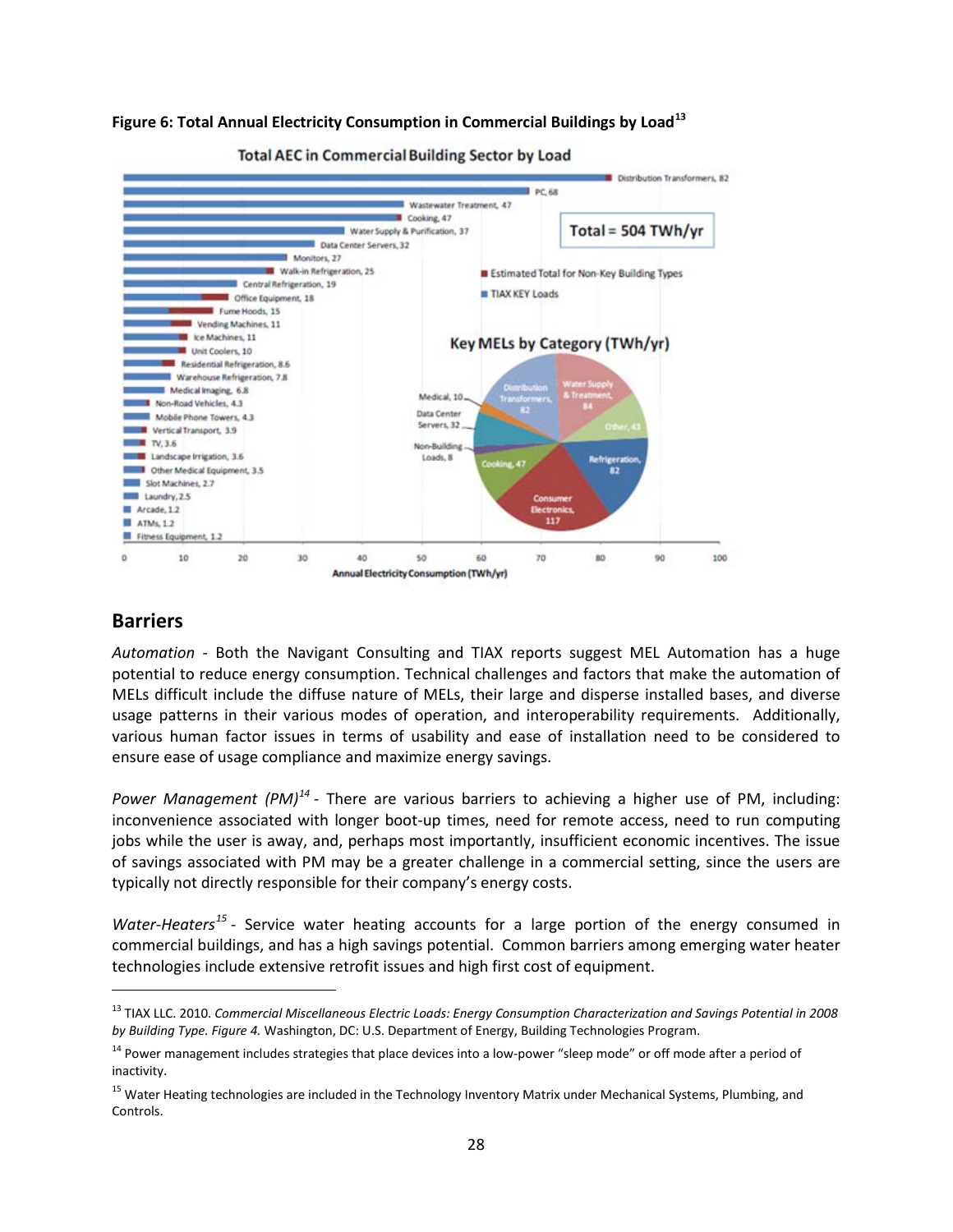*Condensing Water Heaters* - High first cost and retrofit limitations (e.g. new flue, drain access, installation concerns among plumbers).

*Heat Pumps (heat pump water heaters of all refrigerant types)* - High first-cost relative to standard water heaters; lack of knowledge partly due to lack of manufacturer marketing

*Solar Thermal Water Heaters* - High first cost; reliability concerns; product availability; insufficient contractor training; lack of field experience

*Absorption Heat Pump Technology* - while scalable for most commercial applications, but due to high first costs it tends to be more economical for installation in facilities with high water heating demands. Additionally, emerging technology; retrofit limitation; consumer/industry understanding; shipping/installation limitations for ammonia (the working fluid) all pose barriers.

*Refrigerators* - Equipment buyers are under pressure to keep upfront cost low, reliability high, and refrigerated space maximized. In some segments such as vending machines and beverage merchandisers, the equipment is often specified and provided for free to the customer by a bottler or vending machine operator who does not pay the energy bill and thus has little incentive to specify high efficiency equipment. In addition, across many segments, there is limited awareness of energy savings potential, although it is growing with the rising cost of energy and the introduction of ENERGY STAR qualified products.

## <span id="page-28-0"></span>**Industry Recommendations**

*Research and development* - One of the most significant unknowns for assessing MEL automation is the uncertainty around MEL usage patterns so that there are automatic power-down devices and systems to low power states in a way that meets user needs. Specific research needs where industry can contribute include:

- 1. More research by specific equipment type and customer segment to determine user needs and usage patterns;
- 2. Power management design needs to consider individual devices and the interconnected system;
- 3. Micro-switches and supporting middleware, firmware, and software that let devices power down unneeded components;
- 4. Sensors that help the device understand when users are present or want to use the device;
- 5. Standard network communication protocols that enable effective power management in a networked environment;
- 6. Power management technologies that support network administrator needs in terms of ease of administration, reliability and security; and,
- 7. Applications support for power management.
- 8. DC electric distribution systems to replace individual rectifiers for electronic equipment
- 9. Continued to investment in improving component efficiency. Implementing component efficiency measures offers significant energy savings potential, even without technology breakthroughs.
- 10. Research, development and demonstration (RD&D) on refrigeration leading to commercialization of advanced technologies that are not yet in use. Refrigeration represents around 16 percent of all MELs evaluated. Nearly all refrigeration energy savings in supermarkets and up to 80 percent in commercial real estate (CRE) with dedicated refrigeration systems can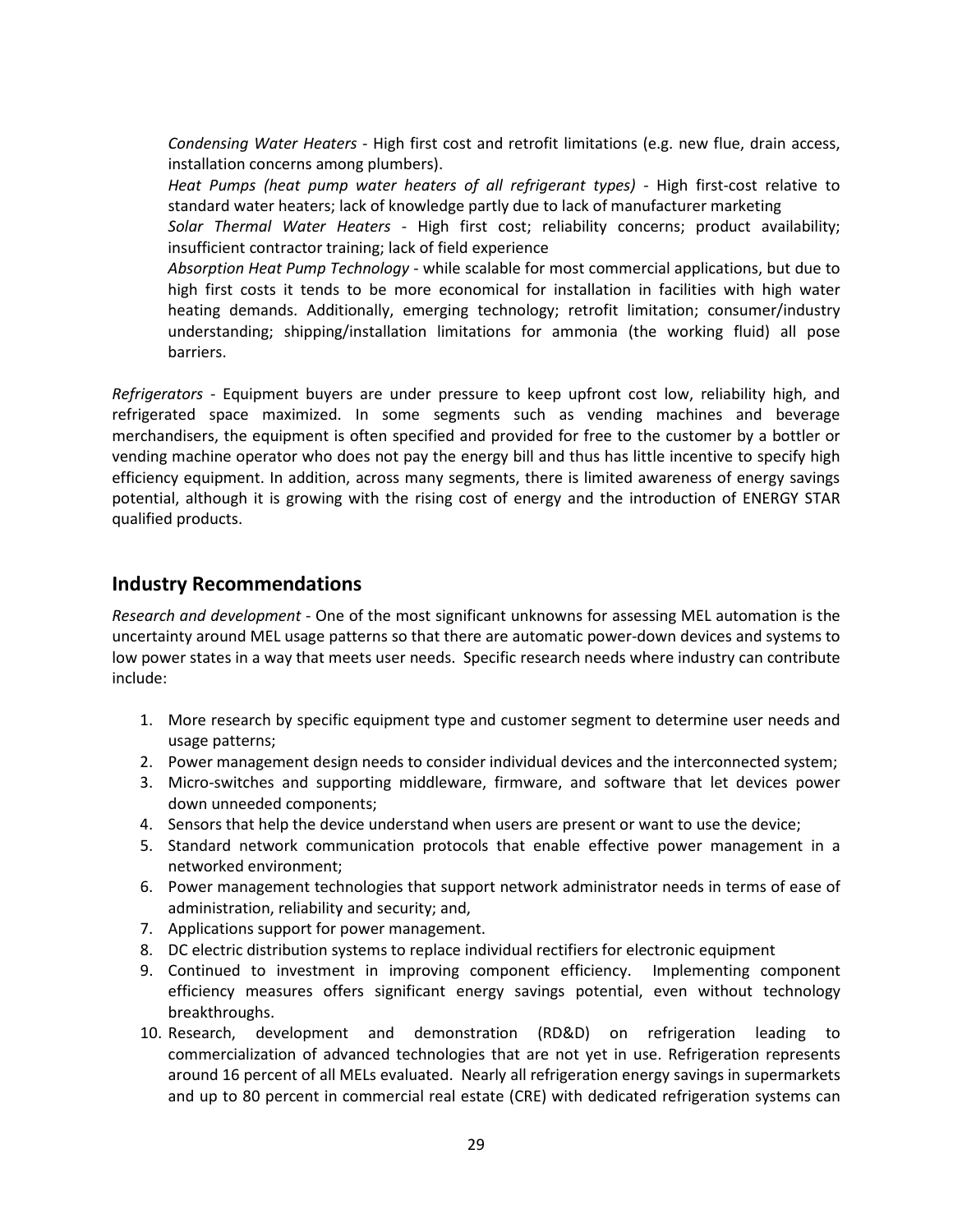be achieved using better controls, improved fan motors, high efficiency compressors, high efficiency lighting, and advanced door technologies.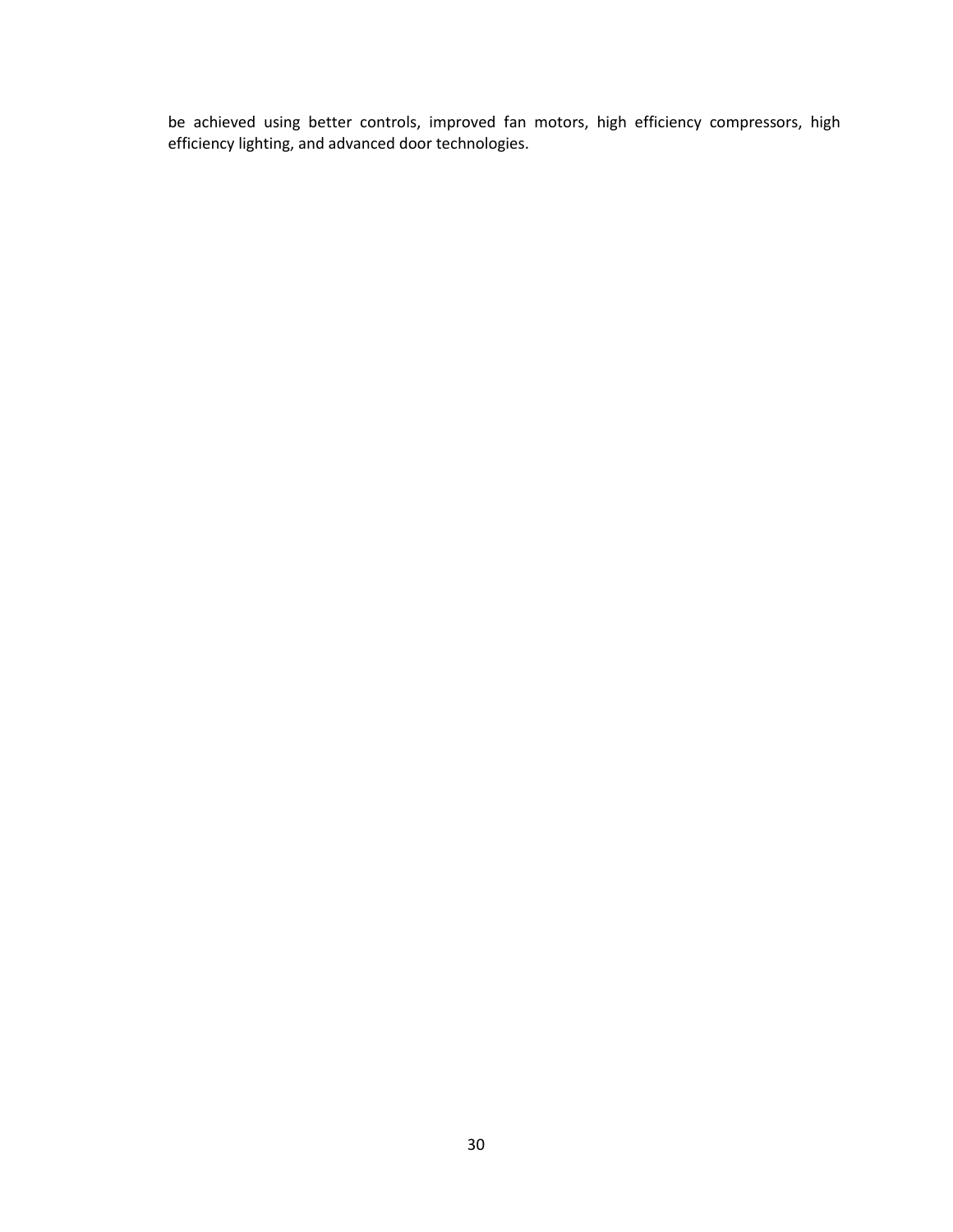## **Combined Heat and Power**

<span id="page-30-0"></span>Combined Heat and Power (CHP) is the simultaneous production of electrical and thermal energy from a single energy source. This production occurs near the point of use, and both the electric and thermal energy are utilized. The process is more efficient than conventional electric generation, because the thermal energy is not wasted, and electrical transmission losses are eliminated. Net-zero energy buildings can benefit from CHP technology by producing on-site electricity, heating, and cooling much more efficiently, and by generating renewable energy when biofuels, biomass, or solar energy as used as source fuels. CHP also provides back-up electric generation during power outages and reduces loading on the transmission grid, resulting in a more resilient power system.

There are numerous applications of CHP that can occur over several scales, such as large-scale industrial plant CHP with grid-exchanged power, medium-scale campus CHP with district energy and local microgrids, and small-scale building-level CHP where the thermal and electric energy are consumed on-site. Because the application range is broad, and the field of potential issues is large, this section will focus primarily on small-scale building-level CHP applications. Medium-scale campus CHP and district energy is discussed further in the Multi-Building Systems section.

## <span id="page-30-1"></span>**Barriers**

## **Small-scale CHP Equipment**

Small-scale CHP technologies are still emerging in the marketplace. They are often viewed as being overly-complex for commercial building applications, and cause concern with regard to reliability, firstcost, operational needs, and increased maintenance costs. There is a lack of mature, field-tested, offthe-shelf design solutions that can be readily applied to commercial buildings.

#### **Load Balancing**

CHP systems are most economical when all of the generated electrical and thermal energy can be utilized and not wasted – as much of the time as possible. This is difficult to achieve, as the need for electrical and thermal energy varies dramatically in buildings by time-of-day, week, or year. To artificially achieve this load balance, CHP systems are typically sized to satisfy the smaller of the two energy demands. For commercial building applications, this is usually the thermal energy demand resulting from hot water needs. As a result, commercial building CHP systems are usually undersized to meet the full electrical demand, and are cost effective only at buildings with large year-round hot water loads. These restrictions limit the field of cost-effective commercial building CHP applications.

These restrictions could be loosened if there were additional uses for the waste thermal energy (such as conversion to cooling energy), or, if either the electrical or thermal energy could be effectively stored to shift it from times of over-production to times of higher demand. Single-building CHP solutions are in particular need of these technologies, as the various loads of multiple buildings cannot be aggregated to achieve an ideal load balance.

#### **Analysis Tools and Techniques**

Conceptually speaking, CHP equipment and design techniques exist in a "no-man's land" somewhere between supply-side utility technologies, industrial technologies, and building-level systems. As a result, CHP systems are not part of the traditional building design process, and are rarely considered even for advanced building design such as net-zero energy. The thermal and electrical load profile analysis is not a familiar design calculation, and powerful CHP analysis tools are not integrated into existing building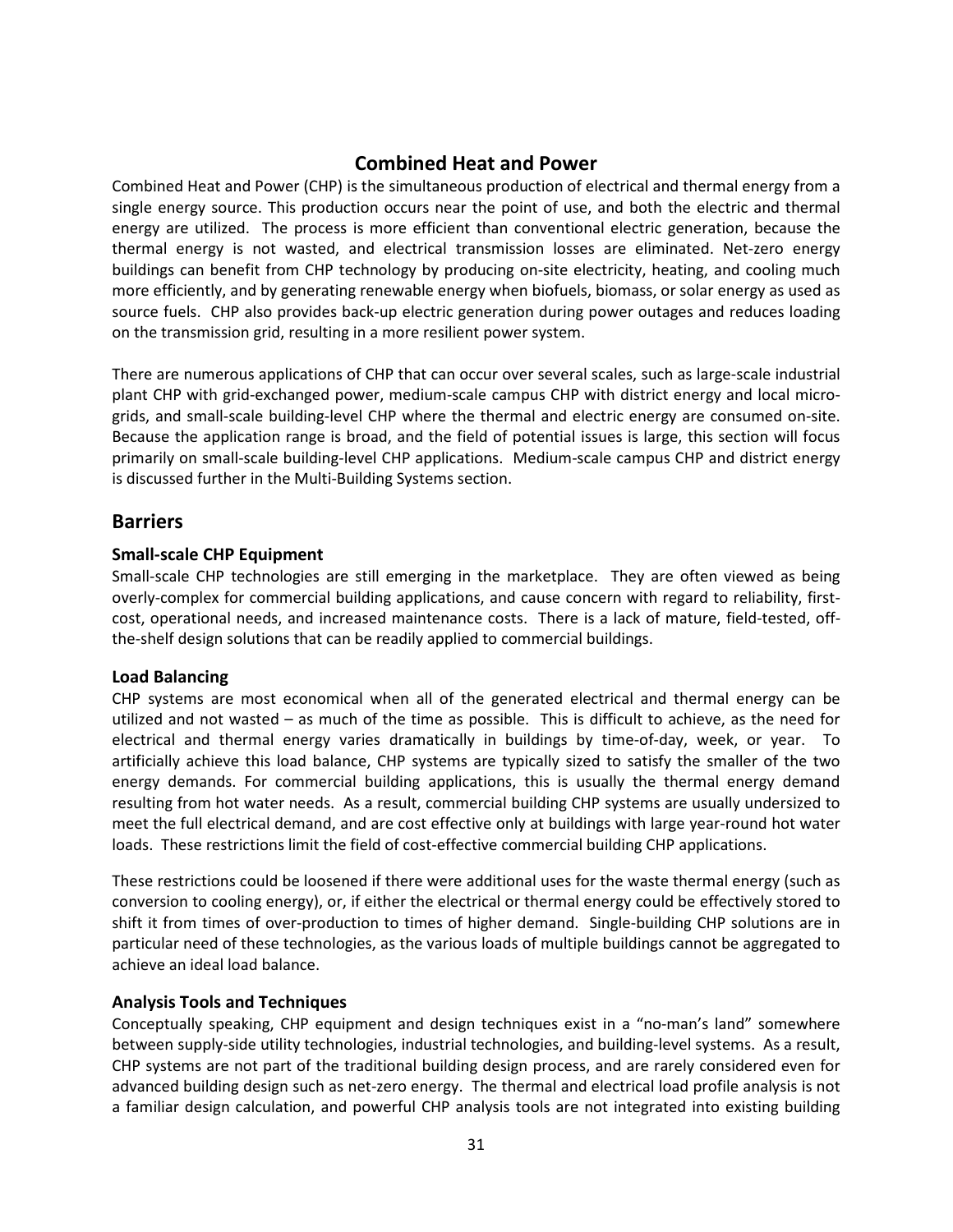energy modeling programs. Furthermore, the use of site energy analysis to evaluate CHP options, versus source energy analysis, is often employed and typically portrays CHP as less effective.

#### **Fossil Fuel Source Energy**

CHP systems improve energy efficiency, but have historically relied on fossil fuels for source energy. Environmental permitting issues are frequently an issue for building-level CHP applications, as the onsite combustion of fuels increases site energy consumption – even though there is a net reduction in overall source energy. Also, the cost of the source energy must remain well below that of grid-supplied electricity (the "spark spread"), or CHP applications are not cost effective. Cost-effective renewable source fuels (in particular, non-combustible sources) for small-scale CHP applications are not available, but would contribute enormously toward wide-spread net-zero energy technology adoption.

#### **Existing Buildings Solutions**

It can often be difficult to retrofit existing buildings to CHP applications, as the existing electrical and thermal systems are not easily reconfigured, or interior space constraints limit the addition of new equipment. There is not yet a mature track record of attractive building types that can readily and costeffectively adapt to CHP retrofit and operational needs.

## <span id="page-31-0"></span>**Industry Recommendations**

To advance CHP and overcome barriers, industry stakeholders should:

- 1. Identify opportunities to conduct research, development, and demonstration for small-scale commercial CHP and align with existing state, regional, and national efforts. Develop technological solutions to expand the field of commercial building types available to CHP applications.
- 2. Expand existing efforts to improve the reliability, maintainability, emissions, and energy conversion efficiency of small-scale generation technologies such as microturbines and fuel cells to improve generation technology.
- 3. Enhance research and development efforts into thermally activated energy conversion technologies (TATs) to improve the utilization of waste thermal energy for heating, cooling, humidity control, thermal storage, mechanical power, and electrical power.
- 4. Create new research and development initiatives for small-scale electrical and thermal energy storage systems for building-level CHP applications.
- 5. Expand the development and demonstration of small-scale modular CHP systems for commercial applications through system integration, size reduction, and building controls integration as a way to package CHP solutions. Increase the number of field tests, demonstrations, and informative case studies.
- 6. Research and development for renewable CHP source fuels is essential to enabling wide-spread net-zero energy deployment. Emerging renewable energy sources include biofuels, biomass, and concentrating solar technologies. Utilizing these new energy sources requires testing and modification of typical CHP generation technologies to avoid degradation of reliability, maintainability, emissions, and energy performance. It also requires investigation into new fuel gathering, handling, treatment, and storage technologies.
- *7.* Improve CHP analysis, design tools, and techniques. Develop a robust stand-alone public sector (e.g., state and local) analysis program to evaluate a wide range of CHP generation technologies under various building scenarios. Integrate the analysis platform algorithms into existing industry energy modeling tools. Improve education and outreach to building design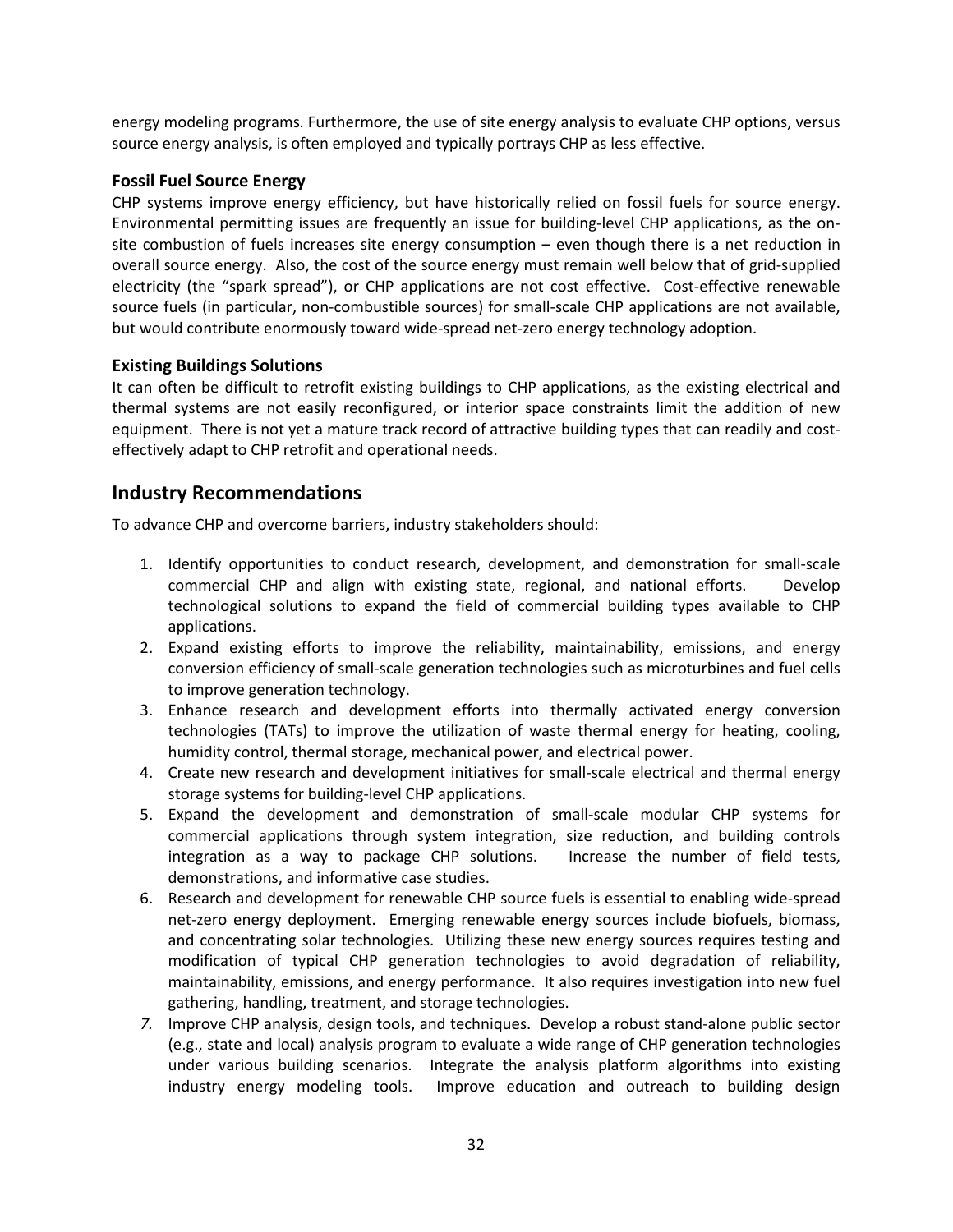professionals for small-scale CHP technologies, including applications, analysis methods, siteversus-source energy, case studies, product information, and cost data*.*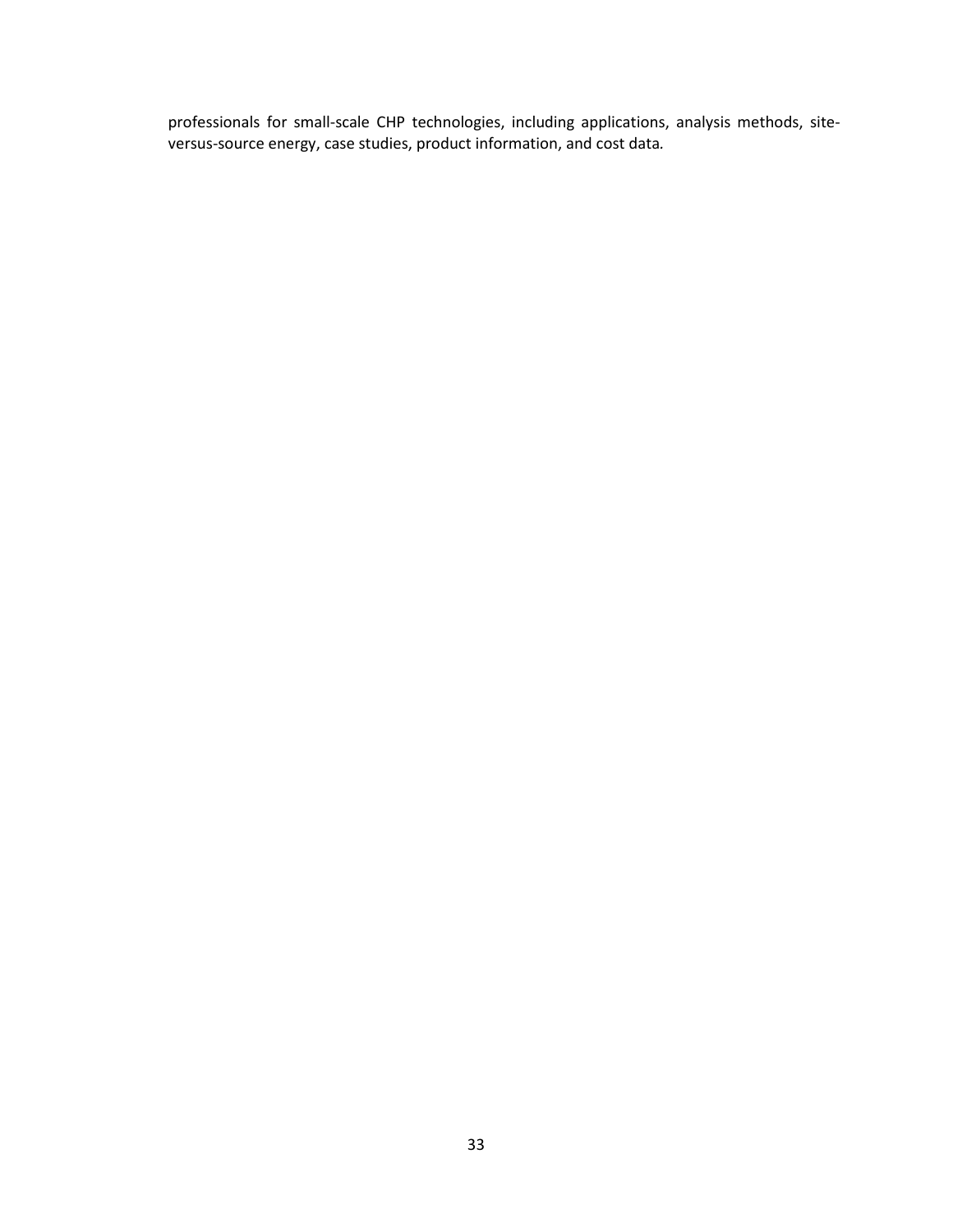## **Multi-Building Systems**

<span id="page-33-0"></span>The concept of multi-building systems as they relate to net-zero energy buildings is very broad, and this working group explored a variety of topics such as shared building control systems, continuous commissioning systems, virtual distributed energy and controls networks, enterprise reporting, and utility and regulatory structures. This section will focus primarily on topics related to groups of nearby buildings, such as communities, campuses, or districts that are connected via electrical or thermal energy systems.

Optimizing the net-zero energy attributes of groups of buildings over individual buildings has some inherent advantages. For example, it is typically assumed that the renewable energy required by netzero energy buildings is produced by photovoltaic panels located on individual rooftops. This approach favors the development of low-density low-rise buildings with large roof areas. A more sustainable highdensity approach could be achieved through multi-building systems that share renewable energy production resources, such as centralized biomass heating plants. Centralized renewable energy systems at the community, campus, or district scale could be sited where most advantageous, without requiring individual buildings to develop separate small-scale solutions. This approach is key to making net-zero energy more feasible and desirable in high-density urban settings, where individual net-zero buildings may be difficult to achieve due to high floor space to roof area ratio or objectionable in terms of encouraging low-density sprawl.

Examples of multi-building energy systems are shared thermal distribution loops for heating, cooling, or heat pumps; centralized heating and cooling plants; centralized combined heat and power plants (cogeneration); centralized combined heat, power, and cooling plants (trigeneration); district heat pump systems; and shared information systems for building energy management.

Additional advantages of multi-building systems for net-zero energy buildings include the following:

- Source fuel diversity, including renewable sources in centralized systems, the source energy fuels used to produce electricity, heating, and cooling can be switched more readily than individual building systems. This allows energy sources to change with availability, market conditions, and the need for renewable energy supply.
- Load aggregation  $-$  when the thermal and electric needs of multiple buildings are summed, there are often complementary attributes such as the flattening of electric profiles and the distribution and sharing of excess thermal energy. Net-zero energy buildings can benefit enormously from the well-designed collection, distribution, and utilization of waste heat among multiple buildings.
- Shared energy management it is more economical to install energy management systems in multi-building systems versus individual building systems. This improves performance and energy efficiency.
- Centralized equipment maintenance it's less expensive to service larger equipment located in a centralized area, versus numerous smaller distributed systems. Central systems typically receive better and more frequent maintenance, improving energy efficiency.
- Larger centralized equipment multi-building equipment is usually larger, higher-quality and more reliable. Larger equipment is often more energy-efficient.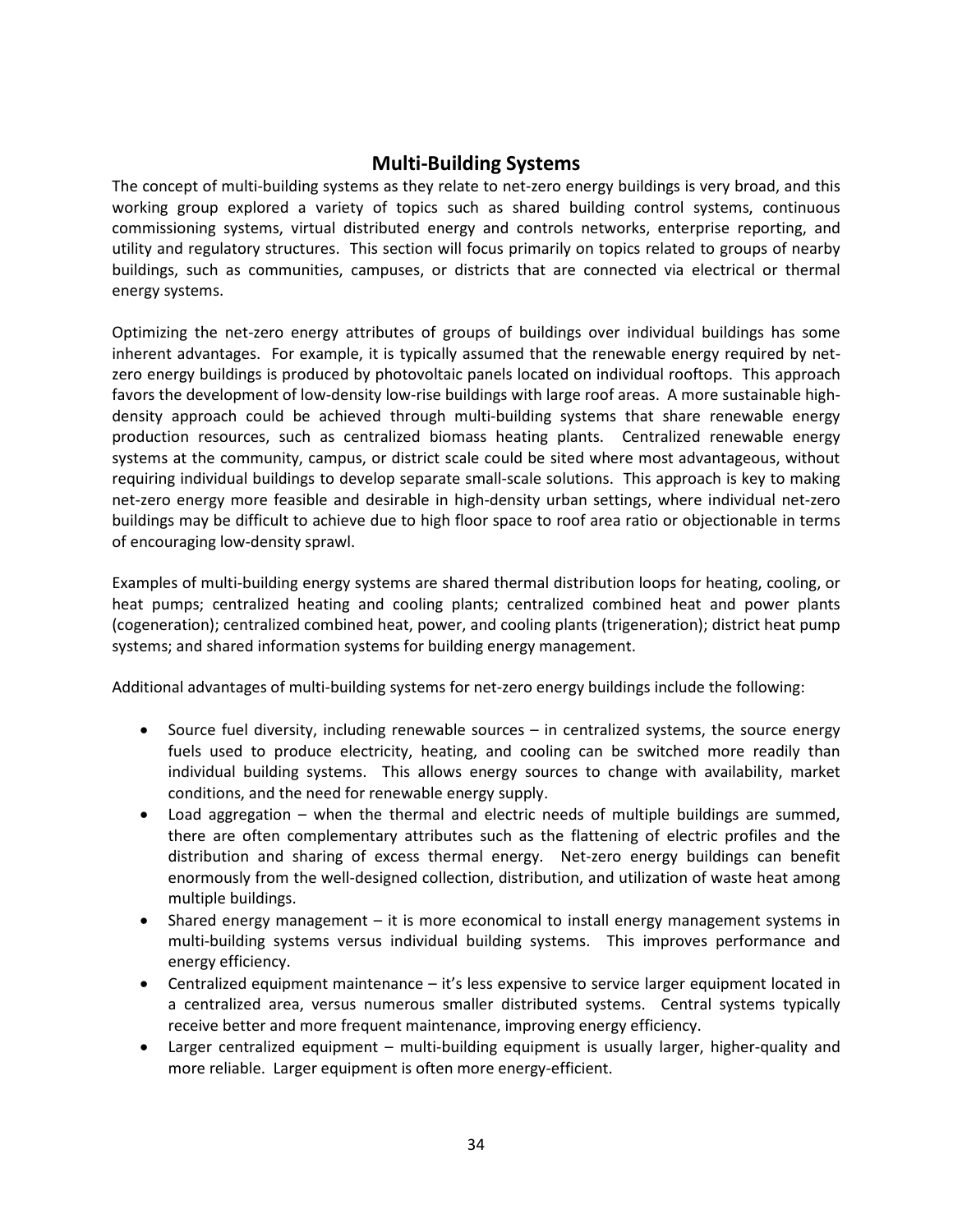- Peak thermal load diversity the coincident peak heating or cooling load of multiple buildings together is less than the sum of all the individual building peak loads. Therefore, the total installed capacity of the shared heating and cooling systems is smaller, and often costs less.
- Resilience and shared equipment redundancy in centralized systems, electricity, heating, and cooling is typically produced by multiple generation units (e.g., generators, chillers, boilers). If one should fail, there are more available to carry the load. Individual building systems usually rely on single units, and have no capacity for back-up in the event of equipment failure.

## <span id="page-34-0"></span>**Barriers**

The majority of barriers to multi-building systems tend to involve societal, economic, or private ownership issues. Technology barriers are somewhat secondary, although there is still ample room for innovation.

#### **Multiple Building Development**

Generally speaking, buildings are designed and constructed individually. Outside of zoning law requirements, there is little regard for the attributes, needs, or beneficial resources of nearby buildings. Developing buildings individually is suboptimal, and there is lost opportunity for beneficial shared resources and economies of scale. If groups of buildings were planned and designed on a larger scale, the energy solutions would be likely be more effective than developing individual buildings.

#### **Multiple Ownerships**

It is difficult and complicated to share energy systems across multiple buildings with multiple owners. Physical systems have to be installed on private property, legal contracts have to be agreed upon, and complex energy flows must be measured and assigned value. Managing multiple ownerships is complex, and yet aggregating thermal and electrical loads over multiple buildings leads to more optimal systems. At present, the greatest promise for multi-building energy systems lies with single-owner campuses.

#### **Obscurity**

Multi-building systems tend to "slip through the cracks" in the societal sense. There is a fairly limited application and history of these systems in the U.S., particularly with regard to commercial buildings. Multi-building solutions tend to get lost between the divisions of building research, and hence are studied less than individual buildings solutions. Multi-building solutions are frequently absent from energy advocacy efforts, utility and public benefits programs, and green building rating systems. Traditional building design processes often do not consider multi-building energy solutions, and lack powerful and flexible analysis tools to evaluate their potential within an integrated design process.

#### **Existing Building Challenges**

Applying multi-building systems to existing buildings can be difficult. It is usually not economical to connect existing buildings to multi-building systems until the individual building systems are at the end of their useful life. This moment of opportunity occurs every 10 to 20 years. Individual building owners must be convinced of the benefits of retrofit, and must believe in the long-term economic viability of the entity owning and operating the multi-building system. Creating a new multi-building system is capital intensive, involves considerable business risk, and must occur at sites where there is a high energy demand density. When new systems are established within existing neighborhoods there can be conflicts over site emissions, fuel delivery, and aesthetics. Installing underground distribution systems in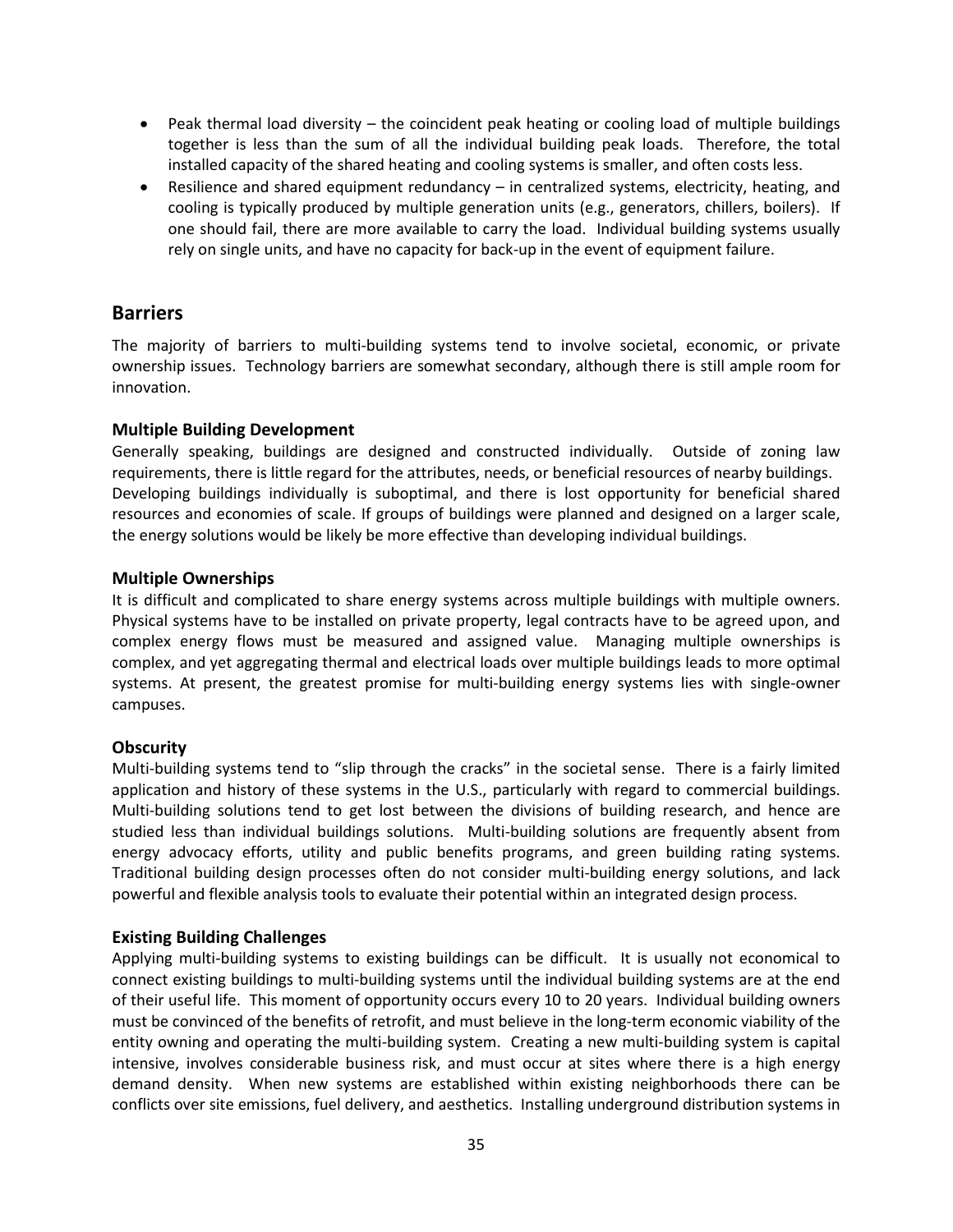existing urban environments is challenging, as traffic disruption and damage to existing underground utilities must be minimized.

#### **The Need for New Technologies**

Some multi-building systems, such as district steam, have changed little in over a century. These particular systems matured many years ago, and there is a need to develop new technologies. In particular, the ability to gather, distribute, and utilized waste heat is of particular importance to net-zero energy buildings. Most buildings contain many sources of excess heat that are rejected to the atmosphere, rather than being re-used or converted into other forms of useful energy. The energy entering a building needs to be squeezed for every drop of useful work before it is rejected. Promising systems to assist with that process are water-source heat pump loops, geothermal heat pump loops, energy recovery systems, thermal dehumidification, novel energy cycles, and others.

## <span id="page-35-0"></span>**Industry Recommendations**

- 1. Consider a coordinated state, regional, and national multi-building energy systems program. Currently, efforts are often directed toward single building solutions, and multi-building issues are generally overlooked. Such a coordinated effort would serve to enhance research, development, demonstration, and education efforts that specifically focus on multi-building technology and policy development.
- 2. Assess the potential for municipal and community-based shared energy systems. Gather models of existing community-based energy systems from state and local jurisdictions. Evaluate shared challenges such as siting issues, emissions requirements, fuel delivery, distribution system rightof-way, metering, and customer needs. Delineate barriers to the development of municipal, neighborhood, and private-sector small-scale energy systems. Investigate approaches to the effective integration of existing buildings into multi-building systems.
- 3. Research optimal aggregations of building types for shared energy systems. Develop optimal groupings of buildings that aggregate ideal thermal and electrical load shapes. Determine what building types are complementary to sharing waste heat or flattening electric demand profiles, and what type of communities these buildings would create. Evaluate the effect of climate, and new building developments versus existing buildings. Assess the potential energy and economic savings. Determine methods for designing new developments that would allow for future adaptation to multi-building systems.
- *4.* Enhance existing research and development in alternate thermal recovery, distribution, and utilization technologies. Determine common sources and uses for thermal energy recovery and exchange (with or without power generation) at the building and multi-building levels. Develop recovery devices that can be applied to the energy harvesting of all sources of waste thermal energy in a building. Develop energy conversion devices that can effectively utilize the waste thermal energy in new and innovative ways. Research and improve approaches to district geothermal heat pump systems.
- 5. Determine the potential for active and passive energy storage. Explore approaches for the application of active and passive energy storage, both thermal and electrical, at the building and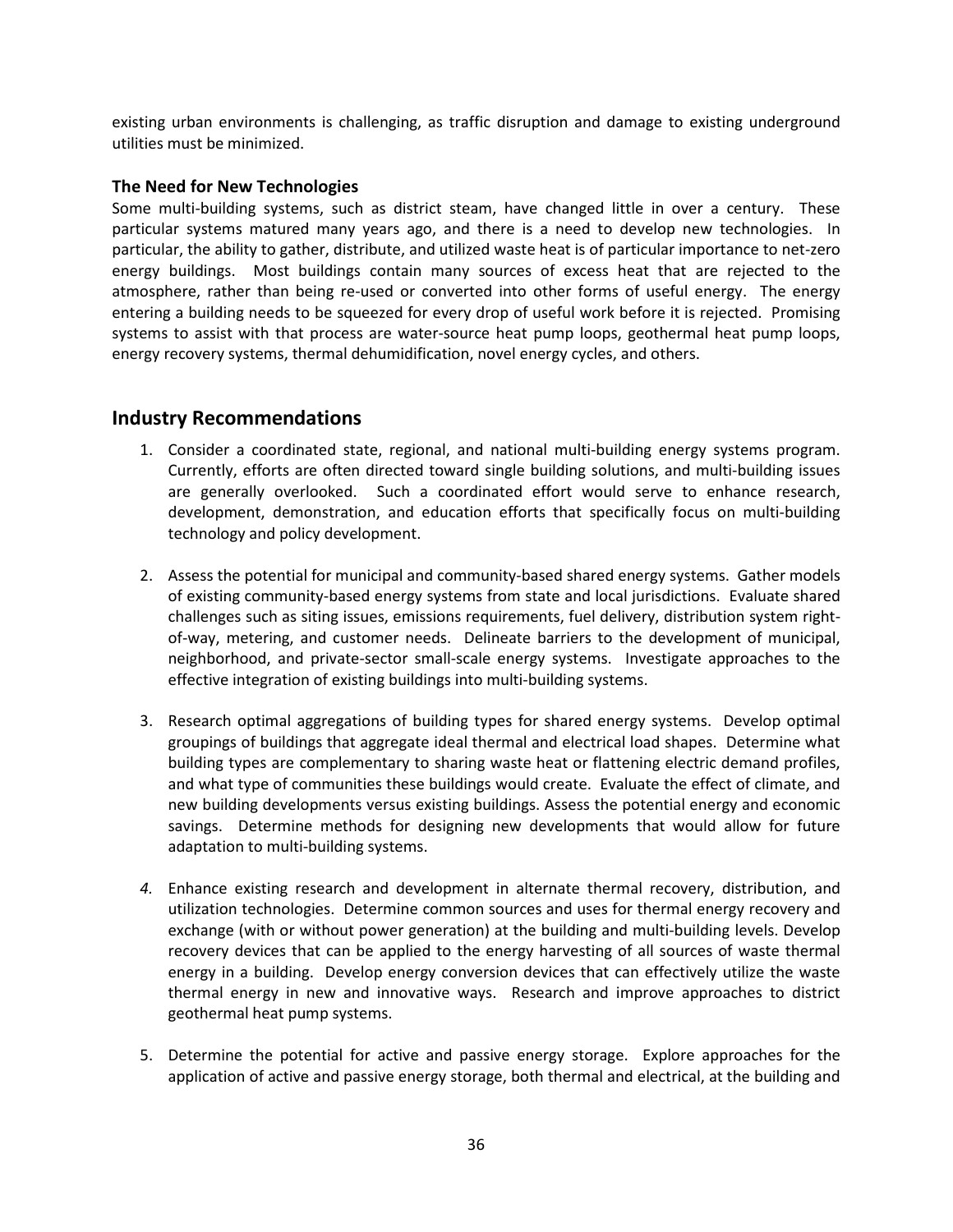multi-building levels. Evaluate technology options, energy savings potential, and the feasibility of shared daily and seasonal storage systems.

6. Determine the potential for shared renewable energy resources. Investigate the challenges to integrating on-site and grid-connected wind, solar, geothermal, and biomass resources at the building and multi-building levels. Evaluate complementary building types, renewable energy sources, and distribution systems. Assess the advantages of multi-building renewable energy systems over single-building renewable systems.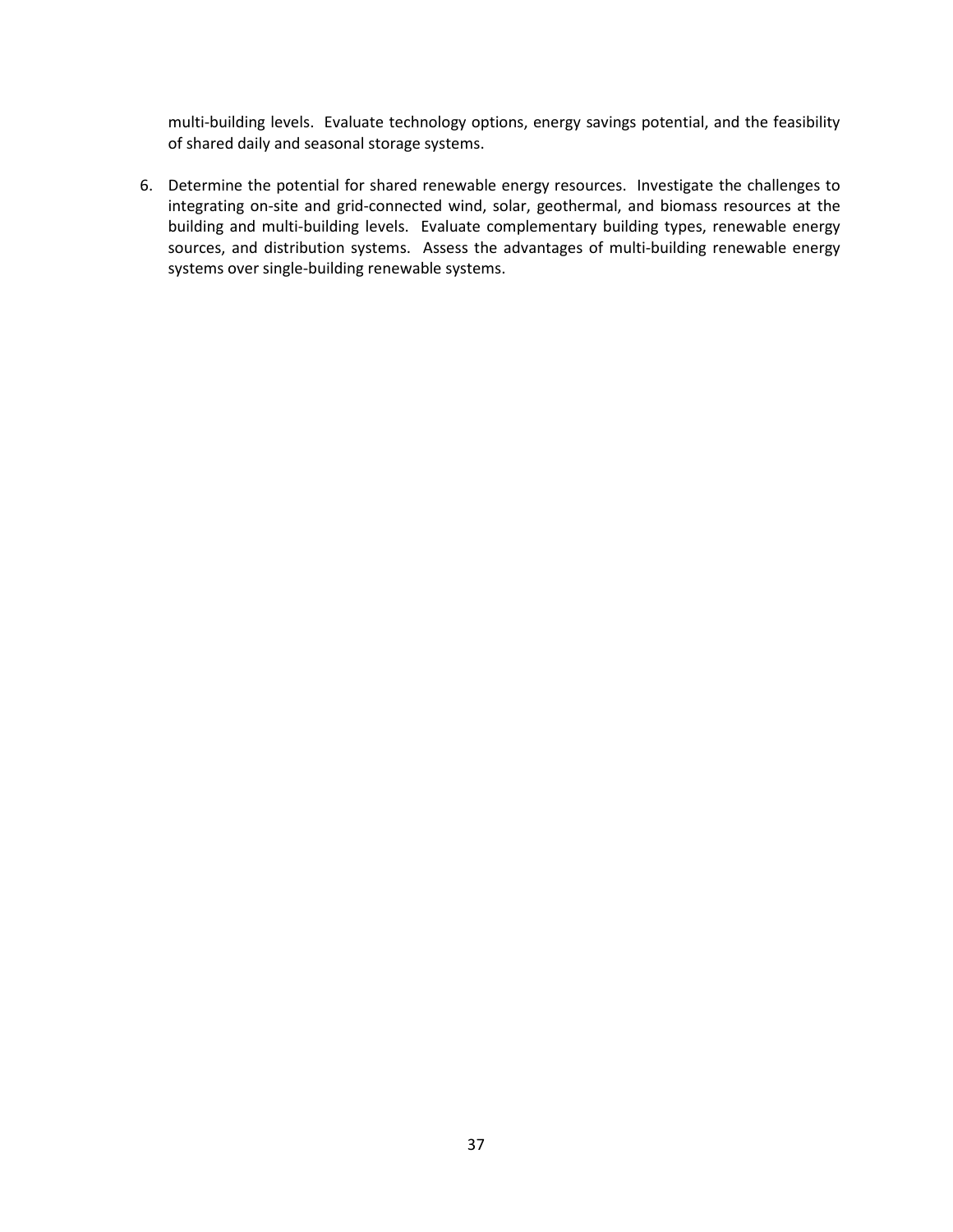## **Grid Integration**

<span id="page-37-0"></span>Market conditions will reward the building or multi-building system able to balance its energy use within its site. Load shaping and load management will be used to mitigate risk. Controllable temporal shifts in energy purchases will be as important as energy efficiency. Anything that can buffer between energy acquisition and energy use will become more valuable and integrating grid-connected intermittent energy sources such as photovoltaics and wind turbines will become increasingly important. Storage technologies of all kinds will be necessarily important. The net zero energy building will be responsible for a growing amount of their power supply. Site-based generation will find greater value through intrasite load shifting.

#### **Smart Grid and Demand Response Technologies**

The key to the Smart Grid is to fully and dynamically integrate customers, their loads, and information about their usage into the operation of the grid. Thus, demand response<sup>[16](#page-37-2)</sup> is one of the primary components of the smart grid. The technologies that enable demand response, such as smart meters, active monitoring, communication and control systems, storage systems and other demand control technologies, are foundational to this grid.

Initial efforts in building technology improvement can be directed toward development of tools, strategies, frameworks and pilot projects compatible with the smart grid. In parallel, the implementation of demand response and load shedding strategies over integrated building management systems should be undertaken. The advanced metering, communications, and control technologies of a "smart grid" could allow system operators to optimize the delivery of electricity to their customers both accurately and efficiently. These technologies give customers and utilities detailed feedback that can be used for tracking and managing energy use.

#### <span id="page-37-1"></span>**Barriers**

 $\overline{\phantom{0}}$ 

While the smart grid is often seen as a technological advance, its efficiency will depend on how customers respond to it. Commercial customers generally are not willing to cede control of equipment and building systems to an external energy services company<sup>[17](#page-37-3)</sup>. Smart grid technology will not necessarily save energy unless utilities base their rate design, education, and programs on research and evaluation.

Today's tariffs discourage participation in demand response in some jurisdictions. Tariffs and market rules were defined assuming once-per-month meter readings. This means that they often do not align well with the peaks and troughs of electricity supply. Flat and block tariffs minimize the risk of nonparticipation. Traditional tariffs have limited participation in responsive markets. Without wide participation, demand response programs fail.

<span id="page-37-2"></span> $16$  Demand response refers to a way to manage peak electricity demand by providing incentives and price signals to utility customers reduce their load during a time of peak demand.

<span id="page-37-3"></span><sup>17</sup> ASHRAE. November 1, 2010. *RE: Smart Grid RFI: Addressing Policy and Logistical Challenges.* Atlanta, GA.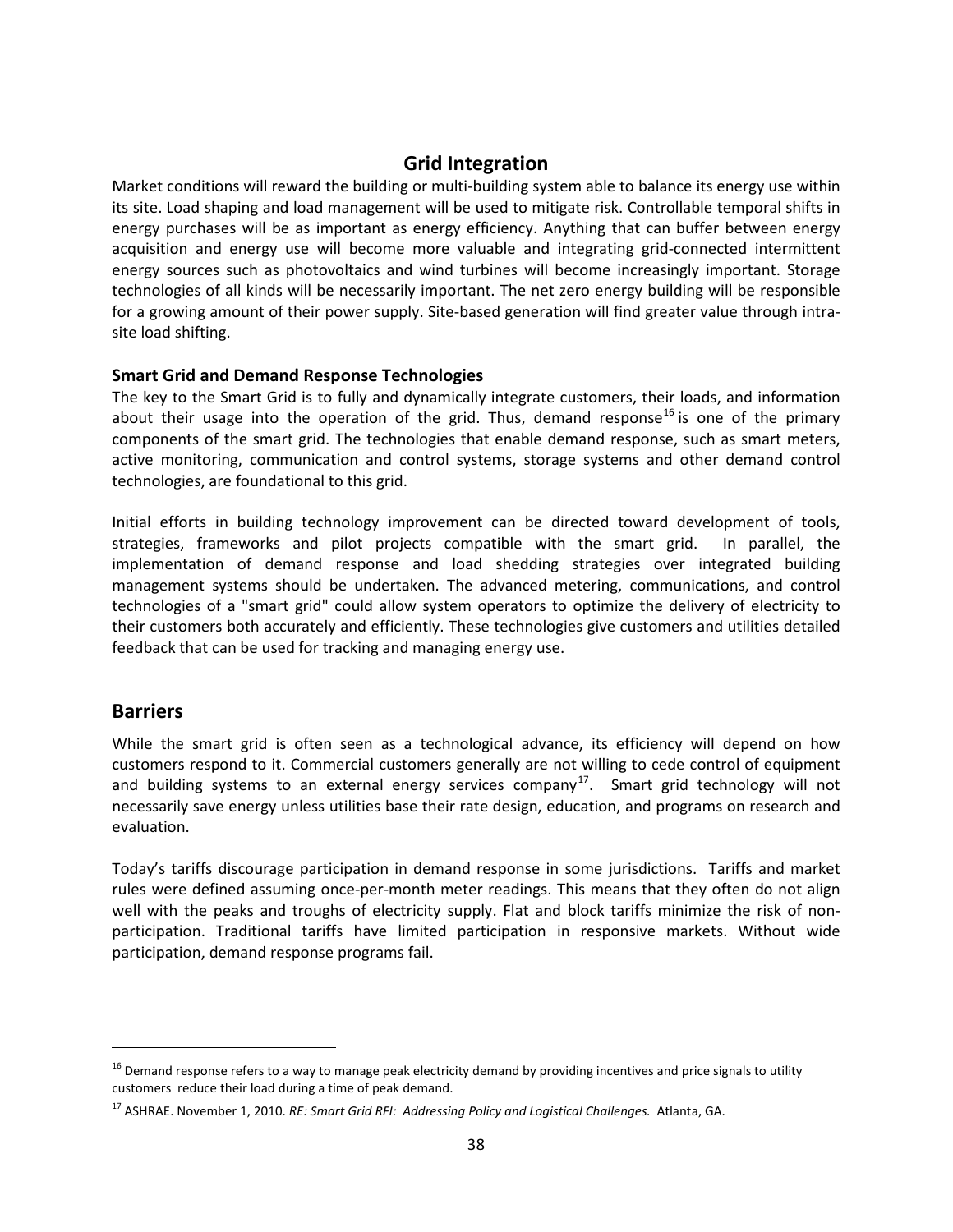*Communication Standards* - Without national standards for grid-to-building communication, the cost of building grid-ready building systems is too great for manufacturers. With clear standards for such communication, building owners can automate building responses to market signals.

*Micro-Grid Interoperation – Open Automated Demand Response (ADR)* - Today's demand-response is a hodge-podge of vendor-specific communications and integrations. While the wider grid could use OASIS**[18](#page-38-1)** Energy Interoperation standard to operate energy markets, and a multi-building system chooses to use Energy Interoperation for its internal market operations, another similarly-sized multi-building system could choose to manage its micro-grid using the developing intra-building energy management specifications. These standards are focused on detailed load management between peers and share more intimate information about business process and energy demands.

*Policy* - Market forces and state policies have been crucial in enabling the deployment of new demand response and smart grid technologies, but have not been sufficient.

## <span id="page-38-0"></span>**Industry Recommendations**

 $\overline{\phantom{0}}$ 

- 1. Smart grid design should be based on behavioral research as well as technological advances and that utilities match their technologies to the needs of their customers. Encourage thorough testing and evaluation of how customers respond to implementation of various smart grid technologies and services.
- 2. *Communication Standards* National interoperability standards developed and endorsed by industry for grid-to-building communication are needed to jump-start building systems that are grid-aware. Two way communications would enable negotiations between the building and the grid and provide adequate pricing signals. The market will reward the building owner who understands energy use in his building, and given the availability of response mechanisms, this will in turn encourage involvement in technology innovations.
- 3. *Micro-Grid Interoperation – Open ADR* **-** The California Energy Commission (CEC) and Lawrence Berkeley National Laboratory (LBNL) have developed a specification OpenADR which has drawn considerable interest. It is a priority to develop standards for the market interactions between electricity supplier and consumer. This work is underway in the OASIS Energy Interoperation Technical Committee. The CEC and LBL have contributed OpenADR to the Energy Interoperation effort.

Energy Interoperation will include OpenADR as a standard profile re-factored to sit on the longer-term market interactions for transactional energy. A number of utilities and energy marketers have committed to using the OpenADR standard when it arrives.

4. *Research Needs –* Actively research balancing integrated load, generation, and thermal storage with response to a local price signal and toward stable grid operation.<sup>[19](#page-38-2)</sup>

<span id="page-38-1"></span><sup>&</sup>lt;sup>18</sup> Organization for the Advancement of Structured Information Standards, www.oasis-open.org

<span id="page-38-2"></span><sup>19</sup> ASHRAE. November 1, 2010. *RE: Smart Grid RFI: Addressing Policy and Logistical Challenges.* Atlanta, GA.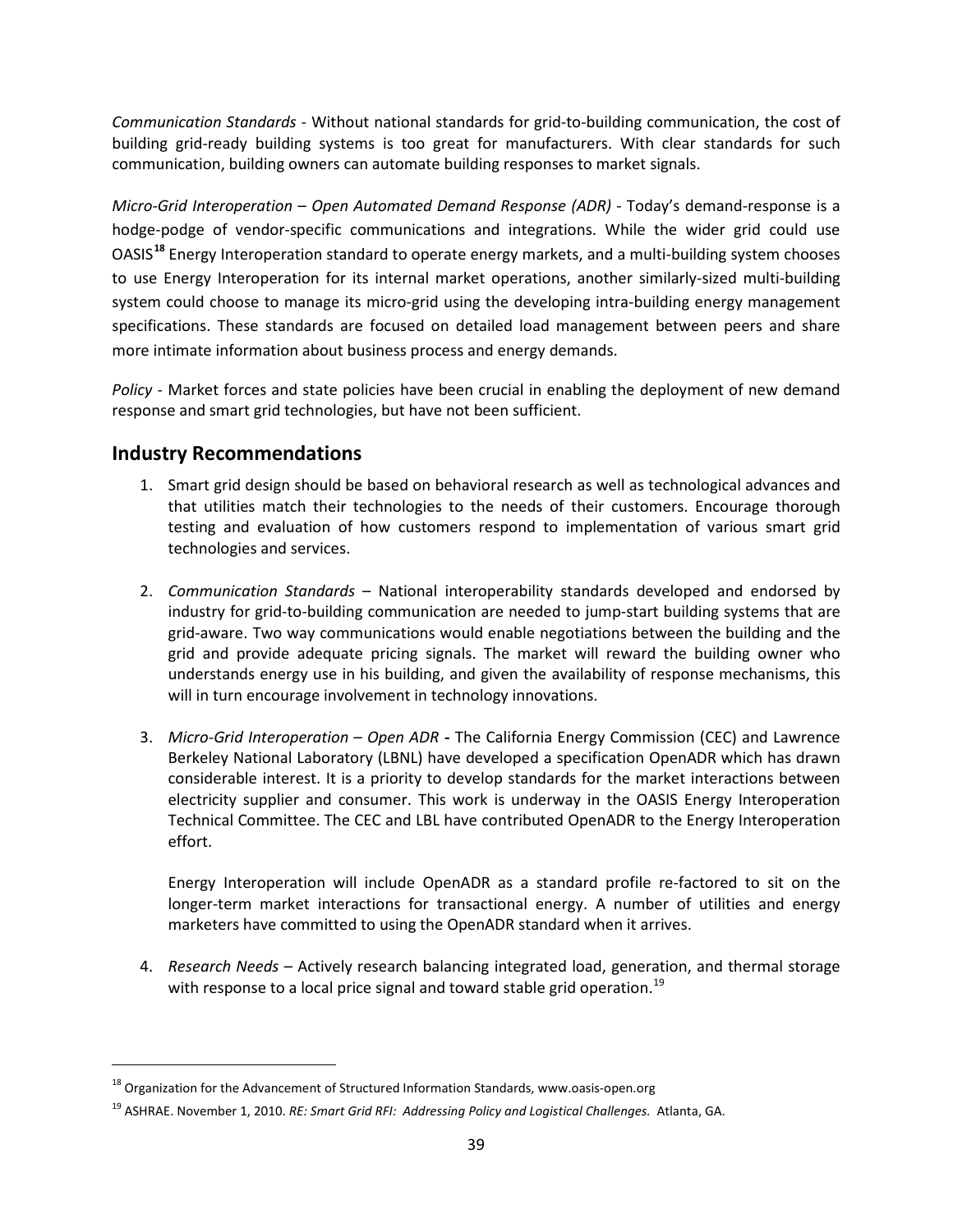- 5. *Research and Demonstration* Industry research and demonstration projects are needed that document the economic benefits of changing customer behavior to speed adoption of both technology and practices.<sup>[20](#page-39-0)</sup>
- <span id="page-39-0"></span>6. *Policy* - National policy is needed for demand response and smart grid technologies to proliferate and unlock the potential of renewable energy, demand response, and energy efficiency resources available. Through federal guidance and support, demand response and the smart grid can develop in a more cost-effective and holistic fashion, greatly accelerating and increasing the benefits that would be achieved by individual state actions.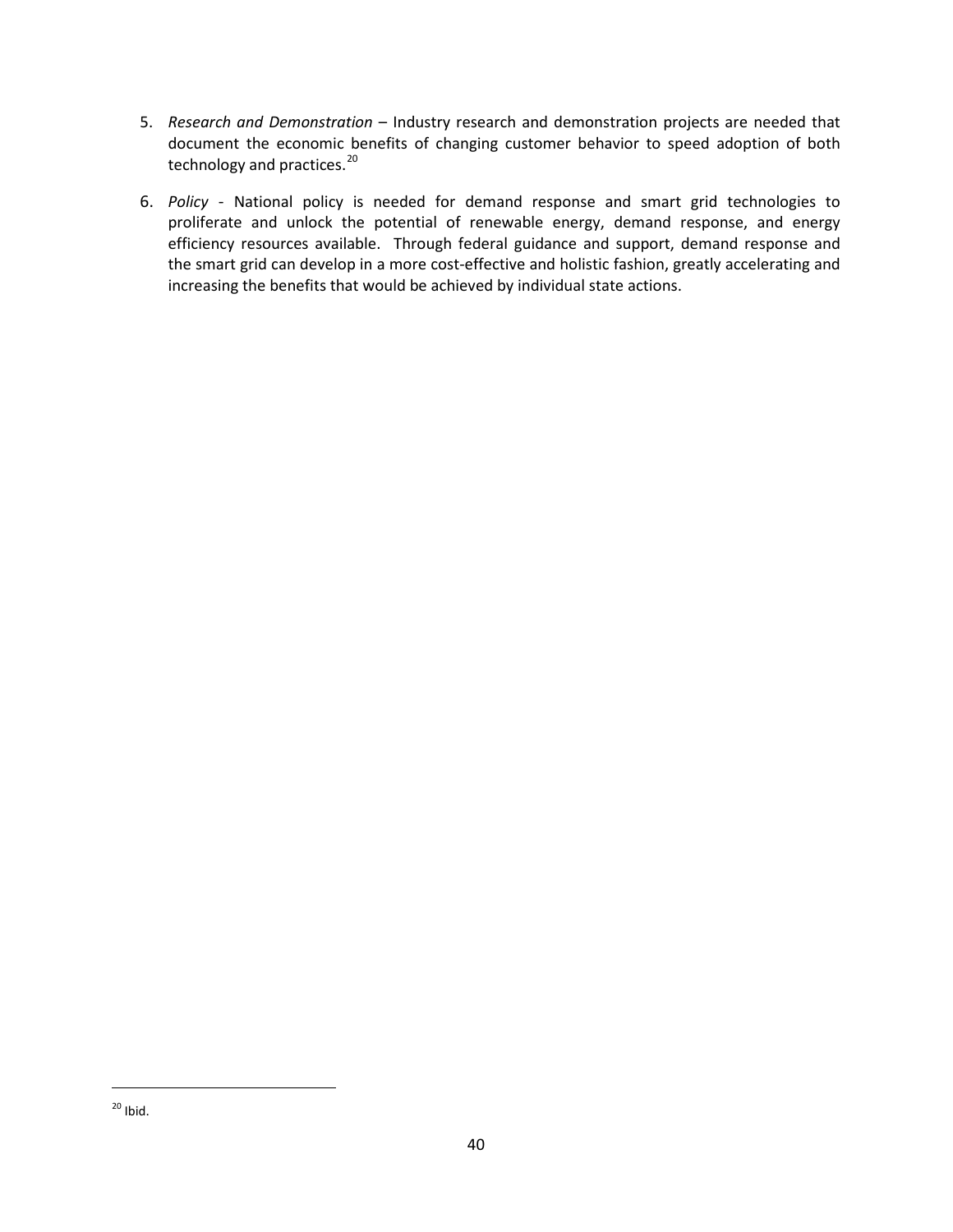## **Energy Modeling Tools**

<span id="page-40-0"></span>Building energy modeling is the detailed computer simulation of energy consumption within a building. It is used to estimate building energy consumption under various scenarios, often with the intent to optimize building energy efficiency. Energy modeling simulates the whole-building interaction among building systems and the local climate, solar loading, and occupant schedules. The energy trade-offs between various design approaches can then be quantified, and the model is used a decision tool for evaluating design decisions. Energy models are a powerful support tool for the integrated design process and net zero energy design efforts.

Energy models of existing buildings can also be developed. These models are often calibrated for greater accuracy using measured energy consumption data. Calibrated existing building energy models are especially useful for estimating the interactive energy savings among multiple energy retrofits. Because field measurements and demonstrations are expensive and time consuming, simulations will play key role in studying energy, economic, environmental impact of integrated building systems.

Increasingly, the ability to demonstrate compliance with codes or program requirements such as California's Savings by Design program and to access incentives such as the federal tax deduction for energy-efficient commercial buildings relies on energy modeling. All of the working groups recognized the need for easier yet more sophisticated simulation and design tools as a critical area to increase the use of new technologies, understand increasingly complex system integrations and interactions, and enable an integrated design process.

## <span id="page-40-1"></span>**Barriers**

#### **Modeling Tools and the Design Process**

The use of energy models to make tradeoffs between building systems is integral to realizing the greatest energy savings at the most reasonable cost. Unfortunately, the complexity and cost of applying modeling tools limits or prevents their use. Energy modeling is rarely applied in the early design phase when potential energy savings benefits are at their greatest. Many tools are complex, time-intensive and require high degrees of expertise and thus are limited to large building projects where the costs of energy simulations are not a huge part of the total budget.

Often energy modeling is used to document the estimated performance of a completed design, rather than as a decision-making tool to improve energy performance. Sometimes, energy consumption estimates do not compare well with actual energy consumption following construction.

#### **Modeling Tool Practitioners**

Energy modeling is difficult. It involves a host of subtle and complex systems issues that defy complete capture by computer algorithms. Improved modeling tools can alleviate a portion of this difficulty, but skilled human intervention is required for the foreseeable future. Energy modeling requires knowledge of thermal science, building physics, the building design process, and inter-disciplinary knowledge of the various building systems. Energy modeling also requires experience with the unpublished quirks and shortcomings of energy modeling software tools – knowledge that can only be gained through hard experience. With the exception of a few scattered academic programs and some helpful list-serves, energy modeling is typically learned informally on-the-job, often in isolation. No wide-spread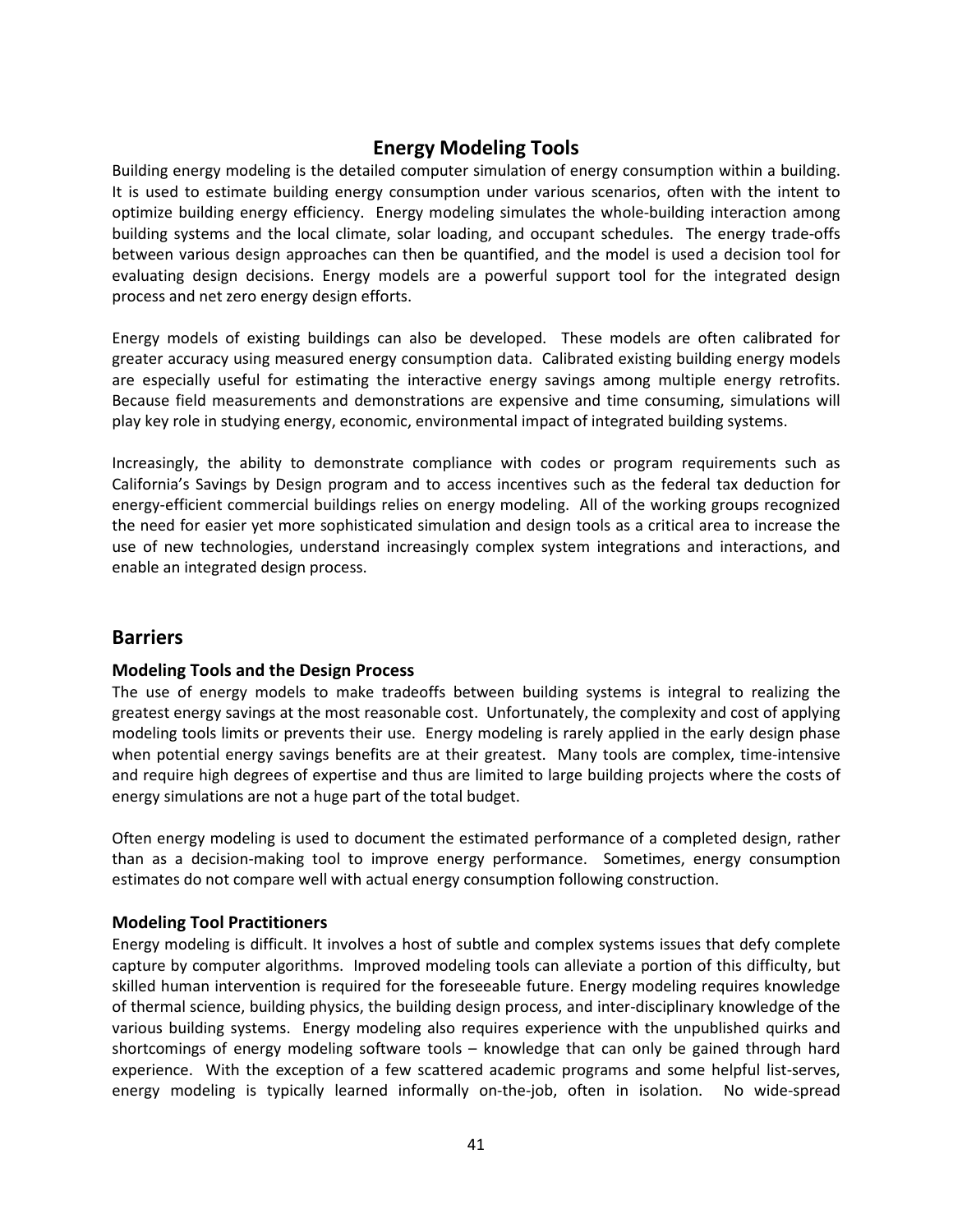educational approach has been developed. Recent increases in the demand for energy modeling services have not been met by the market, resulting in a shortage of skilled practitioners.

#### **Modeling Tool Capabilities**

Existing building energy tools are complex, cumbersome, and limited in capabilities. There is uneven progress in the ability to model advanced envelope, lighting, daylighting, HVAC, and passive energy systems that are the cornerstones of net-zero energy designs. For instance, many existing tools provide illuminance levels, but not luminance levels and daylight quality metrics. Glare is particularly difficult to define and measure, and multiple view points are needed which significantly increase the light vectors that must be analyzed and simulated.

At the same time, existing tools are often too powerful to act as agile scoping tools during the critical early design phase. Modeling tools must achieve a balance between the divergent goals of becoming faster and easier to use, and becoming powerful enough to address innovative and complex systems. Most tools are developed to assist the new building design process, and few possess features to support the modeling of existing buildings.

## <span id="page-41-0"></span>**Industry Recommendations**

- 1. *Formalize energy modeler training and education resources.* Work in collaboration with professional societies, universities, and education providers to improve available education and training resources for energy modelers. Formalize the body of knowledge required to be an energy modeler. Support certification programs to improve professional credibility (e.g., ASHRAE Building Energy Modeling Professional program).
- *2. Simplify access to and support the long-term integration of energy modeling tools with Building Information Modeling (BIM) technology.* The promise of BIM technology allows for the integrated linkage of a virtual building information model to energy modeling software. This linkage could significantly reduce energy modeling effort and cost, while improving model quality and allowing for integrated design inputs through a shared information repository. Through BIM, energy modeling could be performed more often during the critical early design phase. However, significant challenges remain in improving BIM interoperability, improving data interpretation, and developing a rich and reliable BIM data set that satisfies energy modeling needs. Reliable and wide-scale energy modeling benefits of BIM integration may lie 10 to 15 years in the future.
- 3. *Improve the effectiveness of modeling tools during early design stages.* Develop a modeling tool with an early design user interface that allows for the rapid evaluation of conceptual approaches using minimal amounts of input data. The tool should be capable of evaluating energy scenarios during pre-design charrettes or during early design team meetings. It should be fast enough to produce results in real-time while participants are actively vetting design approaches. Easy-touse tools to enable high-speed evaluation of envelope integrity/condition; semi-automated techniques; lighting system design; etc. are likely essential to make this cost-effective and dramatically reduce the labor intensity required. Simple modeling programs with technology plug-ins that are accurate and low-cost to operate need to be developed.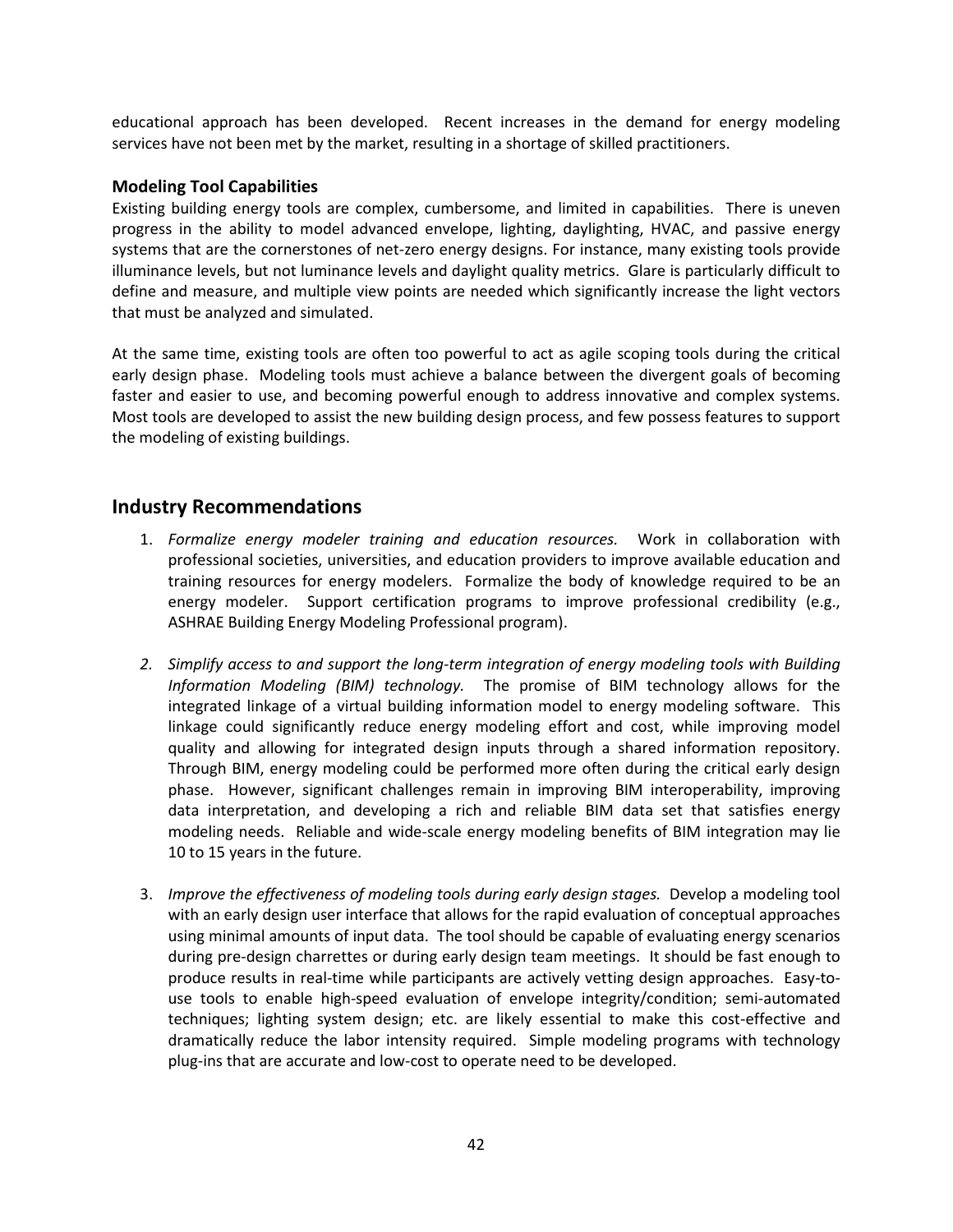4. *Define needed improvements to enhance the usability of existing modeling tools.* Industry practitioners should define and push for changes that improve both analysis power and model development speed. Some possible improvements for industry practitioners to consider include utilizing a two-level energy model development approach, where a powerful academic and research modeling platform is maintained as a test-bed for a production-oriented modeling tool that can keep pace with the design process.

Other improvements should include a state-of-the-art multiple-level graphical user interface that provides access to all underlying analysis capabilities; improved program execution speed; automated model baseline generation for common energy codes, standards, and performance rating methods; a utility to assist in the creation, comparison, and evaluation of energy-savings design approaches; development of intelligent default data; and automated quality control for model input and output.

Finally, develop peak load analysis tools, including specific user interfaces and reporting tools. The peak load analysis performed by design engineers to size HVAC equipment contains much of the base information needed for a building energy model. This enhancement would reduce modeling cost and encourage modeling during early design.

- 5. *Improve and expand the technologies available for modeling tool analysis.* Expand efforts to research and develop advanced open-source algorithms for energy modeling tools. Improve analyses for advanced active systems such as daylighting controls, radiant heating and cooling, dedicated outdoor air systems, underfloor air distribution, centralized and distributed geothermal heat pump systems, complex heat recovery loops, low-temperature heating, and other similar advanced systems. Develop improved analysis approaches for passive systems such as natural ventilation, daylighting, and advanced building envelopes. Develop enhanced modeling methods for occupant behavior, miscellaneous loads, combined heat and power, multi-building systems, and renewable energy technologies.
- 6. *Develop a comprehensive simulation tool that can perform the complete life-cycle impact assessment*. Such a tool should be able to perform life-cycle assessments by system (e.g. lighting controls, HVAC, etc.) but also include the broader, holistic impact of a particular system on other building systems.
- *7. Develop modeling tools that specifically support the energy simulation of existing buildings.*  Advanced tools that are accurate and easy to run are required to optimize the operation of the each building system over the whole building load profile. Develop automated tools that assist in the calibration of existing building energy models through input of measured energy data including monthly utility data, short-term energy monitoring, and spot measurements.
- 8. *Improve the accuracy of modeling tools through the empirical validation of energy model algorithms and techniques.* Support research comparing modeled energy consumption estimates to empirical data from both individual building components and whole-building energy consumption. Determine the sources of discrepancies and alleviate through improved modeling algorithms and modeling techniques.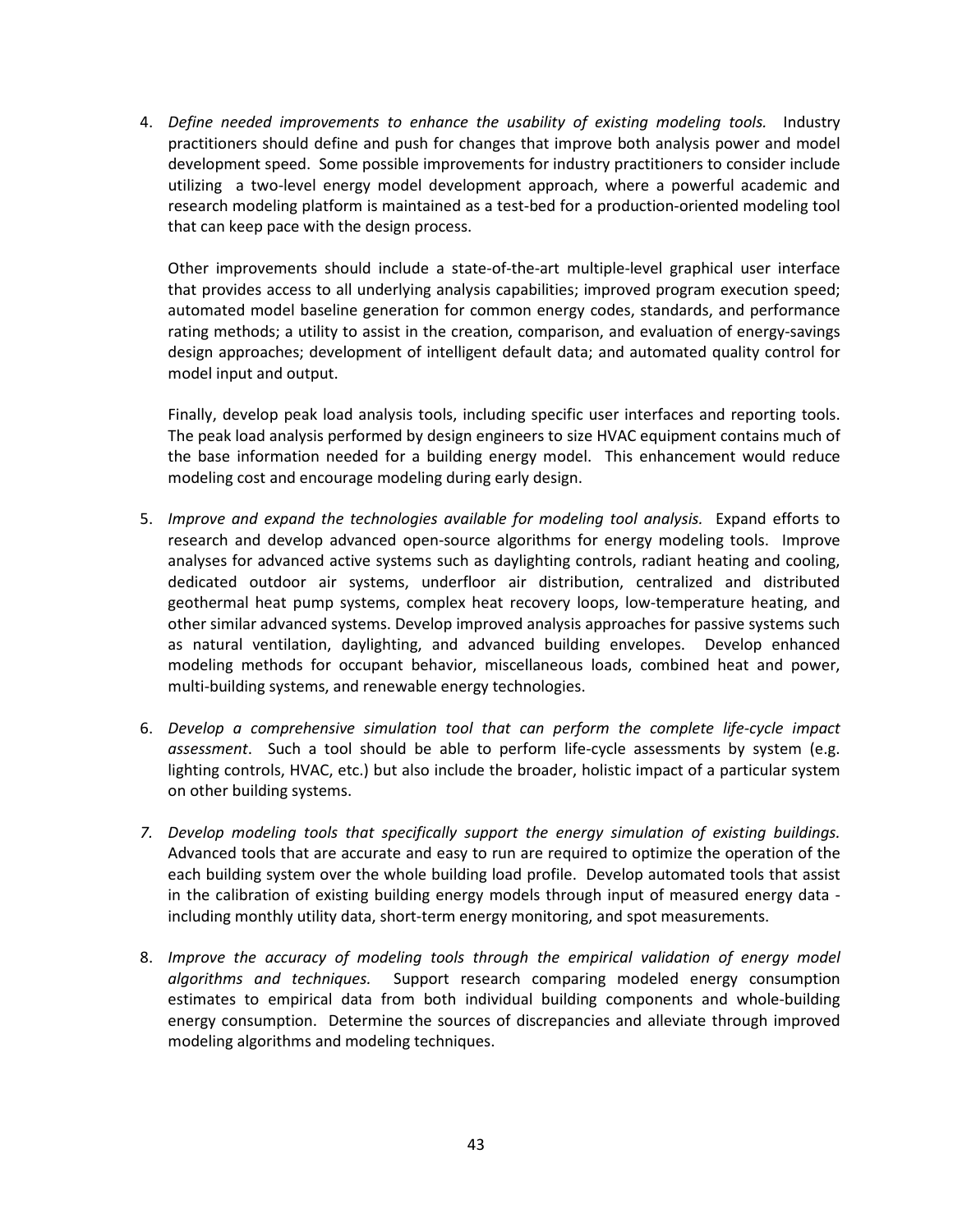## **APPENDIX A: Works Cited**

<span id="page-43-0"></span>US Department of Energy, Energy Information Administration. 2010. *Annual Energy Outlook 2010 Early Release Overview.* <http://www.eia.doe.gov/oiaf/aeo/>

US Department of Energy, Energy Efficiency and Renewable Energy. 2009. *Buildings Energy Data Book*. Building Technologies Program[. http://buildingsdatabook.eren.doe.gov.](http://buildingsdatabook.eren.doe.gov/) Washington, D.C.

Selkowitz, Stephen, Jessica Granderson, Jeff Harris, Philip Haves, and Paul Mathew. 2008. *Scale Matters: An Action Plan for Realizing Sector-Wide "Zero Energy" Performance Goals in Commercial Buildings*. [http://escholarship.org/uc/item/1kf4t1nh.](http://escholarship.org/uc/item/1kf4t1nh) Berkeley, Calif: Lawrence Berkeley National Laboratory.

Navigant Consulting, Inc. 2009. *Energy Savings Potential and RD&D Opportunities for Commercial Building Appliances*. Washington, DC: US Department of Energy.. [http://apps1.eere.energy.gov/buildings/publications/pdfs/corporate/commercial\\_appliances\\_report\\_12](http://apps1.eere.energy.gov/buildings/publications/pdfs/corporate/commercial_appliances_report_12-09.pdf) [-09.pdf](http://apps1.eere.energy.gov/buildings/publications/pdfs/corporate/commercial_appliances_report_12-09.pdf)

TIAX LLC. 2010. *Commercial Miscellaneous Electric Loads: Energy Consumption Characterization and Savings Potential in 2008 by Building Type.* Washington, DC: U.S. Department of Energy, Building Technologies Program.

TIAX LLC. 2010.*Commercial Miscellaneous Electric Loads: Energy Consumption Characterization and Savings Potential in 2008 by Building Type. Figure 1.* Washington, DC: U.S. Department of Energy, Building Technologies Program.

TIAX LLC. 2010. *Commercial Miscellaneous Electric Loads: Energy Consumption Characterization and Savings Potential in 2008 by Building Type. Figure 6.* Washington, DC: U.S. Department of Energy, Building Technologies Program.

TIAX LLC. 2010. *Commercial Miscellaneous Electric Loads: Energy Consumption Characterization and Savings Potential in 2008 by Building Type. Figure 4.* Washington, DC: U.S. Department of Energy, Building Technologies Program.

ASHRAE. November 1, 2010. *RE: Smart Grid RFI: Addressing Policy and Logistical Challenges.* Atlanta, GA.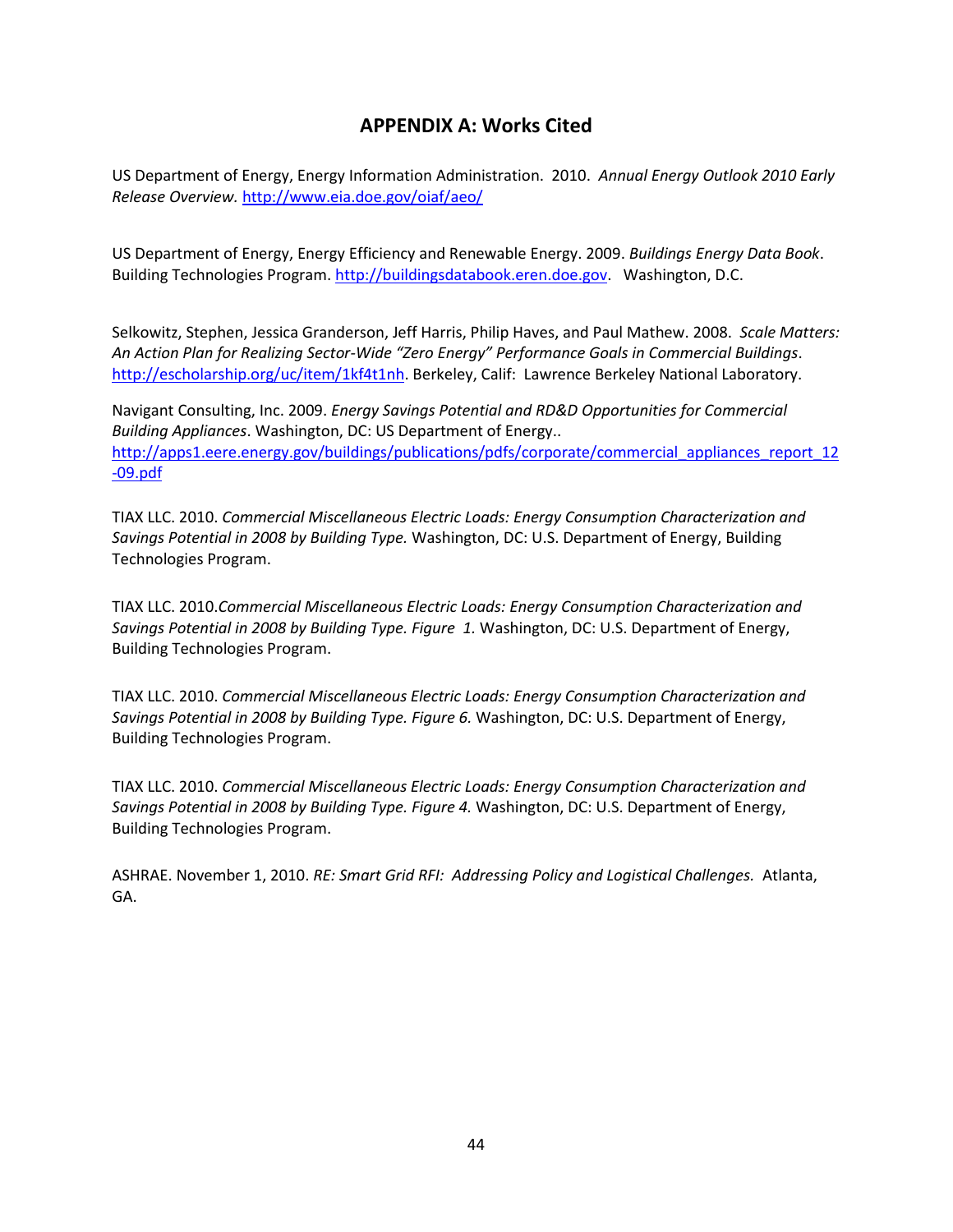## <span id="page-44-0"></span>**APPENDIX B: Next Generation Technologies Barriers & Analysis References List**

Arthur D. Little, Inc. *Cooling, Heating, and Power (CHP) for Commercial Buildings Benefits Analysis* Department of Energy, Washington DC: DOE, April 2002

Air-Conditioning, Refrigeration, and Heating Institute (AHRI). Research program and publications at [http://www.arti-21cr.org/Content/Research\\_25.aspx.](http://www.arti-21cr.org/Content/Research_25.aspx)

American Society of Heating, Refrigeration, and Air-Conditioning Engineers (ASHRAE). "Navigation for a Sustainable Future." ASHRAE Research Strategic Plan 2005-2010. <http://www.ashrae.org/technology/page/39>

ASHRAE/IESNA/USGBC/AIA/DOE Advanced Energy Design Guides. [www.ashrae.org/technology/page/938](http://www.ashrae.org/technology/page/938)

- Small Office (published 2004)
- Small Retail (published 2006)
- K-12 Schools (published January 2008)
- Warehouses (published spring 2008)

Architecture 2030. "The 2030 Challenge.[" http://www.architecture2030.org/](http://www.architecture2030.org/)

Asia-Pacific Partnership Sustainable Buildings Database portal. [http://www.asiapacificpartnership.org/english/sustainable\\_buildings.aspx](http://www.asiapacificpartnership.org/english/sustainable_buildings.aspx)

Baber, Chris. "Going for the Gold: Sewage Heat Recovery System to Serve Olympic Village" *District Energy*, Third Quarter 2008, pp. 20-24

Ball State University. *Going Geothermal.* Campus Geothermal Heat Pump System, [http://cms.bsu.edu/About/Geothermal.aspx,](http://cms.bsu.edu/About/Geothermal.aspx) Muncie, IN: BSU, November 2010

Baum, M. 2007. Green Building Research Funding: An Assessment of Current Activity in the United States." US Green Building Council[. http://www.usgbc.org/ShowFile.aspx?DocumentID=2465](http://www.usgbc.org/ShowFile.aspx?DocumentID=2465)

Bean, Robert; Damecour, Richard. "Vertically Integrated Systems in Stand-Alone Multistory Buildings" *ASHRAE Journal*, vol. 47, no. 6, June 2005, pp. 48-53

Bellenger, Lynn G. "Modeling a Sustainable World: 2010-11 Presidential Address" *ASHRAE Journal*, vol. 52, no. 8, August 2010, pp. 18-22

California Public Utilities Commission (CPUC). 2009. "California Long-Term Energy Efficiency Strategic Plan." (pp. 30-41). June (revised).<http://www.californiaenergyefficiency.com/docs/EEStrategicPlan.pdf>

Carlisle, Nancy; Van Geet, Otto; Pless, Shanti. *Definition of a "Net-zero Energy" Community*. Technical Report NREL/TP-7A2-46065, Golden, CO: NREL, November 2009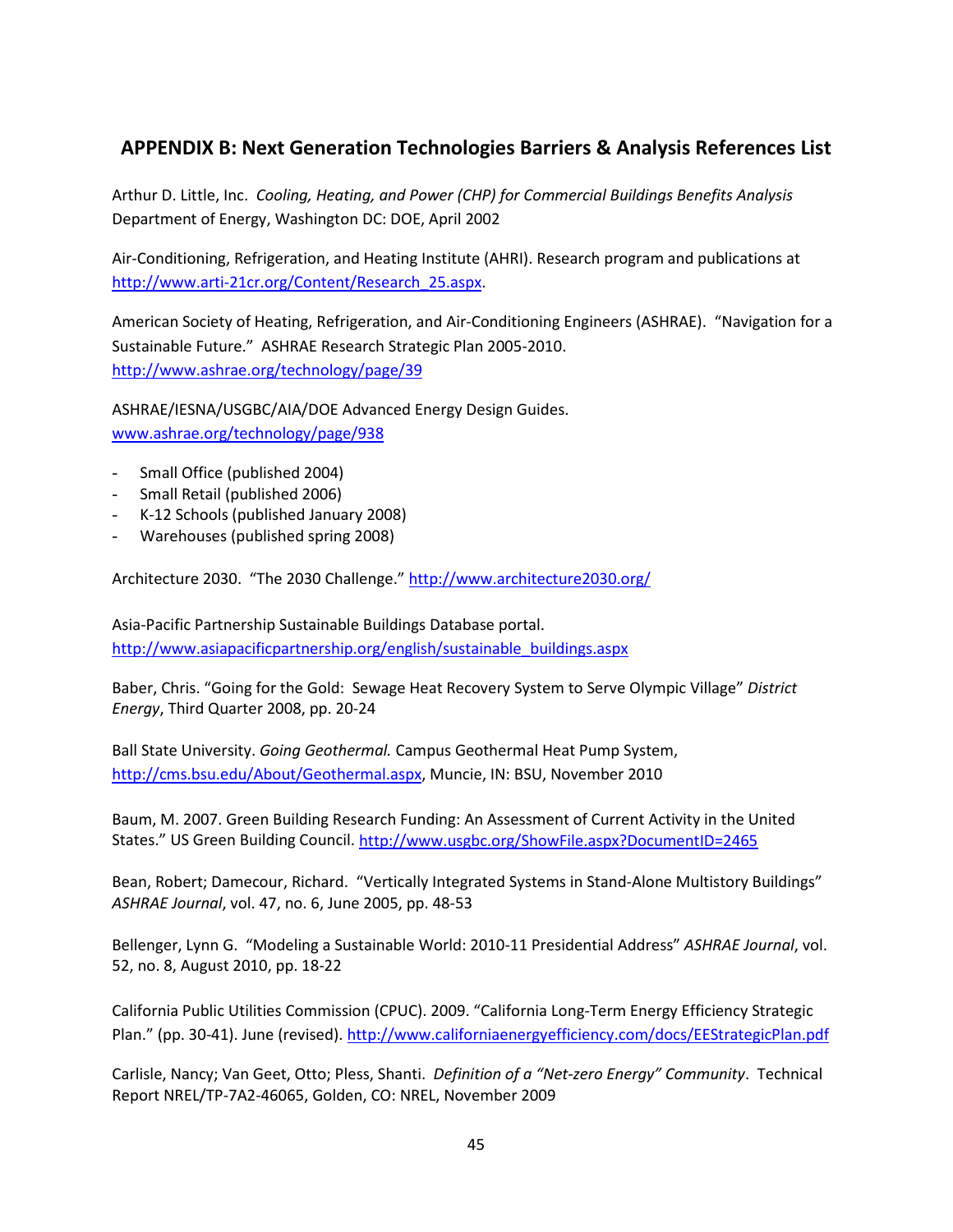Crawley, Drury., et al. *Contrasting the Capabilities of Building Energy Performance Simulation Programs.*  U.S. Department of Energy, University of Wisconsin, University of Strathclyde; Washington, DC: DOE, July 2005

Department of Energy. *Combined Heat and Power: A Decade of Progress.* Department of Energy, Washington DC: DOE, 2009

Department of Energy. "Community Renewable Energy Deployment" Commercialization and Deployment, [http://www1.eere.energy.gov/commercialization/communityre/index.html,](http://www1.eere.energy.gov/commercialization/communityre/index.html) Washington DC: DOE, November 2010

Department of Energy. *High-Performance Commercial Buildings: A Technology Roadmap.* Washington, DC: DOE, 2000

Department of Energy. *Building Energy Software Tools Directory.* Building Technologies Program, *[http://apps1.eere.energy.gov/buildings/tools\\_directory/](http://apps1.eere.energy.gov/buildings/tools_directory/)*, Washington, DC: DOE, November 2010

Energetics, Inc. *Distributed Energy in New Commercial and Institutional Buildings and Critical Infrastructure Facilities.* UT-Battelle, Washington, DC: DOE, September 2006

Griffith, B. et al. 2006. "Assessment of the Technical Potential for Achieving Zero-Energy Commercial Buildings." Conference Paper NREL/CP-550-39830. June. *Proceedings* of the 2006 ACEEE Summer Study on Energy Efficient Buildings. August.<http://www.nrel.gov/docs/fy06osti/39830.pdf>(Also NREL Technical Report NREL/TP-550-41957. December. [www.nrel.gov/docs/fy08osti/41957.pdf\)](http://www.nrel.gov/docs/fy08osti/41957.pdf)

Griffith, B. et al. *Assessment of the Technical Potential for Achieving Net-zero Energy Buildings in the Commercial Sector*. Technical Report NREL/TP-550-41957, Golden, CO: NREL, December 2007

Hewitt, D. 2009. "Office of the Future Consortium: Advanced Energy Office Program and 50% Solution Development." New Buildings Institute (NBI) Program Descrioption. June 30. [http://www.newbuildings.org/downloads/papers/OTF-AEO\\_Summary\\_7-2-09.pdf](http://www.newbuildings.org/downloads/papers/OTF-AEO_Summary_7-2-09.pdf)

High-Performance Commercial Green Building Partnership website.<http://www.hpcgbp.org/>

Holda, M. and C. Williams. 2007. *Case Studies in New and Emerging Technology Implementation via Super-ESPC*. Lawrence Berkeley National Laboratory.

Hollomon B. et al. 2002. "Seven Years Since SERP: Successes and Setbacks in Technology Procurement." *Proceedings* of the ACEEE Summer Study on Energy Efficiency in Buildings, vol. 6, pp. 6.125 - 6.138.

Holness, Gordon, V.R. "Building Information Modeling: Gaining Momentum" *ASHRAE Journal*, vol. 50, no. 6, June 2008, pp. 28-36

International Energy Agency (IEA), Annex 47. "Cost-Effective Commissioning of Existing and Low Energy Buildings." Website at [www.ecbcs.org/annexes/annex47.htm](http://www.ecbcs.org/annexes/annex47.htm)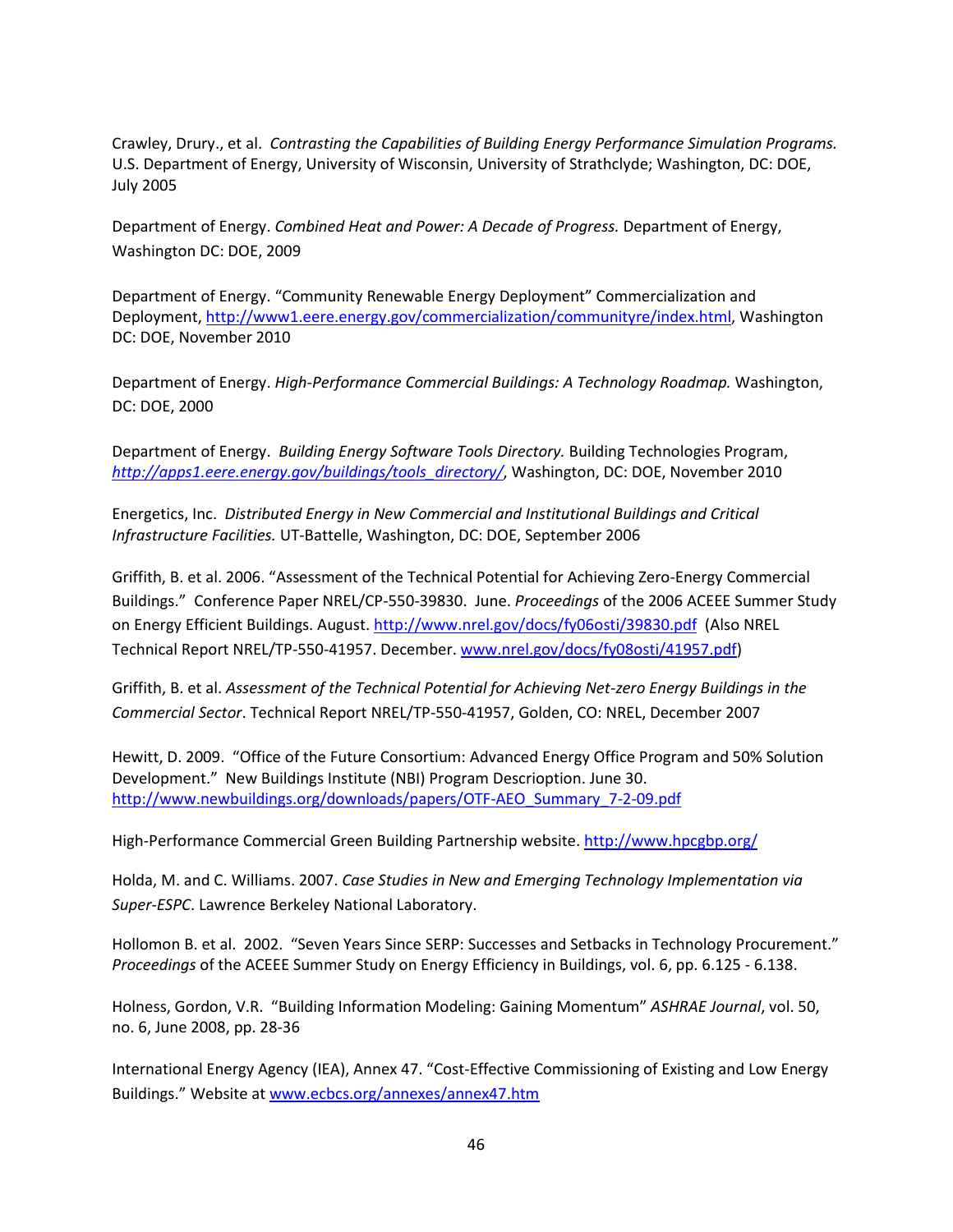IEA DSM Annexe III. 1999. Accelerate Innovation and Market Transformation of Energy-Efficient Products." Workshop Documentation. London, February.

IEA Net-zero Energy Database. <http://iea40.buildinggreen.com/index.cfm>

IEA. 2009. "IEA Joint Project: towards Net-zero Energy Solar Buildings (SHC Task 40; ECBCS Annexe 42). February. [http://www.iea-shc.org/publications/downloads/task40-](http://www.iea-shc.org/publications/downloads/task40-Net_Zero_Energy_Solar_Buildings.pdf) Net Zero Energy Solar Buildings.pdf

IEA Buildings and Community Systems (IEA ECBCS Programme). "Annex 40 Commissioning of Building HVAC Systems for Improving Building Energy Performance.[" www.ecbcs.org/annexes/annex40.htm](http://www.ecbcs.org/annexes/annex40.htm) and [www.commissioning-hvac.org.](http://www.commissioning-hvac.org/)

IEA Demand-Side Management (IEA-DSM) Annexe III. (n.d.) "Transforming International Markets through Technology Procurement – the Examples of Energy-Efficient Motors, Copiers, and Cold Appliances."

Katipamula, S.; Fernandez, N.; Brambley, M.R.; Reddy, T.A. *Economic Investigation of Community-Scale Versus Building Scale Net-zero-Energy* Technical Report PNNL-19095, Richland, WA: PNNL, December 2009

Kats, G.H. et al. 2003. "The Costs and Financial Benefits of Green Buildings." Report to California's Sustainable Building Task Force. August.<http://www.cap-e.com/ewebeditpro/items/O59F3259.pdf>

Lantsberg, A. 2005. "Sustainable Urban Energy Planning: A Roadmap for Research and Funding." CEC/PIER report CEC-500-2005-102. June. [http://www.energy.ca.gov/2005publications/CEC-500-2005-](http://www.energy.ca.gov/2005publications/CEC-500-2005-102/CEC-500-2005-102.PDF) [102/CEC-500-2005-102.PDF](http://www.energy.ca.gov/2005publications/CEC-500-2005-102/CEC-500-2005-102.PDF)

Ledbetter, M et al. 1999. "U.S. Energy-Efficient Technology Procurement Projects: Evaluation and Lessons Learned." Pacific Northwest National Laboratory, PNNL-12118. February. [http://www.cee1.org/eval/db\\_pdf/329.pdf](http://www.cee1.org/eval/db_pdf/329.pdf)

Lovins, A. "Golden Carrots and Technology Procurement." *Winning the Oil Endgame,* pp 199-203.

Lund, P.D. 1999. "Evaluation of the Swedish Programme for Energy Efficiency - Successful Examples of Market Transformation through Technology Procurement." [http://www.eceee.org/conference\\_proceedings/eceee/1997/Panel\\_2/p2\\_24/Paper/](http://www.eceee.org/conference_proceedings/eceee/1997/Panel_2/p2_24/Paper/)

Malin, Nadav. "The Problem with Net-zero Buildings (and the Case for Net-zero Neighborhoods)" *Environmental Building News*, vol. 19, no. 8, August 2010, pp. 1-15

Marks, Kate, Diana Lin, Jeff Harris, Dave Hewitt and Brad Hollomon. May 2010. *Bringing the Commercial Buildings Sector Under One Roof: Mobilizing Broad Stakeholder Collaboration to Accelerate Market Transition to Net-zero Energy.* Alexandria, VA: National Association of State Energy Officials.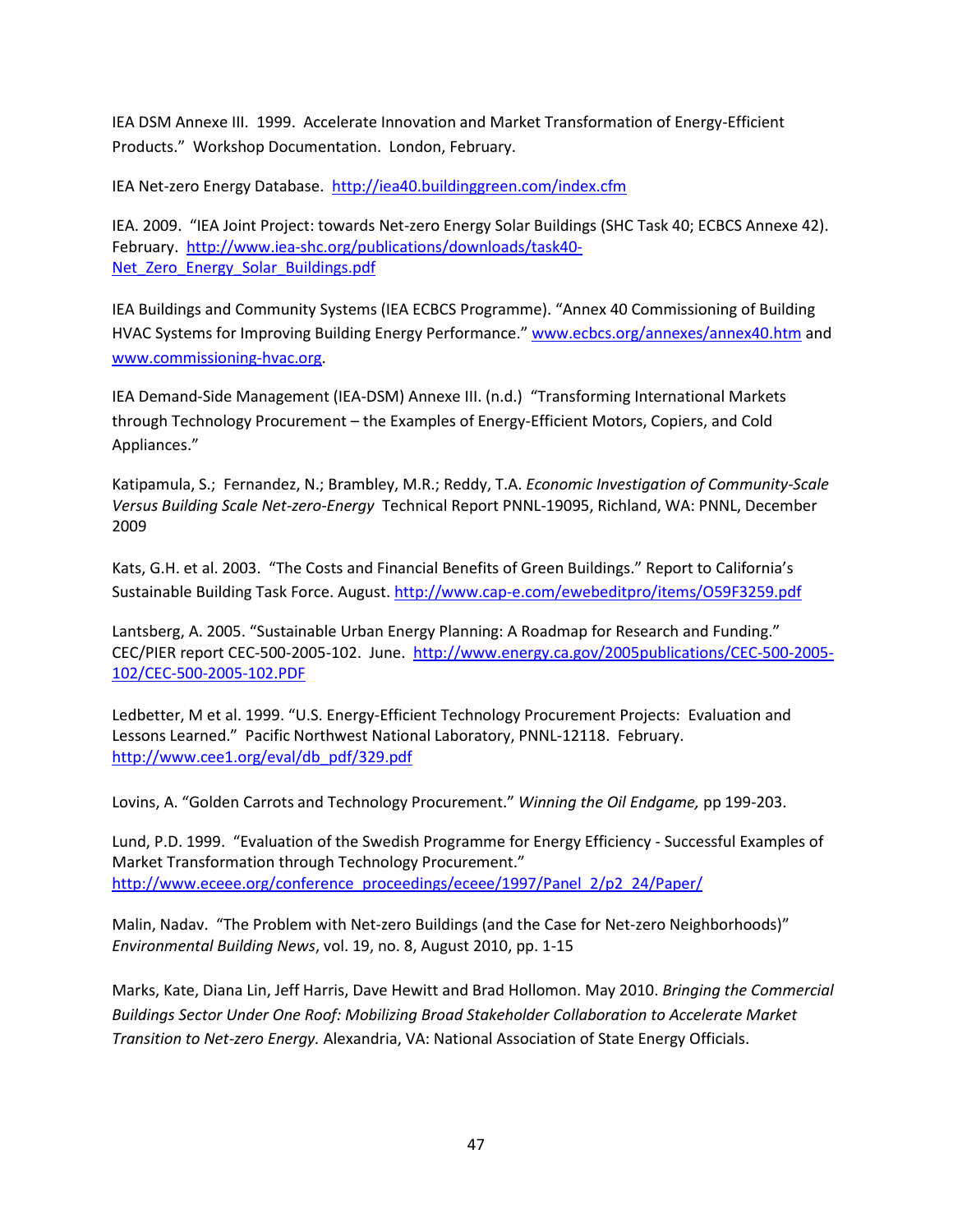McDowell, Timothy P.; Thornton, Jeff W. "Simulation and Model Calibration of a Large-Scale Solar Seasonal Storage System" International Building Performance Simulation Association Conference Proceedings, August 2008, pp. 174-181

Midwest CHP Application Center and Avalon Consulting, Inc. *Combined Heat and Power Resource Guide.* Oak Ridge National Laboratory, Oak Ridge, TN: DOE, September 2005

National Institute of Building Sciences (NIBS). 2008. "Assessment to the US Congress and US Department of Energy on High Performance Buildings." [http://www.wbdg.org/pdfs/hpb\\_report.pdf](http://www.wbdg.org/pdfs/hpb_report.pdf)

National Renewable Energy Laboratory (NREL). "Lessons Learned from Case Studies of Six High-Performance Buildings." [www.nrel.gov/docs/fy06osti/37542.pdf](http://www.nrel.gov/docs/fy06osti/37542.pdf)

National Renewable Energy Laboratory (NREL). "Methodology for Modeling Building Energy Performance Across the Commercial Sector."<http://www.nrel.gov/docs/fy08osti/41956.pdf>

National Renewable Energy Laboratory (NREL). 2001. "High-Performance Commercial Buildings: A Technology Roadmap. June. Report #DOE/GO-102001-1343. <http://www.nrel.gov/docs/fy01osti/30171.pdf>

National Science and Technology Council, Committee on Technology (NSTC). 2008. "Federal Research and Development Agenda for Net-zero Energy, High-Performance Green Buildings." Report in collaboration with US DOE and federal agencies. October. [http://www.ostp.gov/galleries/NSTC%20Reports/FederalRDAgendaforNetZeroEnergyHighPerformanceG](http://www.ostp.gov/galleries/NSTC%20Reports/FederalRDAgendaforNetZeroEnergyHighPerformanceGreenBuildings.pdf) [reenBuildings.pdf](http://www.ostp.gov/galleries/NSTC%20Reports/FederalRDAgendaforNetZeroEnergyHighPerformanceGreenBuildings.pdf)

Natural Resources Canada. *Integrated Community Energy Solutions: A Roadmap for Action*. Office of Energy Efficiency, Ottawa, ON: NRC, September 2009

Net-zero Buildings within the DOE High Performance Buildings Database [\(http://zeb.buildinggreen.com/\)](http://zeb.buildinggreen.com/)

New Buildings Institute (NBI). 2007. "Summary and Recommendations of the Getting to Fifty Summit." March. [http://www.gettingtofifty.org/documents/GT50\\_Summit\\_Final\\_Report.pdf](http://www.gettingtofifty.org/documents/GT50_Summit_Final_Report.pdf)

New Buildings Institute (NBI). N.D. Getting to 50 Report and Data Base. <http://www.gettingtofifty.org/buildings.htm>

NREL/CP-550-39833. June.<http://www.nrel.gov/docs/fy06osti/39833.pdf>

Oak Ridge National Laboratory. *Combined Heat and Power: Effective Energy Solutions for a Sustainable Future.* Department of Energy, Washington, DC: DOE, December 2008

Paradis, Richard. *Whole Building Design Guide: Energy Analysis Tools.* National Institute of Building Sciences, Washington DC: NIBS, June 2010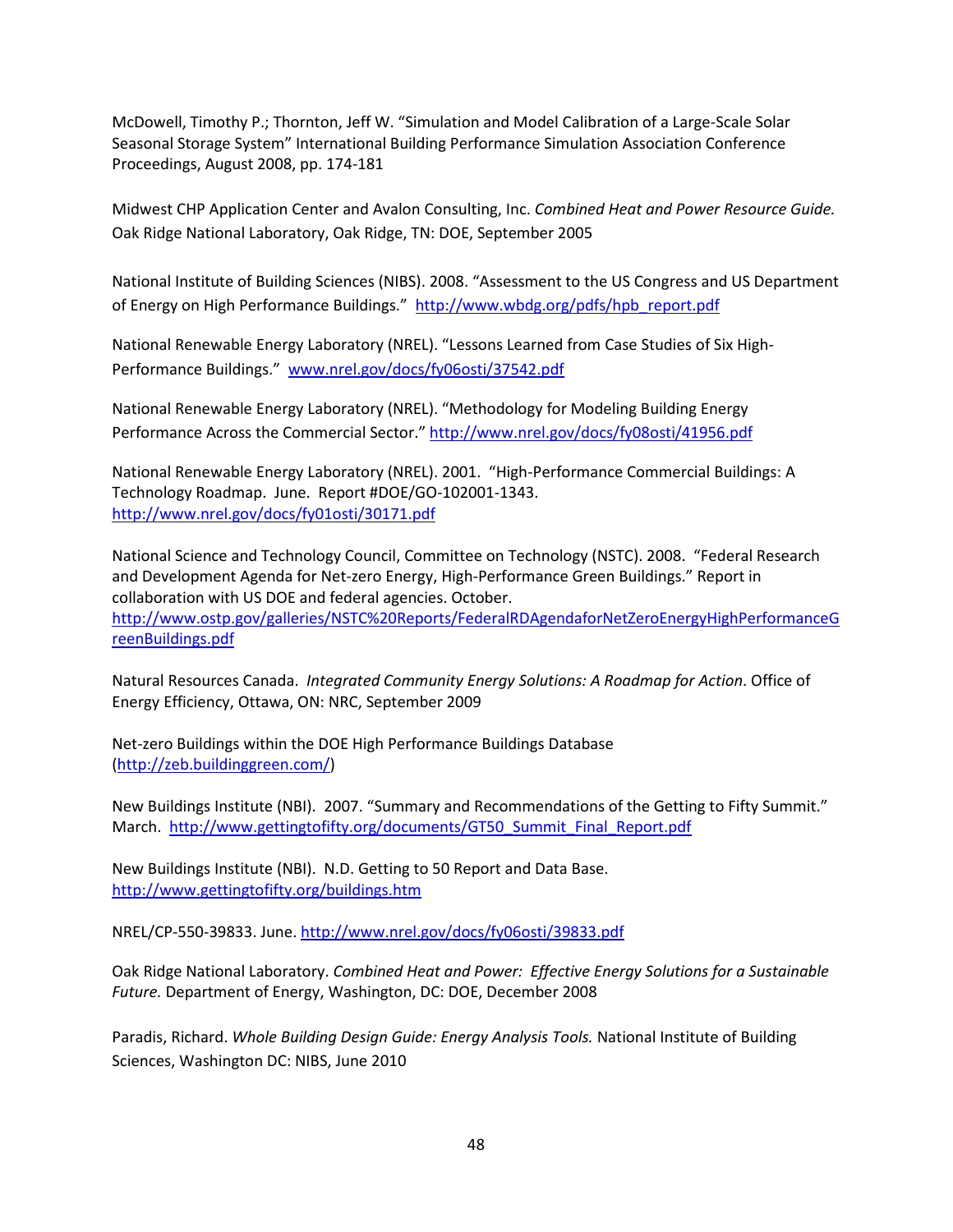PECI, Inc. 2007. "Commercial Commissioning Research & Development: Summary of Interview Results." Report submitted by the California Commissioning Collaborative under California Energy Commission Contract # 500-05-035. April 24.

[http://resources.cacx.org/library/holdings/Summary\\_Interview\\_Results\\_FINAL\\_04.27.07.pdf](http://resources.cacx.org/library/holdings/Summary_Interview_Results_FINAL_04.27.07.pdf)

Petermann, N. and J. Harris. 2008. "Deploying New Technologies to Increase Energy Savings in the Federal Sector." Alliance to Save Energy report to DOE/FEMP. April.

Public Interest Energy Research, California Energy Commission (CEC/PIER). Program descriptions and research reports for commercial buildings a[t http://www.energy.ca.gov/pier/portfolio/PIERwrite](http://www.energy.ca.gov/pier/portfolio/PIERwrite-ups.htm)[ups.htm](http://www.energy.ca.gov/pier/portfolio/PIERwrite-ups.htm)

Resource Dynamics Corporation. *Combined Heat and Power Market Potential for Opportunity Fuels.* Department of Energy, Washington, DC: DOE, August 2004

Rocky Mountain Institute (RMI) and CoreNet Global. "The Energy Challenge: A New Agenda for Corporate Real Estate." 2007.

[http://www.energy.ca.gov/greenbuilding/ab2160/documents/resource\\_docs/Energy\\_Challenge\\_CoreN](http://www.energy.ca.gov/greenbuilding/ab2160/documents/resource_docs/Energy_Challenge_CoreNet_RMI_2007.pdf) [et\\_RMI\\_2007.pdf](http://www.energy.ca.gov/greenbuilding/ab2160/documents/resource_docs/Energy_Challenge_CoreNet_RMI_2007.pdf)

Sachs, Harvey et al. 2004. *Emerging Energy-Saving Technologies and Practices for the Buildings Sector as of 2004.* American Council for an Energy-Efficient Economy. [http://www.aceee.org/store/proddetail.cfm?ItemID=381&CategoryID=7.](http://www.aceee.org/store/proddetail.cfm?ItemID=381&CategoryID=7) (Also see other reports in this series at [http://www.aceee.org/emertech/buildings.htm.](http://www.aceee.org/emertech/buildings.htm))

Selkowitz, S.E. et al. 2008a. "Scale Matters: An Action Plan for Realizing Sector Wide 'Zero-Energy' Performance Goals in Commercial Buildings. 2008 ACEEE Summer Study on Energy Efficiency in Buildings. August.<http://repositories.cdlib.org/cgi/viewcontent.cgi?article=7352&context=lbnl>

Selkowitz, S.E. et al. 2008b. "Towards a Carbon Neutral Commercial Buildings Sector." Commercial Buildings Initiative ACTION PLAN. Lawrence Berkeley National Laboratory Report. November.

Smith, Kenneth. "Saint Paul's Integrated Community Energy System" [http://files.eesi.org/smith\\_091610.pdf,](http://files.eesi.org/smith_091610.pdf) November 2010, Saint Paul, MN: District Energy

Ten Cate, A. et al. 1998. "Technology Procurement as a Market Transformation Tool." Proceedings of the 1998 ACEEE Summer Study on Energy-Efficient Buildings. August.

The Whole Building Design Guide (WBDG)[. http://www.wbdg.org/](http://www.wbdg.org/)

Torcellini, P. et al. 2006. "Zero Energy Buildings: A Critical Look at the Definition." Conference Paper NREL/CP-550-39833. June.<http://www.nrel.gov/docs/fy06osti/39833.pdf>

Turner, C. and M. Frankel. 2008. "Energy Performance of LEED® for New Construction Buildings." New Buildings Institute, for the US Green Building Council. March. <http://www.usgbc.org/ShowFile.aspx?DocumentID=3930>